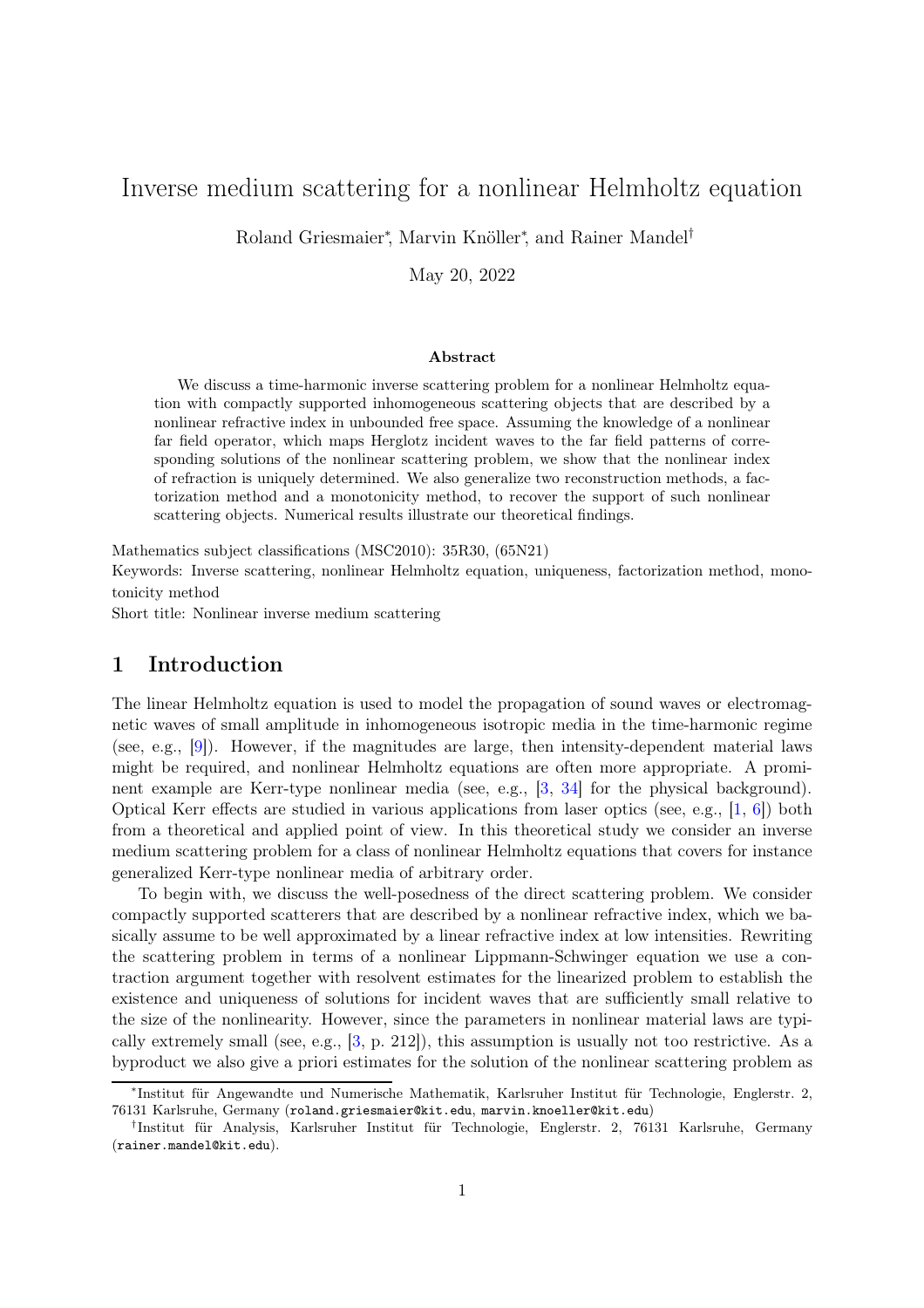well as estimates for the linearization error, which are instrumental for the rest of the work. The main reason for considering incident waves that are small relative to the size of the nonlinearity here is that we later use linearization techniques to solve the corresponding inverse problem. However, we note that a more general existence result for the direct scattering problem that avoids any smallness assumption on the incident field has recently been established in [\[7\]](#page-24-4) (see also [\[14,](#page-24-5) [33\]](#page-25-1)).

We define a nonlinear far field operator that maps densities of Herglotz incident fields to the far field patterns of the corresponding solutions of the direct scattering problem. In the linear case such far field operators are used to describe the scattering process for infinitely many incident fields, and their properties have been widely studied (see, e.g., [\[9\]](#page-24-0)). Similar to [\[32\]](#page-25-2) (see also [\[28\]](#page-25-3) for the linear case) we derive a factorization of this operator into three simpler operators. Here it is important to note that only the second operator in this factorization is nonlinear. We derive estimates for the corresponding linearization error.

Restricting the discussion to a class of generalized Kerr-type nonlinearities of arbitrary order, we then turn to the associated inverse scattering problem. We show that the knowledge of the nonlinear far field operator uniquely determines the nonlinear refractive index. This generalizes earlier results for the inverse medium scattering problem for nonlinear Helmholtz equations from [\[11,](#page-24-6) [23\]](#page-25-4). In comparison to these works we consider a less regular and more general class of nonlinear refractive indices. Our proof relies on linearization to determine the terms in the generalized Kerr-type nonlinearity recursively, and it uses the classical uniqueness result for the corresponding linear inverse medium scattering problem (see, e.g., [\[4,](#page-24-7) [35,](#page-25-5) [36,](#page-25-6) [37\]](#page-25-7)). Recently, a uniqueness proof that avoids the use of the linear result has been established for a more regular class of power-type nonlinearities than considered here in [\[10,](#page-24-8) [31,](#page-25-8) [16\]](#page-24-9). Earlier uniqueness results for semilinear elliptic inverse problems have, e.g., been obtained in [\[20,](#page-24-10) [21,](#page-24-11) [22,](#page-25-9) [43\]](#page-25-10). Furthermore, inverse scattering problems for nonlinear Schrödinger equations, which are closely related to the nonlinear Helmholtz equations considered in this work, have been studied using different techniques than those applied in this work in [\[15,](#page-24-12) [38,](#page-25-11) [39,](#page-25-12) [40,](#page-25-13) [41,](#page-25-14) [42\]](#page-25-15).

We also generalize two popular methods for shape reconstruction for inverse scattering problems, the factorization method and the monotonicity method, to the nonlinear scattering problem. A related factorization method has been discussed in [\[32\]](#page-25-2) for a class of weakly scattering objects and for scattering objects with small nonlinearity of linear growth. In comparison to this work we consider a larger class of nonlinearities without any smallness assumption on the nonlinearity, but on the other hand we assume that the incident fields are sufficiently small relative to the size of the nonlinearity. For linear scattering problems the factorization method has originally been developed in [\[24,](#page-25-16) [25,](#page-25-17) [26\]](#page-25-18) (see also [\[8\]](#page-24-13) and the monographs [\[5,](#page-24-14) [28\]](#page-25-3)). Using estimates for the linearization error we show that the inf-criterion from [\[26\]](#page-25-18) can be extended to the nonlinear case considered in this work. However, since the far field operator is nonlinear, the efficient numerical implementation of this criterion using spectral theory that is used for the linear scattering problem no longer applies. Instead we have to solve a nonlinear constrained optimization problem for each sampling point to decide whether it belongs to the support of the nonlinear scatterer or not. This leads to a numerical scheme that is considerably more time consuming than the traditional scheme for the linear case.

The situation is similar for the nonlinear monotonicity method. For linear scattering problems monotonicity based reconstruction methods have been proposed in [\[2,](#page-24-15) [13,](#page-24-16) [17,](#page-24-17) [18\]](#page-24-18) (see also [\[19,](#page-24-19) [44\]](#page-26-0) for earlier contributions in electrical impedance tomography). Using linearization techniques we show that the method can be extended to the nonlinear case considered in this work. Again the tools from spectral theory that have been used for the numerical implementation of the monotonicity criteria in [\[2,](#page-24-15) [13\]](#page-24-16) are not available for the nonlinear scattering problem. However, we show that there is a close connection between the nonlinear monotonicity based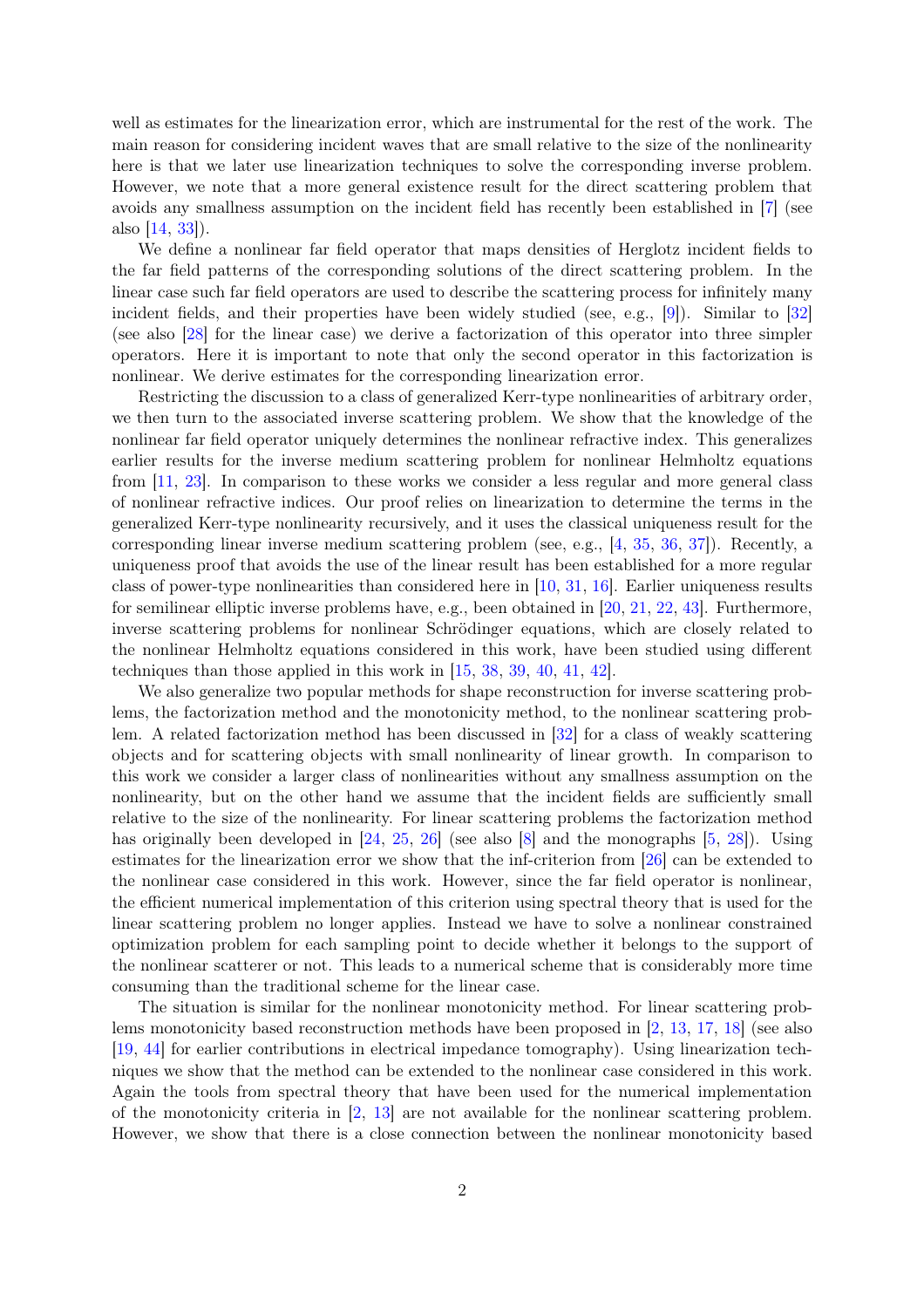shape characterization and the inf-criterion for the nonlinear factorization method, which we exploit to implement the nonlinear monotoncity based reconstruction method in terms of a similar constrained optimization problem as for the nonlinear factorization method.

We consider a numerical example with a scattering object that is described by a third-order nonlinear refractive index using optical coefficients for glass from [\[3\]](#page-24-1). Since the nonlinear part of the refractive index is extremely small, we work with incident fields of very high intensity such that there is a significant nonlinear contribution in the scattered field. The forward solver, which is based on the same fixed point iteration for the nonlinear Lippmann-Schwinger equation that we use to analyze the direct scattering problem, as well as the reconstruction methods work well. This suggests that the smallness assumptions on the intensity of the incident fields that we have to make in our theoretical results is not too restrictive.

The article is organized as follows. In Section [2](#page-2-0) we introduce the nonlinear scattering problem, and we establish existence and uniqueness of solutions for the direct scattering problem. In Section [3](#page-8-0) we turn to the inverse scattering problem to recover the nonlinear refractive index from observations of the corresponding nonlinear far field operator. Focusing on a class of generalized Kerr-type nonlinearities, we show that this inverse problem has a unique solution. In Sections [4](#page-12-0) and [5](#page-16-0) we derive and analyze a nonlinear inf-criterion and a nonlinear monotonicity method for reconstructing the support of nonlinear scatterers. In Section [6](#page-19-0) we provide numerical examples.

#### <span id="page-2-0"></span>2 The nonlinear scattering problem

The nonlinear wave equation

$$
\frac{\partial^2 \psi}{\partial t^2}(t,x) - \Delta \psi(t,x) = h(x, \psi(t,x)), \qquad (t,x) \in \mathbb{R} \times \mathbb{R}^d,
$$

is used to model the interaction of acoustic or electromagnetic waves with a compactly supported inhomogeneous penetrable scattering object with nonlinear response in d-dimensional free space for  $d = 2, 3$ . In the following we restrict the discussion to nonlinearities of the form

$$
h(x, \psi(t, x)) = k^2 q(x, |\psi(t, x)|) \psi(t, x), \qquad (t, x) \in \mathbb{R} \times \mathbb{R}^d,
$$

where  $q : \mathbb{R}^d \times \mathbb{R} \to \mathbb{R}$  is real-valued. Specifying a *wave number*  $k > 0$ , the time-periodic ansatz

$$
\psi(x,t) = e^{-ikt}u(x), \qquad (x,t) \in \mathbb{R}^d \times \mathbb{R},
$$

gives the nonlinear Helmholtz equation

$$
\Delta u + k^2 u = -k^2 q(x, |u|)u, \qquad x \in \mathbb{R}^d.
$$

Denoting by  $n^2 := 1 + q$  the associated nonlinear *refractive index*, we make the following general assumptions throughout this work.

<span id="page-2-2"></span>**Assumption 2.1.** The nonlinear contrast function  $q \in L^{\infty}(\mathbb{R}^d \times \mathbb{R})$  shall satisfy

- (i)  $z \in \mathbb{C} \mapsto q(\cdot, |z|) \in L^{\infty}(\mathbb{R}^d)$  is continuous,
- (ii)  $q(\cdot, |z|) = 0$  a.e. in  $\mathbb{R}^d \setminus D$  for some bounded open set  $D \subset \mathbb{R}^d$  and all  $z \in \mathbb{C}$ ,
- (iii) and there exist  $q_0 \in L^{\infty}(\mathbb{R}^d)$  with essint  $q_0 > -1$  in  $\mathbb{R}^d$  and  $q_0 = 0$  a.e. in  $\mathbb{R}^d \setminus D$ , and a parameter  $\alpha > 0$  such that for any  $z_1, z_2 \in \mathbb{C}$  with  $|z_1|, |z_2| \leq 1$ ,

<span id="page-2-1"></span>
$$
||q(\cdot, |z_1|)z_1 - q(\cdot, |z_2|)z_2 - q_0(z_1 - z_2)||_{L^{\infty}(\mathbb{R}^d)} \leq C_q(|z_1|^{\alpha} + |z_2|^{\alpha})|z_1 - z_2|.
$$
 (2.1)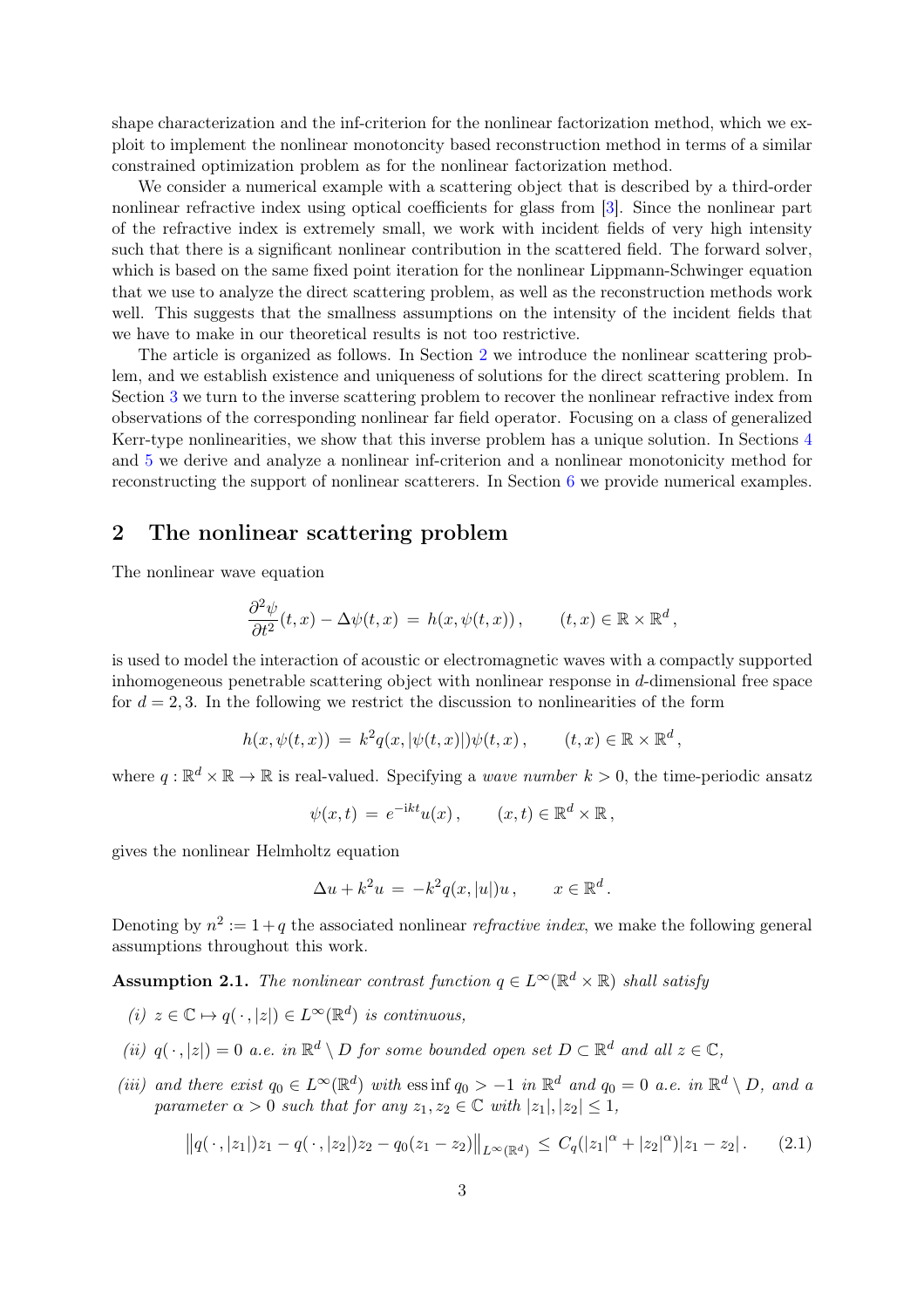For later reference we note that  $(2.1)$  implies

<span id="page-3-3"></span>
$$
\left\|q(\,\cdot\,,|z|)z - q_0 z\right\|_{L^\infty(\mathbb{R}^d)} \le C_q |z|^{1+\alpha} \qquad \text{for all } z \in \mathbb{C}, \ |z| \le 1. \tag{2.2}
$$

Example 2.2. An example for a nonlinear material law that satisfies Assumption [2.1](#page-2-2) is the generalized Kerr-type material law

<span id="page-3-4"></span>
$$
q(x,|z|) = q_0(x) + \sum_{l=1}^{L} q_l(x)|z|^{\alpha_l} \qquad x \in \mathbb{R}^d, \ z \in \mathbb{C}, \tag{2.3}
$$

for  $q_0, \ldots, q_L \in L^{\infty}(\mathbb{R}^d)$  that vanish a.e. in  $\mathbb{R}^d \setminus D$ , where the lowest order term satisfies ess inf  $q_0 > -1$  in  $\mathbb{R}^d$ , and the exponents fulfill  $0 < \alpha_1 < \cdots < \alpha_L < \infty$ . Using Lemma [A.1](#page-23-0) in the appendix we find that, for any  $z_1, z_2 \in \mathbb{C}$  with  $|z_1|, |z_2| \leq 1$ ,

$$
||q(\cdot, |z_1|)z_1 - q(\cdot, |z_2|)z_2 - q_0(z_1 - z_2)||_{L^{\infty}(\mathbb{R}^d)} = \left\| \sum_{l=1}^L q_l(|z_1|^{\alpha_l}z_1 - |z_2|^{\alpha_l}z_2) \right\|_{L^{\infty}(\mathbb{R}^d)}
$$
  

$$
\leq 2^{1+\alpha_L} \sum_{l=1}^L ||q_l||_{L^{\infty}(\mathbb{R}^d)} \left(\frac{|z_1|}{2} + \frac{|z_2|}{2}\right)^{\alpha_1} |z_1 - z_2|.
$$

Distinguishing the cases  $0 < \alpha_1 < 1$  and  $\alpha_1 \geq 1$  we obtain that

$$
\left(\frac{|z_1|}{2} + \frac{|z_2|}{2}\right)^{\alpha_1} \leq 2^{-\min\{1,\alpha_1\}}(|z_1|^{\alpha_1} + |z_2|^{\alpha_1}).
$$

Accordingly, [\(2.1\)](#page-2-1) is satisfied with  $\alpha = \alpha_1$  and  $C_q = 2^{1+\alpha_L-\min\{1,\alpha_1\}} \sum_{l=1}^L ||q_l||_{L^{\infty}(\mathbb{R}^d)}$ . For the special case when  $L = 1$  and  $\alpha_1 = 2$  this gives the well-known Kerr nonlinearity (see, e.g., [\[3,](#page-24-1) [34\]](#page-25-0)).  $\Diamond$ 

We suppose that the wave motion is caused by an *incident field*  $u^i$  satisfying the linear Helmholtz equation

<span id="page-3-2"></span>
$$
\Delta u^i + k^2 u^i = 0 \qquad \text{in } \mathbb{R}^d. \tag{2.4a}
$$

The scattering problem that we consider consists in determining the *total field*  $u = u^i + u^s$  such that

<span id="page-3-0"></span>
$$
\Delta u + k^2 n^2 (\cdot, |u|) u = 0 \quad \text{in } \mathbb{R}^d,
$$
\n(2.4b)

where the scattered field  $u^s$  satisfies the Sommerfeld radiation condition

<span id="page-3-1"></span>
$$
\lim_{r \to \infty} r^{\frac{d-1}{2}} \left( \frac{\partial u^s}{\partial r}(x) - iku^s(x) \right) = 0, \qquad r = |x|,
$$
\n(2.4c)

uniformly with respect to all directions  $x/|x| \in S^{d-1}$ .

Remark 2.3. Throughout this work (nonlinear) Helmholtz equations are to be understood in the strong sense. For instance,  $u \in H^2_{loc}(\mathbb{R}^d)$  is a solution to [\(2.4b\)](#page-3-0) if and only if it satisfies the equation weakly almost everywhere in  $\mathbb{R}^d$ . Elliptic regularity results show that  $u^i$  is smooth throughout  $\mathbb{R}^d$ , and that u and thus also u<sup>s</sup> are smooth in  $\mathbb{R}^d \setminus \overline{D}$ . In particular the radiation condition  $(2.4c)$  is well-defined. As usual we call a solution to a (nonlinear) Helmholtz equation on an unbounded domain that satisfies the Sommerfeld radiation condition a *radiating solution*.  $\diamond$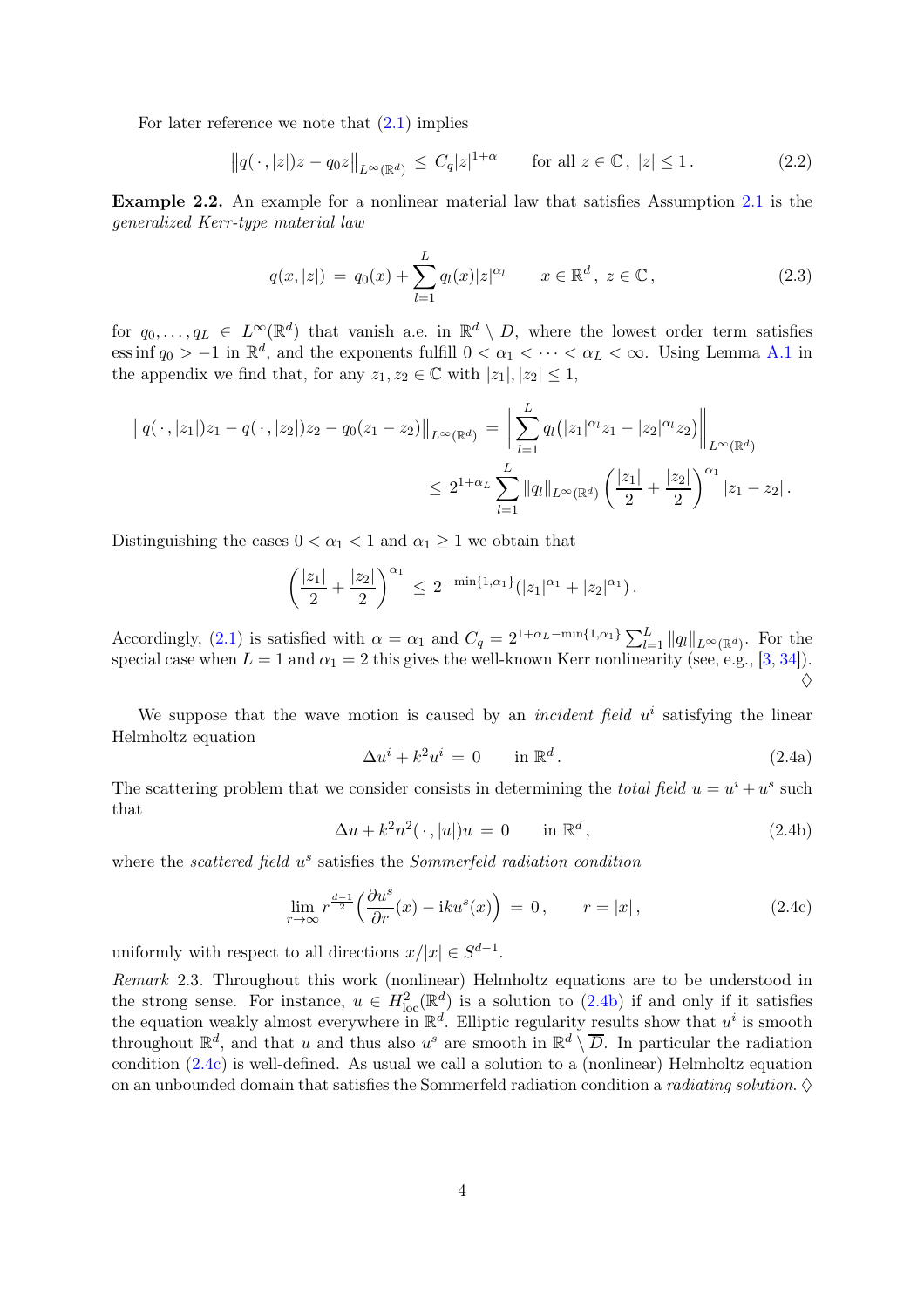Next we show that the scattering problem [\(2.4\)](#page-3-2) is equivalent to the problem of solving the nonlinear Lippmann-Schwinger equation

<span id="page-4-0"></span>
$$
u(x) = u^{i}(x) + k^{2} \int_{D} \Phi_{k}(x - y) q(y, |u(y)|) u(y) dy, \qquad x \in D,
$$
\n(2.5)

in  $L^{\infty}(D)$ . Here  $\Phi_k$  is the outgoing free space fundamental solution to the Helmholtz equation, i.e., for  $x, y \in \mathbb{R}^d$ ,  $x \neq y$ , we have  $\Phi_k(x - y) = (i/4) H_0^{(1)}$  $\Phi_0^{(1)}(k|x-y|)$  if  $d=2$  and  $\Phi_k(x-y)$  =  $e^{ik|x-y|}/(4\pi|x-y|)$  if  $d=3$ . The arguments that we use to prove this are the same as in the linear case (see, e.g., [\[27,](#page-25-19) Thm. 7.12]).

<span id="page-4-2"></span>**Lemma 2.4.** Let  $q \in L^{\infty}(\mathbb{R}^d \times \mathbb{R})$  such that  $z \in \mathbb{C} \mapsto q(\cdot, |z|) \in L^{\infty}(\mathbb{R}^d)$  is continuous and  $q(\cdot, |z|) = 0$  a.e. in  $\mathbb{R}^d \setminus D$  for some bounded open set  $D \subset \mathbb{R}^d$  and all  $z \in \mathbb{C}$ . If  $u \in H^2_{loc}(\mathbb{R}^d)$ is a solution of [\(2.4\)](#page-3-2), then  $u|_D$  is a solution of [\(2.5\)](#page-4-0). Conversely, if  $u \in L^{\infty}(D)$  is a solution of [\(2.5\)](#page-4-0) then u can be extended to a solution  $u \in H^2_{loc}(\mathbb{R}^d)$  of [\(2.4\)](#page-3-2).

*Proof.* Let  $u \in H^2_{loc}(\mathbb{R}^d)$  be a solution of [\(2.4\)](#page-3-2). Then  $q(\cdot, |u|)u|_D \in L^{\infty}(D)$ , and the volume potential  $v := k^2 \widetilde{\Phi}_{k} * (q(\cdot, |u|)u) \in H^2_{loc}(\mathbb{R}^d)$  is a radiating solution of

<span id="page-4-1"></span>
$$
\Delta v + k^2 v = -k^2 q(\cdot, |u|) u \qquad \text{in } \mathbb{R}^d \tag{2.6}
$$

(see, e.g., [\[27,](#page-25-19) Thm. 7.11]). Accordingly,  $u^s - v$  is a radiating solution of  $\Delta(u^s - v) + k^2(u^s - v) = 0$ in  $\mathbb{R}^d$ . Thus  $v = u^s$  (see, e.g., [\[9,](#page-24-0) p. 24]), which proves the first part.

Conversely, let  $u \in L^{\infty}(D)$  be a solution of  $(2.5)$ . Defining  $v := k^2 \Phi_k * (q(\cdot, |u|)u)$  in  $\mathbb{R}^d$ , we find that  $u = u^i + v$  in D. Moreover,  $v \in H^2_{loc}(\mathbb{R}^d)$  satisfies [\(2.6\)](#page-4-1), and if we extend u by  $u^i + v$ to all of  $\mathbb{R}^d$ , then u solves  $(2.4)$ .  $\Box$ 

In the following we consider this problem for more general source terms and study radiating solutions  $v \in H^2_{\text{loc}}(\mathbb{R}^d)$  of

<span id="page-4-3"></span>
$$
\Delta v + k^2 v = -k^2 q(\cdot, |v+f|)(v+f) \quad \text{in } \mathbb{R}^d,
$$
\n(2.7)

where  $f \in L^{\infty}(D)$ . In this situation, f represents the incident field and v the corresponding scattered field. As in Lemma [2.4](#page-4-2) we find that this is equivalent to the problem of solving the nonlinear integral equation

<span id="page-4-6"></span>
$$
v(x) = k^2 \int_D \Phi_k(x - y) q(y, |v(y) + f(y)|) (v(y) + f(y)) \, dy, \qquad x \in D, \tag{2.8}
$$

in  $L^{\infty}(D)$ .

Remark 2.5. In the linear case, i.e., when  $q = q_0$ , the scattering problem [\(2.7\)](#page-4-3) reduces to

<span id="page-4-4"></span>
$$
\Delta v_0 + k^2 v_0 = -k^2 q_0 (v_0 + f) \quad \text{in } \mathbb{R}^d,
$$
\n(2.9)

and the corresponding linear Lippmann-Schwinger equation reads

<span id="page-4-5"></span>
$$
v_0(x) = k^2 \int_D \Phi_k(x - y) q_0(y) (v_0(y) + f(y)) \, dy, \qquad x \in D. \tag{2.10}
$$

We note that  $I - k^2 \Phi_k * (q_0 \cdot)$  is an isomorphism on  $L^2(D)$  (see [\[27,](#page-25-19) Thm. 7.13] for the corresponding result in the case when D is a ball  $B_R(0)$ ). On the other hand,  $k^2\Phi_k * (q_0 \cdot)$  maps  $L^{\infty}(D)$  into  $H^2(B_R(0))$  for  $B_R(0)$  containing D (see [\[27,](#page-25-19) Thm. 7.11]), and the restricted embedding of  $H^2(B_R(0))$  into  $L^{\infty}(D)$  is compact (see [\[12,](#page-24-20) Thm. 7.26]). Combining Riesz' theorem (see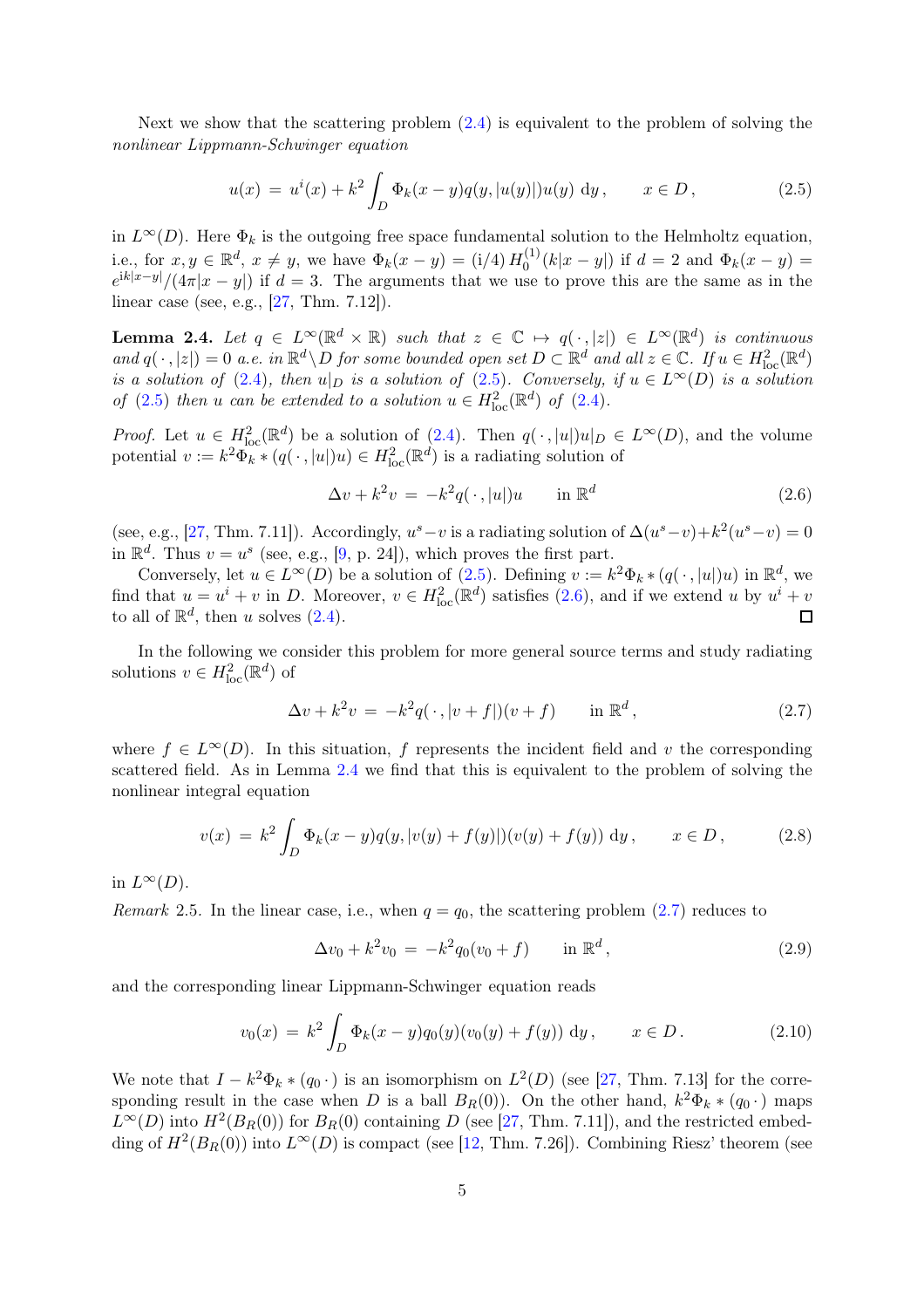[\[30,](#page-25-20) Thm. 3.4]) with the uniqueness of radiating solutions to [\(2.9\)](#page-4-4) (see [\[27,](#page-25-19) Thm. 7.8]) shows that  $I - k^2 \Phi_k * (q_0 \cdot)$  is an isomorphism on  $L^{\infty}(D)$  as well. In particular we have

$$
\left\| \left(I - k^2 \Phi_k * (q_0 \cdot) \right)^{-1} g \right\|_{L^2(D)} \le C_{LS,2} \|g\|_{L^2(D)}, \qquad g \in L^2(D), \tag{2.11a}
$$

$$
\left\| \left(I - k^2 \Phi_k * (q_0 \cdot) \right)^{-1} g \right\|_{L^{\infty}(D)} \le C_{LS, \infty} \|g\|_{L^{\infty}(D)}, \qquad g \in L^{\infty}(D). \tag{2.11b}
$$

Accordingly, the unique solution  $v_0$  of  $(2.10)$  is given by

<span id="page-5-11"></span><span id="page-5-9"></span><span id="page-5-4"></span><span id="page-5-2"></span><span id="page-5-0"></span>
$$
v_0 = (I - k^2 \Phi_k * (q_0 \cdot))^{-1} (k^2 \Phi_k * (q_0 f)) \quad \text{in } D,
$$
 (2.12)

and we denote by  $V_0$  the linear operator that maps f to  $v_0$ . The solution  $v_0$  can be extended by the right hand side of  $(2.10)$  to a radiating solution of  $(2.9)$  in all of  $\mathbb{R}^d$ , which we also denote by  $v_0 = V_0 f$ . For later reference we note that  $(2.11)$  implies

$$
||V_0 f||_{L^2(D)} \le C_{V_0,2} ||f||_{L^2(D)}, \qquad f \in L^2(D), \qquad (2.13a)
$$

$$
||V_0 f||_{L^{\infty}(D)} \leq C_{V_0,\infty} ||f||_{L^{\infty}(D)}, \qquad f \in L^{\infty}(D), \qquad (2.13b)
$$

where  $C_{V_0,\infty} = k^2 C_{LS,\infty} ||\Phi_k||_{L^1(B_{2R}(0))} ||q_0||_{L^{\infty}(D)}$  and  $C_{V_0,2} = k^2 C_{LS,2} ||\Phi_k||_{L^1(B_{2R}(0))} ||q_0||_{L^{\infty}(D)}$ . Here and in the following  $R > 0$  is chosen such that  $D \subseteq B_R(0)$ .

In Proposition [2.6](#page-5-1) below we establish well-posedness of  $(2.7)$ . Writing

<span id="page-5-5"></span>
$$
U_{\delta} := \left\{ v \in L^{\infty}(D) \, \middle| \, ||v||_{L^{\infty}(D)} \leq \delta \right\}, \qquad \delta > 0,
$$

we show that for any  $f \in U_{\delta}$  with  $\delta > 0$  sufficiently small there exists a unique solution v of  $(2.8)$ in  $L^{\infty}(D)$  such that the difference  $w := v - v_0$  with  $v_0$  from  $(2.12)$  satisfies  $w \in U_{\delta}$ . We call this v the unique small solution of  $(2.8)$ . Denoting by V the nonlinear operator that maps f to v, we shall see that V is Fréchet-differentiable at zero and  $V'(0) = V_0$ . The mere existence of such an operator is well-known, see for instance, [\[7,](#page-24-4) Thm. 1.2], [\[14,](#page-24-5) Thm. 1], or [\[33,](#page-25-1) Thm. 1].

<span id="page-5-1"></span>**Proposition 2.6.** Suppose that Assumption [2.1](#page-2-2) is satisfied. There exists  $\delta > 0$  such that for any given  $f \in U_{\delta}$  the nonlinear integral equation [\(2.8\)](#page-4-6) has a unique solution  $v = V(f) \in L^{\infty}(D)$ satisfying  $v - V_0 f \in U_\delta$ , and there exists a constant<sup>[1](#page-5-3)</sup>  $C > 0$  such that, for all such f,

$$
||V(f)||_{L^{\infty}(D)} \le C||f||_{L^{\infty}(D)}, \qquad (2.14a)
$$

<span id="page-5-10"></span><span id="page-5-8"></span><span id="page-5-7"></span><span id="page-5-6"></span>
$$
||V(f)||_{L^{2}(D)} \leq C||f||_{L^{2}(D)}, \qquad (2.14b)
$$

$$
||V(f) - V_0 f||_{L^{\infty}(D)} \le C ||f||_{L^{\infty}(D)}^{1+\alpha}, \qquad (2.14c)
$$

$$
||V(f) - V_0 f||_{L^2(D)} \le C ||f||_{L^{\infty}(D)}^{\alpha} ||f||_{L^2(D)}.
$$
\n(2.14d)

<span id="page-5-12"></span>Remark 2.7. The proof of Proposition [2.6](#page-5-1) below shows that the upper bound  $\delta > 0$  has to be such that the product  $C_q\delta > 0$ , where  $C_q$  is the upper bound on the nonlinearity from Assumption [2.1,](#page-2-2) is sufficiently small. This means that there is a tradeoff between the size of the nonlinearity and the intensity of the incident fields and scattered fields that are covered by this well-posedness result.  $\Diamond$ 

*Proof of Proposition [2.6.](#page-5-1)* For any given  $f \in L^{\infty}(D)$  let  $v_0 := V_0 f \in L^{\infty}(D)$  as in [\(2.12\)](#page-5-2). Then,  $v \in L^{\infty}(D)$  solves  $(2.8)$  if and only if  $w := v - v_0$  satisfies

$$
w - k^2 \Phi_k * (q_0 w) = k^2 \Phi_k * (q_N(\cdot, |w + v_0 + f|)(w + v_0 + f)) \quad \text{in } D,
$$

<span id="page-5-3"></span><sup>&</sup>lt;sup>1</sup>Throughout C denotes a generic constant, the values of which might change from line to line.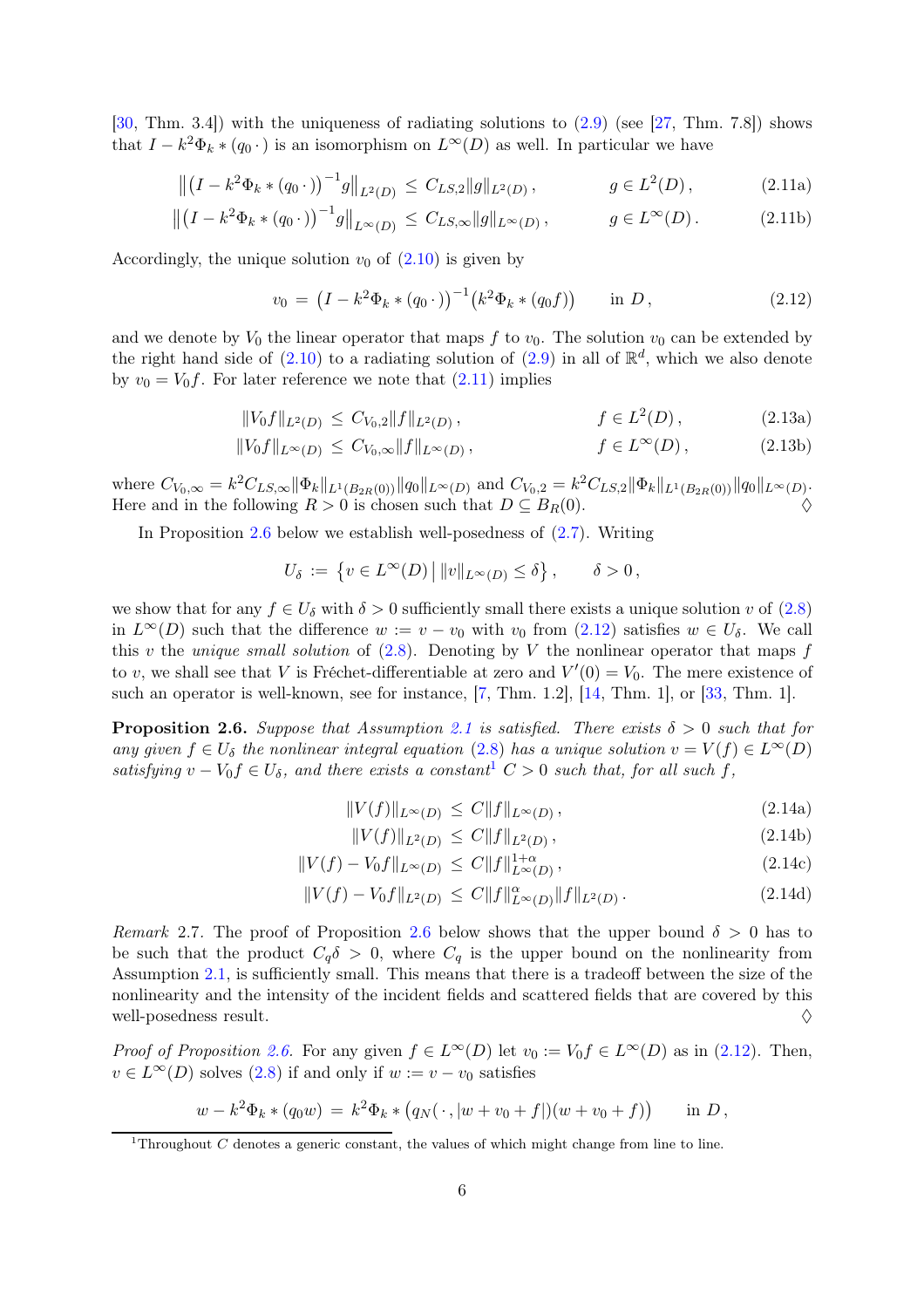where  $q_N := q - q_0$  denotes the nonlinear part of the contrast function. This is equivalent to w being a fixed point of the nonlinear map  $G: L^{\infty}(D) \to L^{\infty}(D)$ ,

<span id="page-6-0"></span>
$$
G(w) := (I - k^2 \Phi_k * (q_0 \cdot))^{-1} \Big( k^2 \Phi_k * (q_N(\cdot, |w + v_0 + f|)(w + v_0 + f)) \Big).
$$
 (2.15)

Using [\(2.11b\)](#page-5-4), Young's inequality, [\(2.2\)](#page-3-3), and [\(2.13b\)](#page-5-5) we have for any  $f \in U_{\delta}$  and  $w \in U_{\delta}$  that

$$
||G(w)||_{L^{\infty}(D)} \leq C_{LS,\infty} ||k^2 \Phi_k * (q_N(\cdot, |w + v_0 + f|)(w + v_0 + f))||_{L^{\infty}(D)}
$$
  
\n
$$
\leq k^2 C_{LS,\infty} ||\Phi_k||_{L^1(B_{2R}(0))} ||q_N(\cdot, |w + v_0 + f|)(w + v_0 + f)||_{L^{\infty}(D)}
$$
  
\n
$$
\leq k^2 C_{LS,\infty} ||\Phi_k||_{L^1(B_{2R}(0))} C_q ||w + v_0 + f||_{L^{\infty}(D)}^{1+\alpha}
$$
  
\n
$$
\leq k^2 C_{LS,\infty} ||\Phi_k||_{L^1(B_{2R}(0))} C_q (\delta + (C_{V_0,\infty} + 1)\delta)^{1+\alpha}.
$$

Here,  $R > 0$  was chosen such that  $D \subseteq B_R(0)$ . Similarly, applying  $(2.1)$  we obtain for any  $f \in U_\delta$ and  $w_1, w_2 \in U_{\delta}$  that

$$
||G(w_1) - G(w_2)||_{L^{\infty}(D)}
$$
  
\n
$$
\leq k^2 C_{LS,\infty} ||\Phi_k||_{L^1(B_{2R}(0))} C_q (||w_1 + v_0 + f||_{L^{\infty}(D)}^{\alpha} + ||w_2 + v_0 + f||_{L^{\infty}(D)}^{\alpha}) ||w_1 - w_2||_{L^{\infty}(D)}
$$
  
\n
$$
\leq k^2 C_{LS,\infty} ||\Phi_k||_{L^1(B_{2R}(0))} C_q 2(\delta + (C_{V_0,\infty} + 1)\delta)^{\alpha} ||w_1 - w_2||_{L^{\infty}(D)}.
$$

Choosing  $\delta > 0$  such that  $C_q \delta > 0$  is sufficiently small, we find that

$$
||G(w)||_{L^{\infty}(D)} \leq \delta, \qquad ||G(w_1) - G(w_2)||_{L^{\infty}(D)} \leq \frac{1}{2}||w_1 - w_2||_{L^{\infty}(D)}.
$$

So  $G: U_{\delta} \to U_{\delta}$  is a contraction, and Banach's fixed point theorem yields the existence of a uniquely determined fixed point  $w \in U_{\delta}$  of G such that  $v = V(f) := w + V_0 f$  solves [\(2.8\)](#page-4-6).

It remains to show  $(2.14a)-(2.14d)$  $(2.14a)-(2.14d)$ . This follows from  $(2.15)$ ,  $(2.11b)$ , Young's inequality, and  $(2.2)$  because

<span id="page-6-1"></span>
$$
||V(f) - V_0 f||_{L^{\infty}(D)} = ||G(V(f) - V_0 f)||_{L^{\infty}(D)}
$$
  
\n
$$
= ||(I - k^2 \Phi_k * (q_0 \cdot))^{-1} (k^2 \Phi_k * (q_N(\cdot, |V(f) + f|)(V(f) + f))) ||_{L^{\infty}(D)}
$$
  
\n
$$
\leq k^2 C_{LS,\infty} ||\Phi_k||_{L^1(B_{2R}(0))} ||q_N(\cdot, |V(f) + f|)(V(f) + f)||_{L^{\infty}(D)}
$$
  
\n
$$
\leq k^2 C_{LS,\infty} ||\Phi_k||_{L^1(B_{2R}(0))} C_q ||V(f) + f||_{L^{\infty}(D)}^{1+\alpha}
$$
  
\n
$$
\leq k^2 C_{LS,\infty} ||\Phi_k||_{L^1(B_{2R}(0))} C_q (||V(f) - V_0 f||_{L^{\infty}(D)} + ||V_0 f + f||_{L^{\infty}(D)})^{\alpha} ||V(f) + f||_{L^{\infty}(D)}.
$$
\n(2.16)

Hence, [\(2.13b\)](#page-5-5) yields

$$
||V(f)||_{L^{\infty}(D)} \leq C_{V_0,\infty}||f||_{L^{\infty}(D)} + k^2 C_{LS,\infty}||\Phi_k||_{L^1(B_{2R}(0))}C_q(\delta + (C_{V_0,\infty}+1)\delta)^{\alpha} (||V(f)||_{L^{\infty}(D)} + ||f||_{L^{\infty}(D)}).
$$

Given that  $C_q \delta > 0$  is sufficiently small as in the first part of the proof we thus obtain [\(2.14a\)](#page-5-6). Therewith,  $(2.16)$  shows  $(2.14c)$ . Finally, using  $(2.15)$ ,  $(2.11a)$ , Young's inequality, and  $(2.2)$  we get

$$
\|V(f) - V_0f\|_{L^2(D)}
$$
\n
$$
= \|G(V(f) - V_0f)\|_{L^2(D)}
$$
\n
$$
= \|(I - k^2\Phi_k * (q_0 \cdot))^{-1} \left(k^2\Phi_k * (q_N(\cdot, |V(f) + f|)(V(f) + f))\right)\|_{L^2(D)}
$$
\n
$$
\leq k^2 C_{LS,2} \|\Phi_k\|_{L^1(B_{2R}(0))} \|q_N(\cdot, |V(f) + f|)(V(f) + f)\|_{L^2(D)}
$$
\n
$$
\leq k^2 C_{LS,2} \|\Phi_k\|_{L^1(B_{2R}(0))} C_q \||V(f) + f|^{1+\alpha}\|_{L^2(D)}
$$
\n
$$
\leq k^2 C_{LS,2} \|\Phi_k\|_{L^1(B_{2R}(0))} C_q \|V(f) + f\|_{L^\infty(D)}^{\alpha} \|V(f) + f\|_{L^2(D)}.
$$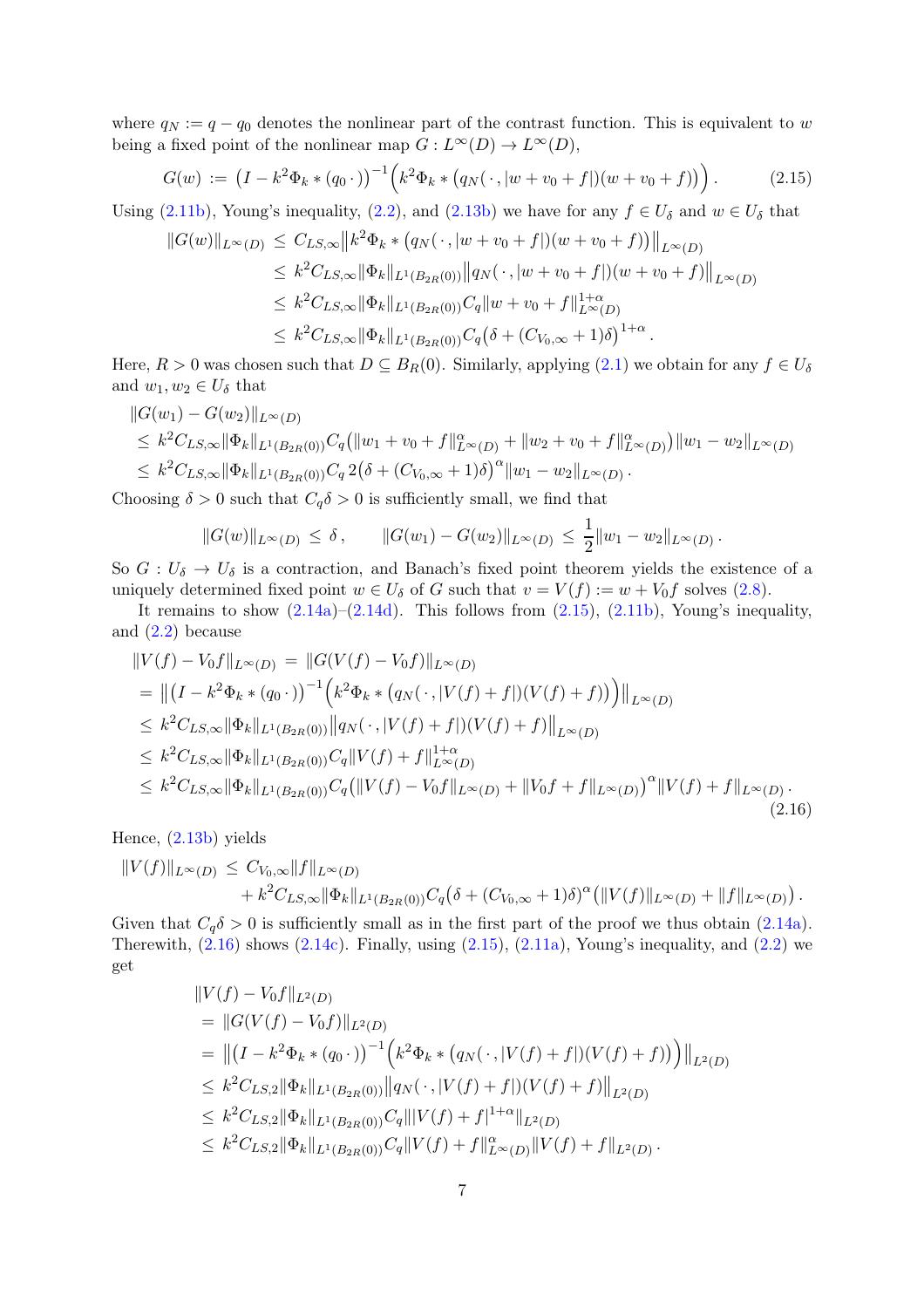Proceeding as before this implies  $(2.14b)$  when  $C_q\delta > 0$  is sufficiently small, and thus also  $(2.14d)$ .  $\Box$ 

After extending the right hand side of  $(2.8)$  to all of  $\mathbb{R}^d$ , Proposition [2.6](#page-5-1) guarantees the existence of a unique small radiating solution of the generalized scattering problem [\(2.7\)](#page-4-3) for any  $f \in L^{\infty}(D)$  that is sufficiently small. We denote this extension by  $v = V(f)$  as well. In particular, Proposition [2.6](#page-5-1) tells us that for all  $L^{\infty}(D)$ -small incoming waves  $u^{i}$  we have a unique small solution  $u = u^i + V(u^i|_D)$  of the nonlinear forward problem [\(2.4\)](#page-3-2). Here small means that  $||V(u^i|_D) - V_0(u^i|_D)||_{L^{\infty}(D)} \leq \delta$  with  $\delta > 0$  from Proposition [2.6.](#page-5-1) Substituting the far field asymptotics of the fundamental solution (see, e.g., [\[9,](#page-24-0) p. 24 and p. 89]) into the extension of the integral representation [\(2.8\)](#page-4-6) to all of  $\mathbb{R}^d$ , we obtain the following result.

<span id="page-7-5"></span>**Proposition 2.8.** Suppose that Assumption [2.1](#page-2-2) is satisfied, let  $\delta > 0$  be as in Proposition [2.6,](#page-5-1) and let  $f \in U_{\delta}$ . Then the unique small radiating solution  $v = V(f) \in H^2_{loc}(\mathbb{R}^d)$  of [\(2.7\)](#page-4-3) admits the asymptotic behavior

$$
v(x) = C_d e^{ik|x|} |x|^{\frac{1-d}{2}} v^{\infty}(\widehat{x}) + O(|x|^{-\frac{d+1}{2}}), \qquad |x| \to \infty,
$$

uniformly in all directions  $\hat{x} := x/|x| \in S^{d-1}$ , where

$$
C_d = e^{i\pi/4} / \sqrt{8\pi k}
$$
 if  $d = 2$  and  $C_d = 1/(4\pi)$  if  $d = 3$ .

The far field pattern  $v^{\infty} = (V(f))^{\infty} \in L^2(S^{d-1})$  is given by

<span id="page-7-0"></span>
$$
v^{\infty}(\widehat{x}) = k^2 \int_D q\big(y, |v(y) + f(y)|\big) \big(v(y) + f(y)\big) e^{-ik\widehat{x}\cdot y} dy, \qquad \widehat{x} \in S^{d-1}.
$$
 (2.17)

In the following we will we restrict the discussion to incident fields that are superpositions of plane waves. We define the *Herglotz operator*  $H: L^2(S^{d-1}) \to L^2(D)$ ,

<span id="page-7-1"></span>
$$
(H\psi)(x) := \int_{S^{d-1}} \psi(\theta) e^{ikx \cdot \theta} \, \mathrm{d}s(\theta), \qquad x \in D, \tag{2.18}
$$

and we note that its adjoint  $H^*: L^2(D) \to L^2(S^{d-1})$  satisfies

<span id="page-7-2"></span>
$$
(H^*\phi)(\widehat{x}) = \int_D \phi(y)e^{-ik\widehat{x}\cdot y} dy, \qquad \widehat{x} \in S^{d-1}.
$$
 (2.19)

The operators  $H$  and  $H^*$  are compact. Observing that

<span id="page-7-3"></span>
$$
||H\psi||_{L^{\infty}(D)} \le \omega_{d-1}^{1/2} ||\psi||_{L^{2}(S^{d-1})},
$$
\n(2.20)

where  $\omega_{d-1}$  denotes the area of the unit sphere, we define

$$
\mathcal{D}(F) := \left\{ \psi \in L^2(S^{d-1}) \mid ||\psi||_{L^2(S^{d-1})} \le \delta/\omega_{d-1}^{1/2} \right\},\
$$

where  $\delta > 0$  is as in Proposition [2.6.](#page-5-1) Then any  $f = Hg$  with  $g \in \mathcal{D}(F)$  satisfies  $f \in U_{\delta}$ , and the unique small radiating solution  $v = V(Hg)$  of [\(2.7\)](#page-4-3) has the far field pattern  $v^{\infty} = (V(Hg))^{\infty}$ . Introducing the *nonlinear far field operator*  $F : \mathcal{D}(F) \subseteq L^2(S^{d-1}) \to L^2(S^{d-1})$  by

<span id="page-7-4"></span>
$$
F(g) := (V(Hg))^\infty, \tag{2.21}
$$

we obtain from  $(2.17)$  that

$$
F(g) = H^* (k^2 q(\,\cdot\,,|v + Hg|)(v + Hg)).
$$

These facts are summarized as follows.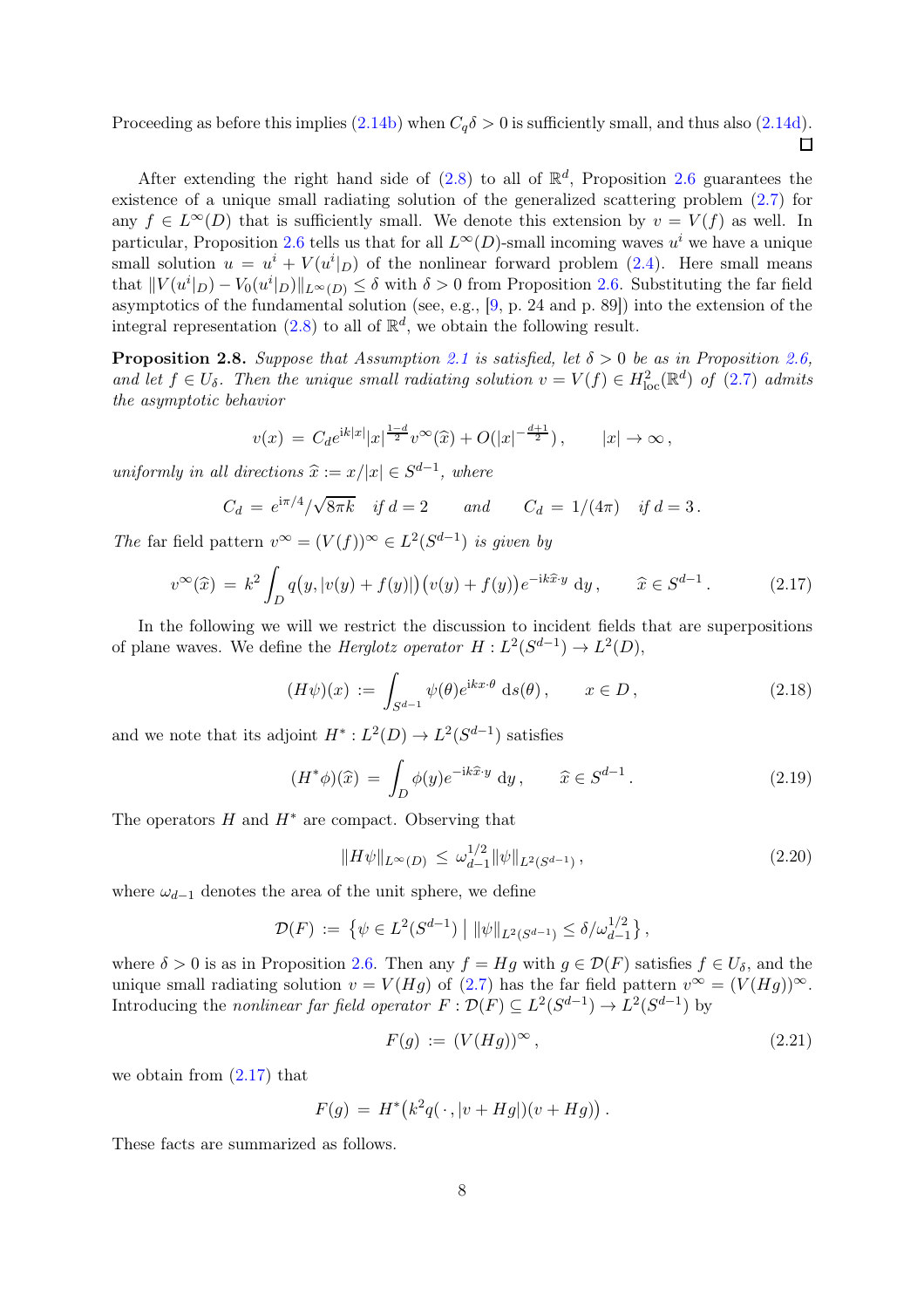<span id="page-8-3"></span>**Proposition 2.9.** Suppose that Assumption [2.1](#page-2-2) holds, and let  $g \in \mathcal{D}(F)$ . Then the far field pattern of the unique small radiating solution  $V(f)$  of [\(2.7\)](#page-4-3) with  $f = Hg$  satisfies

<span id="page-8-1"></span>
$$
F(g) = H^*T(Hg), \qquad (2.22)
$$

where  $T: \mathcal{D}(T) \subseteq L^2(D) \to L^2(D)$  is defined by

<span id="page-8-4"></span>
$$
T(f)(x) = k^2 q(x, |V(f)(x) + f(x)|)(V(f)(x) + f(x)), \qquad x \in D.
$$
 (2.23)

Here  $\mathcal{D}(T) := \overline{H(\mathcal{D}(F))}$ .

Remark 2.10. In the linear case when  $q = q_0$ , the far field operator  $F_0: L^2(S^{d-1}) \to L^2(S^{d-1})$ is given by

$$
F_0g := (V_0Hg)^{\infty}.
$$

The factorization [\(2.22\)](#page-8-1) reads

$$
F_0 g = H^* T_0 H g, \qquad g \in L^2(S^{d-1}),
$$

where  $T_0: L^2(D) \to L^2(D)$  is defined by

<span id="page-8-5"></span>
$$
T_0 f := k^2 q_0 (f + V_0 f). \tag{2.24}
$$

Then  $(2.2)$  implies that, for any  $f \in \mathcal{D}(T)$ ,

$$
||T(f) - T_0f||_{L^2(D)} = k^2 ||q(\cdot, |V(f) + f|)(V(f) + f) - q_0(V_0f + f)||_{L^2(D)}
$$
  
\n
$$
\leq k^2 ||q(\cdot, |V(f) + f|)(V(f) + f) - q_0(V(f) + f)||_{L^2(D)} + k^2 ||q_0(V(f) - V_0f)||_{L^2(D)}
$$
  
\n
$$
\leq k^2 C_q |||V(f) + f|^{1+\alpha}||_{L^2(D)} + k^2 ||q_0||_{L^{\infty}(D)} ||V(f) - V_0f||_{L^2(D)}.
$$

Applying  $(2.14d)$  and  $(2.14a)$ – $(2.14b)$  gives

<span id="page-8-7"></span>
$$
||T(f) - T_0f||_{L^2(D)} \le k^2 C_q ||V(f) + f||_{L^{\infty}(D)}^{\alpha} ||V(f) + f||_{L^2(D)} + C||f||_{L^{\infty}(D)}^{\alpha} ||f||_{L^2(D)} \le C||f||_{L^{\infty}(D)}^{\alpha} ||f||_{L^2(D)}.
$$
\n(2.25)

Similarly, using [\(2.14c\)](#page-5-8) and [\(2.14a\)](#page-5-6), we find that, for any  $f \in \mathcal{D}(T)$ ,

<span id="page-8-6"></span>
$$
||T(f) - T_0f||_{L^{\infty}(D)} \le C||f||_{L^{\infty}(D)}^{\alpha+1}.
$$
\n(2.26)

 $\Diamond$ 

#### <span id="page-8-0"></span>3 Uniqueness for the inverse scattering problem

In this section we restrict the discussion to generalized Kerr-type nonlinearities  $q$  as in [\(2.3\)](#page-3-4). We show that the knowledge of the nonlinear far field operator uniquely determines the associated nonlinear refractive index. A related result has recently been established for a different class of real analytic nonlinearities in [\[11\]](#page-24-6).

<span id="page-8-8"></span>**Theorem 3.1.** For  $j = 1, 2$  let

<span id="page-8-2"></span>
$$
q^{(j)}(x,|z|) = q_0^{(j)}(x) + \sum_{l=1}^{L} q_l^{(j)}(x)|z|^{\alpha_l} \qquad x \in \mathbb{R}^d, \ z \in \mathbb{C}, \ j = 1, 2,
$$
 (3.1)

be a generalized Kerr-type nonlinearity, where  $q_0^{(j)}$  $\mathbf{Q}_0^{(j)}, \ldots, \mathbf{q}_L^{(j)} \in L^{\infty}(\mathbb{R}^d)$  with support in D, the lowest order term satisfies  $\text{ess inf } q_0^{(j)} > -1$ , and the exponents fulfill  $0 < \alpha_1 < \cdots < \alpha_L < \infty$ . If the associated nonlinear far field operators satisfy  $F^{(1)} = F^{(2)}$ , then  $q^{(1)} = q^{(2)}$ .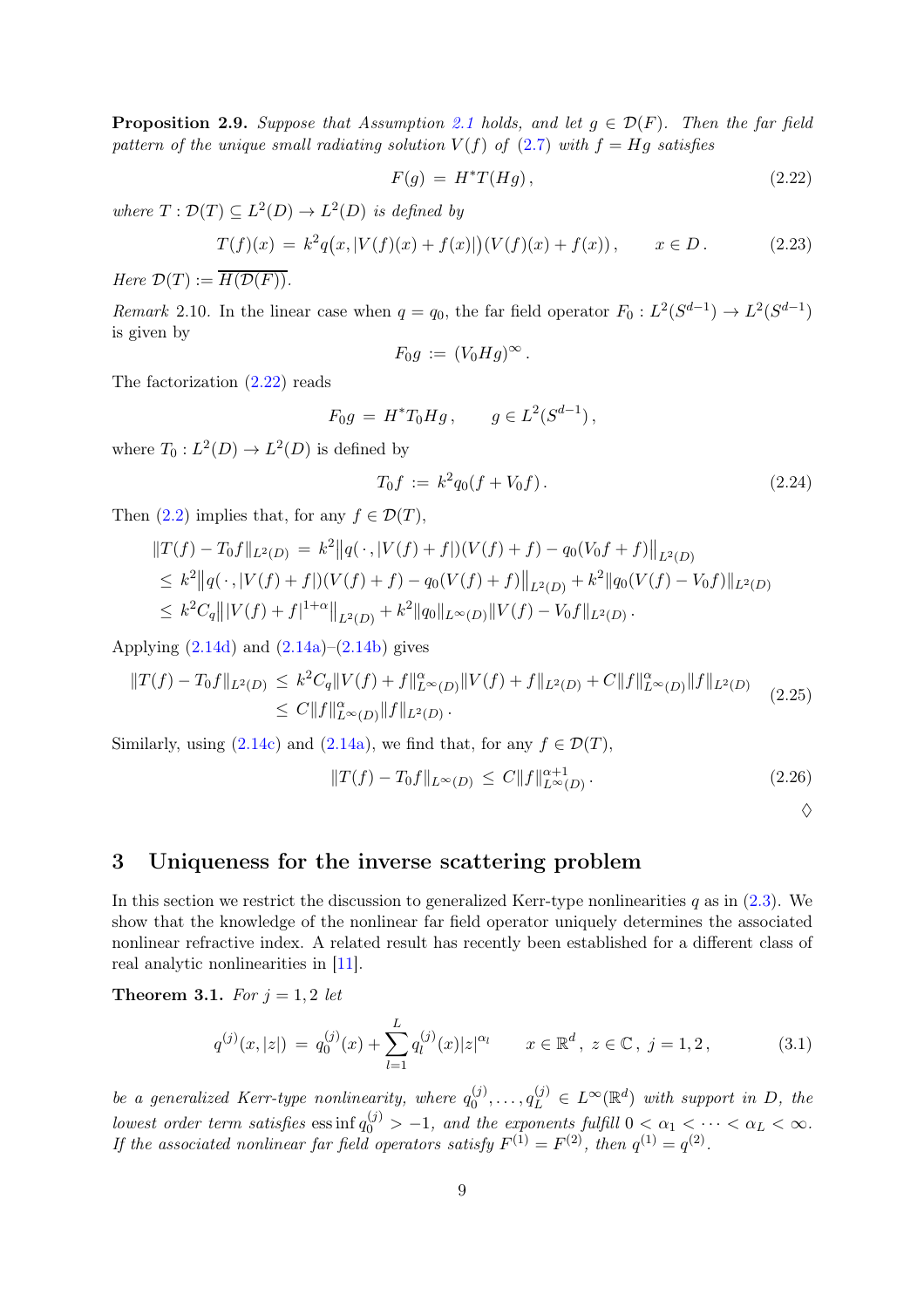*Proof.* By linearization around zero we first show that  $q_0^{(1)} = q_0^{(2)}$  $\int_0^{(2)}$  in [\(3.1\)](#page-8-2). We consider factorizations of the far field operators  $F^{(j)} = H^*T^{(j)}(H)$ ,  $j = 1, 2$ , as in Proposition [2.9,](#page-8-3) where H and  $H^*$  are the Herglotz operator and its adjoint from [\(2.18\)](#page-7-1) and [\(2.19\)](#page-7-2), and the operator  $T^{(j)}$  is as in [\(2.23\)](#page-8-4) with q replaced by  $q^{(j)}$ . Furthermore, we denote by  $T_0^{(j)}$  $\int_0^{1}$  the bounded linear operator from [\(2.24\)](#page-8-5) with  $q_0$  replaced by  $q_0^{(j)}$  $_{0}^{(j)}$ . Then [\(2.26\)](#page-8-6) shows that  $T^{(j)}(f) = T_{0}^{(j)}$  $\int_0^{(j)} f + O(||f||_{L^{\infty}(D)}^{\alpha_1+1})$ as  $||f||_{L^{\infty}(D)} \to 0$ . Recalling [\(2.20\)](#page-7-3), we obtain from  $F^{(1)} = F^{(2)}$  that

$$
F_0^{(1)} = H^*T_0^{(1)}H = H^*T_0^{(2)}H = F_0^{(2)},
$$

where  $F_0^{(j)}$  $q_0^{(j)}$  is the linear far field operator corresponding to the contrast function  $q_0^{(j)}$  $j^{(j)}$ ,  $j = 1, 2$ . The uniqueness of solutions to the inverse medium scattering problem for the linear Helmholtz equation (see, e.g., [\[27,](#page-25-19) Thm. 7.28] or [\[4,](#page-24-7) [35,](#page-25-5) [36,](#page-25-6) [37\]](#page-25-7)) implies that  $q_0^{(1)} = q_0^{(2)} =: q_0$ . In particular we conclude that  $T_0^{(1)} = T_0^{(2)} =: T_0$ .

To prove the theorem by induction, we now assume  $q_l^{(1)} = q_l^{(2)} =: q_l$  for  $l = 0, \ldots, m-1$ , where  $m \in \{1, \ldots, L\}$ . The nonlinear Lippmann-Schwinger equation [\(2.8\)](#page-4-6) gives, for  $f \in U_{\delta}$  and  $j = 1, 2,$ 

$$
V^{(j)}(f) = k^2 \Phi_k * (q^{(j)}(\cdot, |V^{(j)}(f) + f|)(V^{(j)}(f) + f)) \quad \text{in } D.
$$

Here,  $V^{(j)}(f)$  stands for the solution map  $V(f)$  from Proposition [2.6](#page-5-1) with q replaced by  $q^{(j)}$ . Setting  $\alpha_0 := 0$  and using [\(3.1\)](#page-8-2) we obtain that

<span id="page-9-0"></span>
$$
V^{(1)}(f) - V^{(2)}(f)
$$
  
=  $k^2 \Phi_k * (q^{(1)}(\cdot, |V^{(1)}(f) + f|)(V^{(1)}(f) + f) - q^{(2)}(\cdot, |V^{(2)}(f) + f|)(V^{(2)}(f) + f))$   
=  $k^2 \Phi_k * \left( \sum_{l=0}^{m-1} q_l (|V^{(1)}(f) + f|^{\alpha_l} (V^{(1)}(f) + f) - |V^{(2)}(f) + f|^{\alpha_l} (V^{(2)}(f) + f) \right)$   
+  $k^2 \Phi_k * \left( \sum_{l=m}^{L} (q_l^{(1)} |V^{(1)}(f) + f|^{\alpha_l} (V^{(1)}(f) + f) - q_l^{(2)} |V^{(2)}(f) + f|^{\alpha_l} (V^{(2)}(f) + f) \right)$   
(3.2)

in D. Applying Lemma [A.1](#page-23-0) and [\(2.14a\)](#page-5-6) we find that, for  $l = 1, ..., m - 1$ ,

<span id="page-9-1"></span>
$$
\begin{split} \left| |V^{(1)}(f) + f|^{\alpha_l} (V^{(1)}(f) + f) - |V^{(2)}(f) + f|^{\alpha_l} (V^{(2)}(f) + f) \right| \\ &\le C \big( |f| + |V^{(1)}(f)| + |V^{(2)}(f)| \big)^{\alpha_l} |V^{(1)}(f) - V^{(2)}(f)| \end{split} \tag{3.3}
$$
\n
$$
\le C \|f\|_{L^{\infty}(D)}^{\alpha_l} |V^{(1)}(f) - V^{(2)}(f)| \, .
$$

Accordingly,

$$
\sum_{l=0}^{m-1} q_l (|V^{(1)}(f) + f|^{\alpha_l} (V^{(1)}(f) + f) - |V^{(2)}(f) + f|^{\alpha_l} (V^{(2)}(f) + f) )
$$
  
=  $\tilde{q}_{f,m-1} (V^{(1)}(f) - V^{(2)}(f)),$ 

where  $\widetilde{q}_{f,m-1} \in L^{\infty}(\mathbb{R}^d)$  is given by

$$
\widetilde{q}_{f,m-1} := q_0 + \sum_{l=1}^{m-1} q_l \frac{|V^{(1)}(f) + f|^{\alpha_l}(V^{(1)}(f) + f) - |V^{(2)}(f) + f|^{\alpha_l}(V^{(2)}(f) + f)}{V^{(1)}(f) - V^{(2)}(f)} \mathbf{1}_{V^{(1)}(f) \neq V^{(2)}(f)}.
$$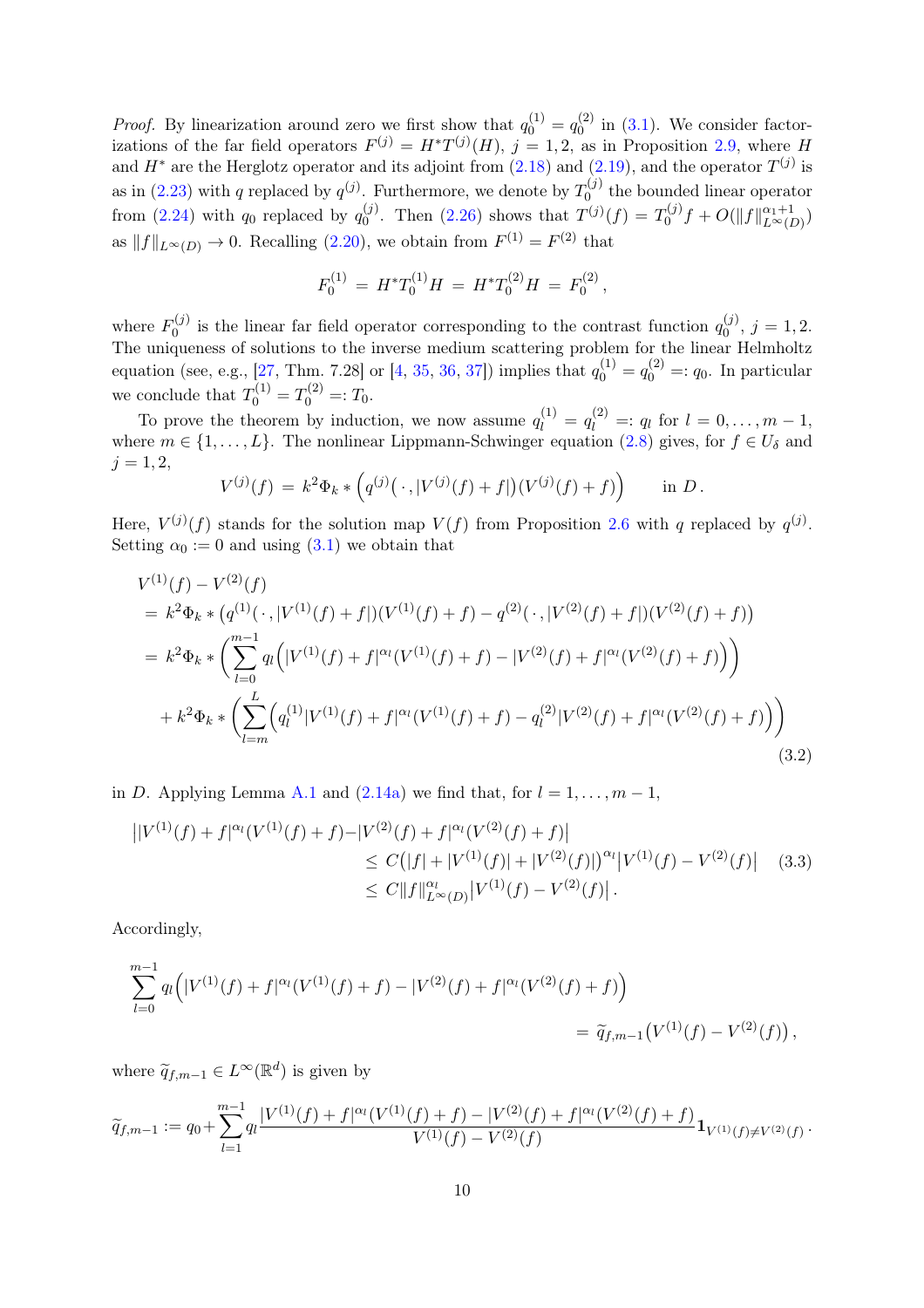Therewith  $(3.2)$  can be rewritten as

$$
(I - k^{2} \Phi_{k} * (\widetilde{q}_{f,m-1} \cdot)) (V^{(1)}(f) - V^{(2)}(f))
$$
  
=  $k^{2} \Phi_{k} * (\sum_{l=m}^{L} (q_{l}^{(1)}|V^{(1)}(f) + f|^{\alpha_{l}}(V^{(1)}(f) + f) - q_{l}^{(2)}|V^{(2)}(f) + f|^{\alpha_{l}}(V^{(2)}(f) + f)) ).$ 

We note that  $\tilde{q}_{f,m-1}$  is supported in D and [\(3.3\)](#page-9-1) implies that

<span id="page-10-1"></span>
$$
\|\tilde{q}_{f,m-1} - q_0\|_{L^{\infty}(D)} \le C \|f\|_{L^{\infty}(D)}^{\alpha_1}.
$$
\n(3.4)

Hence, for  $f \in U_{\delta}$  such that  $||f||_{L^{\infty}(D)}$  is sufficiently small, we conclude from [\(2.11b\)](#page-5-4) that the operator  $I - k^2 \Phi_k * (\widetilde{q}_{f,m-1} \cdot) : L^{\infty}(D) \to L^{\infty}(D)$  is invertible with a uniform bound for the operator norm of the inverse (see, e.g., [\[30,](#page-25-20) Thm. 10.1]). Denoting

<span id="page-10-2"></span>
$$
R(f) := \sum_{l=m}^{L} \Big( q_l^{(1)} |V^{(1)}(f) + f|^{\alpha_l} (V^{(1)}(f) + f) - q_l^{(2)} |V^{(2)}(f) + f|^{\alpha_l} (V^{(2)}(f) + f) \Big) \tag{3.5}
$$

we find from  $(3.2)$ , Young's inequality, and  $(2.14a)$  that

<span id="page-10-0"></span>
$$
\|V^{(1)}(f) - V^{(2)}(f)\|_{L^{\infty}(D)} = \| (I - k^2 \Phi_k * (\tilde{q}_{f,m-1} \cdot))^{-1} (k^2 \Phi_k * R(f)) \|_{L^{\infty}(D)}
$$
  
\n
$$
\leq C \|k^2 \Phi_k * R(f) \|_{L^{\infty}(D)}
$$
  
\n
$$
\leq C \|\Phi_k\|_{L^1(B_{2R}(0))} \|R(f)\|_{L^{\infty}(D)}
$$
  
\n
$$
\leq C (\|V^{(1)}(f) + f\|_{L^{\infty}(D)}^{\alpha_m+1} + \|V^{(2)}(f) + f\|_{L^{\infty}(D)}^{\alpha_m+1})
$$
  
\n
$$
\leq C \|f\|_{L^{\infty}(D)}^{\alpha_m+1}.
$$
  
\n(3.6)

Here,  $R > 0$  was chosen such that  $D \subseteq B_R(0)$ .

Next we want to use [\(3.6\)](#page-10-0) in order to deduce  $q_m^{(1)} = q_m^{(2)}$ . Set  $w_f := V^{(1)}(f) - V^{(2)}(f)$ . By assumption we know that the far field of  $w_f$  vanishes whenever f is a sufficiently small Herglotz wave, i.e., when  $f \in U_{\delta} \cap \mathcal{R}(H)$  with  $\delta > 0$  as in Proposition [2.6.](#page-5-1) Moreover, we find as in the proof of Lemma [2.4](#page-4-2) that [\(3.2\)](#page-9-0) implies

$$
\Delta w_f + k^2 (1 + \widetilde{q}_{f,m-1}) w_f = -k^2 R(f) \quad \text{in } \mathbb{R}^d,
$$

in particular  $\Delta w_f + k^2 w_f = 0$  in  $\mathbb{R}^d \setminus \overline{B_R(0)}$  and  $w_f$  is radiating. So Rellich's lemma (see, e.g., [\[9,](#page-24-0) Lmm. 2.12]) gives  $w_f = 0$  in  $\mathbb{R}^d \setminus \overline{B_R(0)}$ . Now let  $v \in H^2(B_R(0))$  be any solution of  $\Delta v + k^2(1+q_0)v = 0$  in  $B_R(0)$ . Then, for all  $f \in U_\delta \cap \mathcal{R}(H)$ ,

$$
0 = \int_{\partial B_R(0)} \left( w_f \frac{\partial v}{\partial \nu} - v \frac{\partial w_f}{\partial \nu} \right) ds
$$
  
\n
$$
= \int_{B_R(0)} \left( w_f \Delta v - v \Delta w_f \right) dx
$$
  
\n
$$
= \int_{B_R(0)} \left( w_f \left( -k^2 (1 + q_0) v \right) - v \left( -k^2 (1 + \tilde{q}_{f,m-1}) w_f - k^2 R(f) \right) \right) dx
$$
  
\n
$$
= \int_{B_R(0)} v \left( k^2 R(f) + k^2 (\tilde{q}_{f,m-1} - q_0) w_f \right) dx
$$
  
\n
$$
= \int_D v \left( k^2 R(f) + k^2 (\tilde{q}_{f,m-1} - q_0) w_f \right) dx.
$$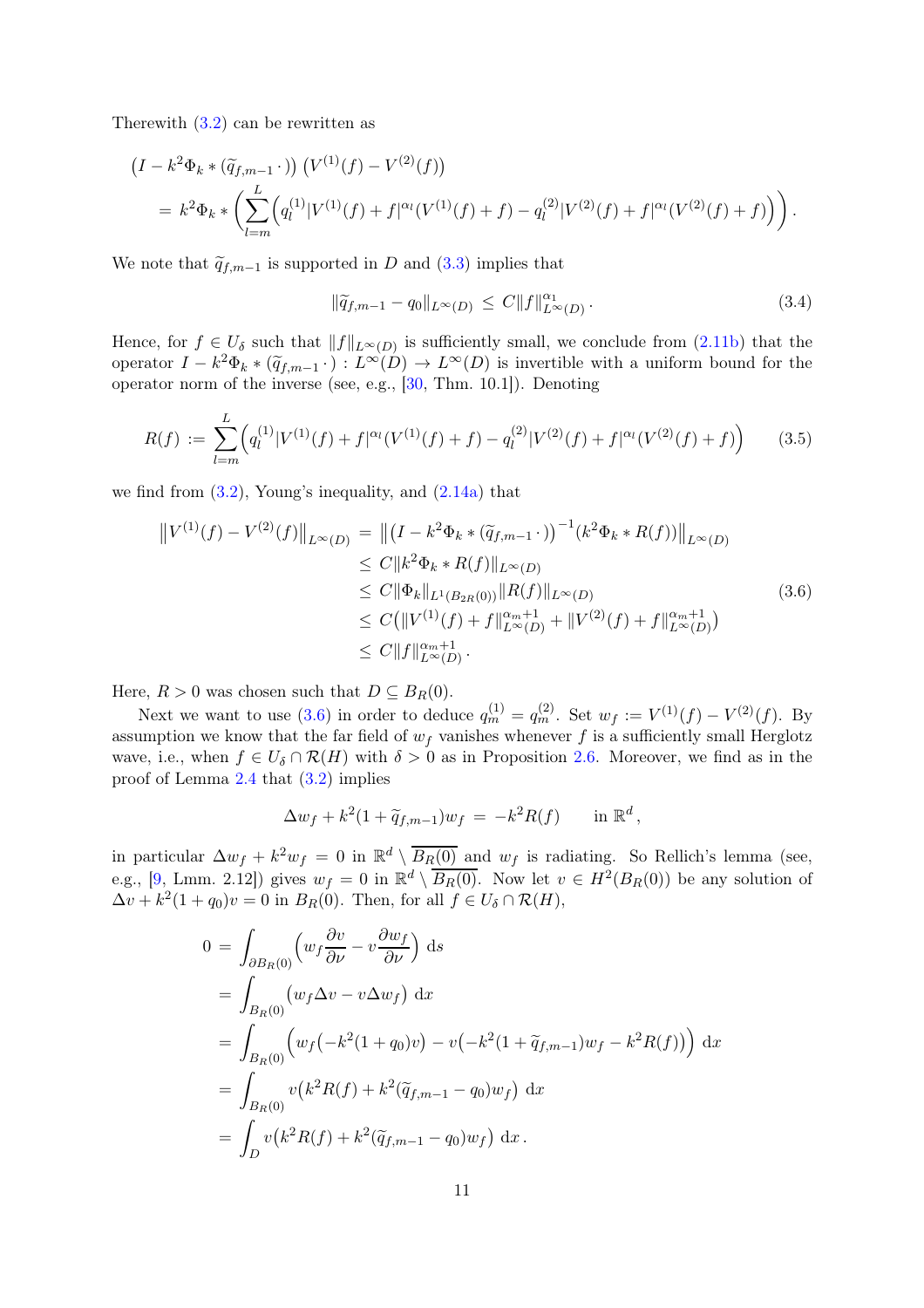In the last equality we used that  $R(f)$  and  $\widetilde{q}_{f,m-1} - q_0$  are supported in D by our assumption on the nonlinear contrast function. In [\(3.6\)](#page-10-0) we found that  $||w_f||_{L^{\infty}(D)} \leq C ||f||_{L^{\infty}(D)}^{\alpha_m+1}$ , and combining this with  $(3.4)$  gives

<span id="page-11-0"></span>
$$
0 = \int_D v R(f) dx + O(||f||_{L^{\infty}(D)}^{\alpha_m + \alpha_1 + 1}) \quad \text{as } ||f||_{L^{\infty}(D)} \to 0.
$$
 (3.7)

Next we identify the leading order term in

$$
R(f) = (q_m^{(1)} - q_m^{(2)})|V_0(f) + f|^{\alpha_m}(V_0(f) + f)
$$
  
+  $q_m^{(1)}(|V^{(1)}(f) + f|^{\alpha_m}(V^{(1)}(f) + f) - |V_0(f) + f|^{\alpha_m}(V_0(f) + f))$   
-  $q_m^{(2)}(|V^{(2)}(f) + f|^{\alpha_m}(V^{(2)}(f) + f) - |V_0(f) + f|^{\alpha_m}(V_0(f) + f))$   
+ 
$$
\sum_{l=m+1}^{L} (q_l^{(1)}|V^{(1)}(f) + f|^{\alpha_l}(V^{(1)}(f) + f) - q_l^{(2)}|V^{(2)}(f) + f|^{\alpha_l}(V^{(2)}(f) + f)).
$$

Using Lemma [A.1](#page-23-0) and [\(2.14a\)](#page-5-6), [\(2.14c\)](#page-5-8) we obtain that, for  $j = 1, 2$ ,

$$
\left| |V^{(j)}(f) + f|^{\alpha_m} (V^{(j)}(f) + f) - |V_0 f + f|^{\alpha_m} (V_0 f + f) \right|
$$
  
\n
$$
\leq C \left( |f| + |V^{(j)}(f)| + |V_0 f| \right)^{\alpha_m} |V^{(j)}(f) - V_0^{(j)} f|
$$
  
\n
$$
\leq C \|f\|_{L^{\infty}(D)}^{\alpha_m + \alpha_1 + 1}.
$$
\n(3.8)

<span id="page-11-1"></span>Similarly, we find that, for  $j = 1, 2$  and  $l = m + 1, \ldots, L$ ,

<span id="page-11-2"></span>
$$
\left| |V^{(j)}(f) + f|^{\alpha_l} (V^{(j)}(f) + f) \right| \le C \|f\|_{L^{\infty}(D)}^{\alpha_{m+1}+1}.
$$
\n(3.9)

Substituting  $(3.5)$  into  $(3.7)$ , and applying  $(3.8)$ – $(3.9)$  gives

$$
0 = \int_D v \left( q_m^{(1)} - q_m^{(2)} \right) |V_0 f + f|^{ \alpha_m} (V_0 f + f) \, dx + O \big( \|f\|_{L^{\infty}(D)}^{\alpha_m + \alpha_1 + 1} \big) + O \big( \|f\|_{L^{\infty}(D)}^{\alpha_{m+1} + 1} \big).
$$

as  $||f||_{L^{\infty}(D)} \to 0$ . Hence, for all  $f \in U_{\delta} \cap \mathcal{R}(H)$ ,

$$
0 = \int_D v \left( q_m^{(1)} - q_m^{(2)} \right) |V_0 f + f|^{\alpha_m} (V_0 f + f) \, \mathrm{d}x \, .
$$

Setting  $f = f_1 + tf_2$  for  $f_1, f_2 \in U_\delta \cap \mathcal{R}(H)$  and differentiating with respect to t at  $t = 0$  gives

$$
0 = \int_D v(q_m^{(1)} - q_m^{(2)}) Z(f_1, f_2) \, dx \,,
$$

where

$$
Z(f_1, f_2) := \left(1 + \frac{\alpha_m}{2}\right)|V_0 f_1 + f_1|^{\alpha_m} (V_0 f_2 + f_2) + \frac{\alpha_m}{2}|V_0 f_1 + f_1|^{\alpha_m - 2} (V_0 f_1 + f_1)^2 \overline{(V_0 f_2 + f_2)}.
$$

<span id="page-11-3"></span>Since  $if_1 \in U_\delta \cap \mathcal{R}(H)$ , too, we even get

$$
0 = \int_{D} v (q_m^{(1)} - q_m^{(2)}) (Z(f_1, f_2) + Z(i f_1, f_2)) dx
$$
  
=  $(2 + \alpha_m) \int_{D} v (q_m^{(1)} - q_m^{(2)}) |V_0 f_1 + f_1|^{\alpha_m} (V_0 f_2 + f_2) dx.$  (3.10)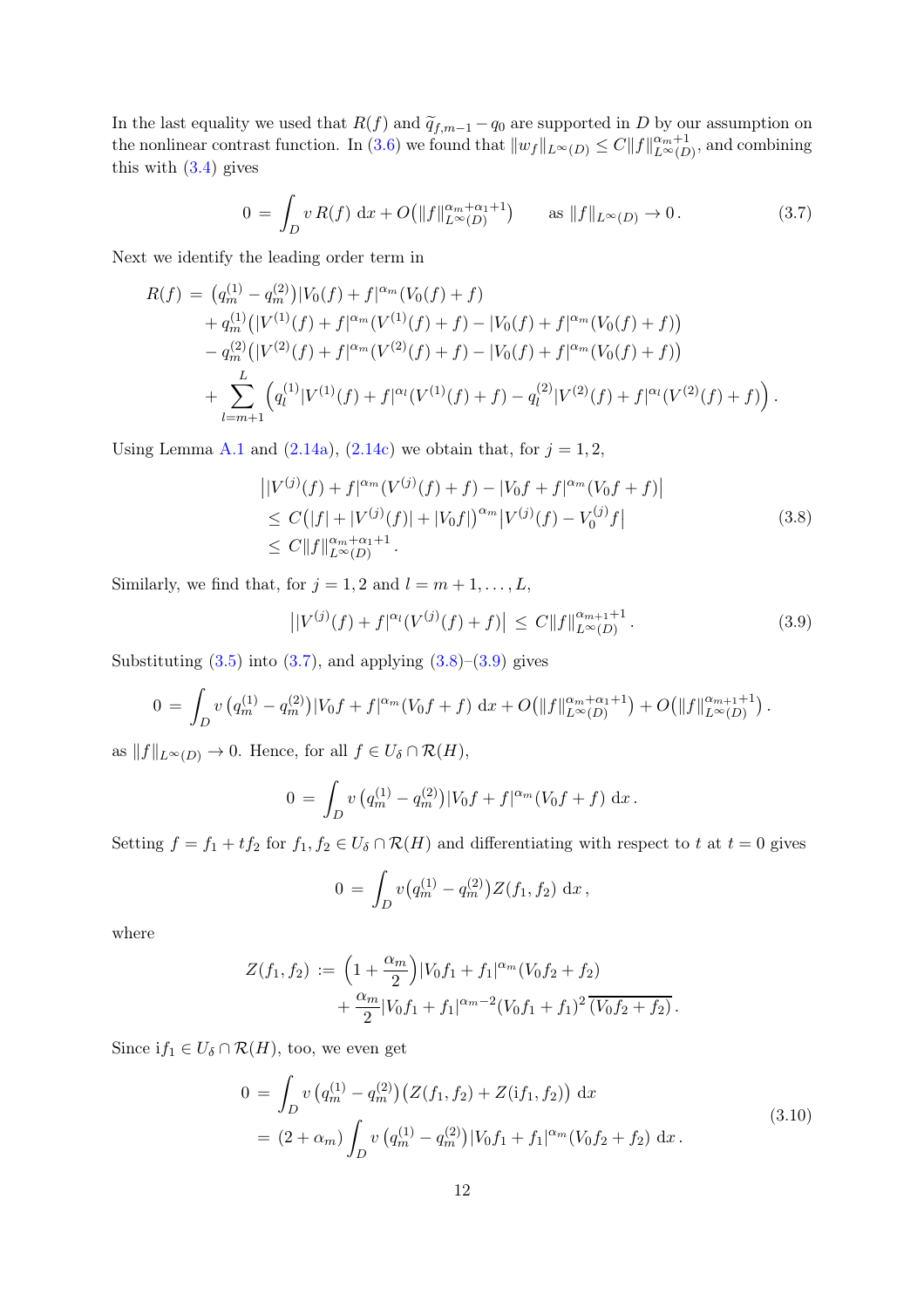Observing that  $V_0$  is linear, [\(3.10\)](#page-11-3) holds true for all  $f_1, f_2 \in \mathcal{R}(H)$ .

Next we recall that the span of all total fields  $f + V_0 f$  that correspond to radiating solutions  $V_0 f$  of the linear scattering problem [\(2.9\)](#page-4-4) with Herglotz incident fields  $f = Hg$ ,  $g \in$  $L^2(S^{d-1})$ , is dense in the space of solutions to the linear Helmholtz equation in

$$
\Delta \widetilde{v} + k^2 (1 + q_0) \widetilde{v} = 0 \quad \text{in } B_R(0)
$$

with respect to the  $L^2(B_R(0))$ -norm where  $D \subset B_R(0)$  (see [\[27,](#page-25-19) Thm. 7.24], where this result has been shown for plane wave incident fields instead of Herglotz incident fields). Since  $f_1, f_2 \in \mathcal{R}(H)$ have been arbitrary in [\(3.10\)](#page-11-3), we get for all solutions  $v, \tilde{v} \in H^2(B_R(0))$  of  $\Delta v + k^2(1+q_0)v = 0$ in  $B_R(0)$  that

$$
0\,=\,\int_D v\widetilde v\big(q_m^{(1)}-q_m^{(2)}\big)|V_0f_1+f_1|^{\alpha_m}\,\mathop{\mathrm{d}\!} x\,.
$$

This gives  $(q_m^{(1)} - q_m^{(2)}) |V_0 f_1 + f_1|^{\alpha_m} = 0$  for any  $f_1 \in \mathcal{R}(H)$  (see, e.g., [\[27,](#page-25-19) Thm. 7.27] or [\[4,](#page-24-7) [35,](#page-25-5) [36,](#page-25-6) [37\]](#page-25-7)). From this we infer  $|q_m^{(1)} - q_m^{(2)}|$  $\frac{1}{\alpha m}(V_0f_1+f_1)=0$  for any  $f_1 \in \mathcal{R}(H)$  and thus

$$
\int_D |q_m^{(1)} - q_m^{(2)}|^{\frac{1}{\alpha_m}} (V_0 f_1 + f_1)(V_0 f_2 + f_2) dx = 0
$$

for all  $f_1, f_2 \in \mathcal{R}(H)$ . The density result used above shows  $|q_m^{(1)} - q_m^{(2)}|$  $\frac{1}{\alpha_m} = 0$  a.e. in D, and thus  $q_m^{(1)} = q_m^{(2)}$ . So the claim is proven by induction.

### <span id="page-12-0"></span>4 The nonlinear inf-criterion

In this section we discuss a generalization of the factorization method to recover the shape of a nonlinear scattering object from observations of the corresponding nonlinear far field operator. We consider general nonlinear contrast functions  $q \in L^{\infty}(\mathbb{R}^d \times \mathbb{R})$  as in Section [2,](#page-2-0) but here we make the following slightly stronger assumptions.

<span id="page-12-1"></span>Assumption 4.1. Let  $D \subseteq \mathbb{R}^d$  be open and Lipschitz bounded such that  $\mathbb{R}^d \setminus \overline{D}$  is connected. Then the nonlinear contrast function  $q \in L^{\infty}(\mathbb{R}^d \times \mathbb{R})$  shall satisfy

- (i)  $z \in \mathbb{C} \mapsto q(\cdot, |z|) \in L^{\infty}(\mathbb{R}^d)$  is continuous,
- (ii)  $q(\cdot, |z|) = 0$  a.e. in  $\mathbb{R}^d \setminus D$  for all  $z \in \mathbb{C}$ ,
- (iii) there exists  $q_0 \in L^{\infty}(\mathbb{R}^d)$  with  $q_0 \ge q_{0,\min} > 0$  a.e. in D for some  $q_{0,\min} > 0$ ,  $q_0 = 0$  a.e. in  $\mathbb{R}^d \setminus D$ , and there exists a parameter  $\alpha > 0$  such that for any  $z_1, z_2 \in \mathbb{C}$  with  $|z_1|, |z_2| \leq 1$ ,

$$
||q(\,\cdot\,,|z_1|)z_1-q(\,\cdot\,,|z_2|)z_2-q_0(z_1-z_2)||_{L^{\infty}(\mathbb{R}^d)} \leq C_q(|z_1|^{\alpha}+|z_2|^{\alpha})|z_1-z_2|,
$$

(iv) and the wave number  $k^2$  is such that the homogeneous linear transmission eigenvalue problem to determine  $v, w \in L^2(D)$  with  $v - w \in H^2(D)$  such that

$$
\Delta v + k^2 v = 0 \quad \text{in } D, \qquad v = w \quad \text{on } \partial D,
$$
  

$$
\Delta w + k^2 (1 + q_0) w = 0 \quad \text{in } D, \qquad \frac{\partial v}{\partial \nu} = \frac{\partial w}{\partial \nu} \quad \text{on } \partial D,
$$

(see, e.g.,  $[27, Def. 7.21]$ ) has no nontrivial solution.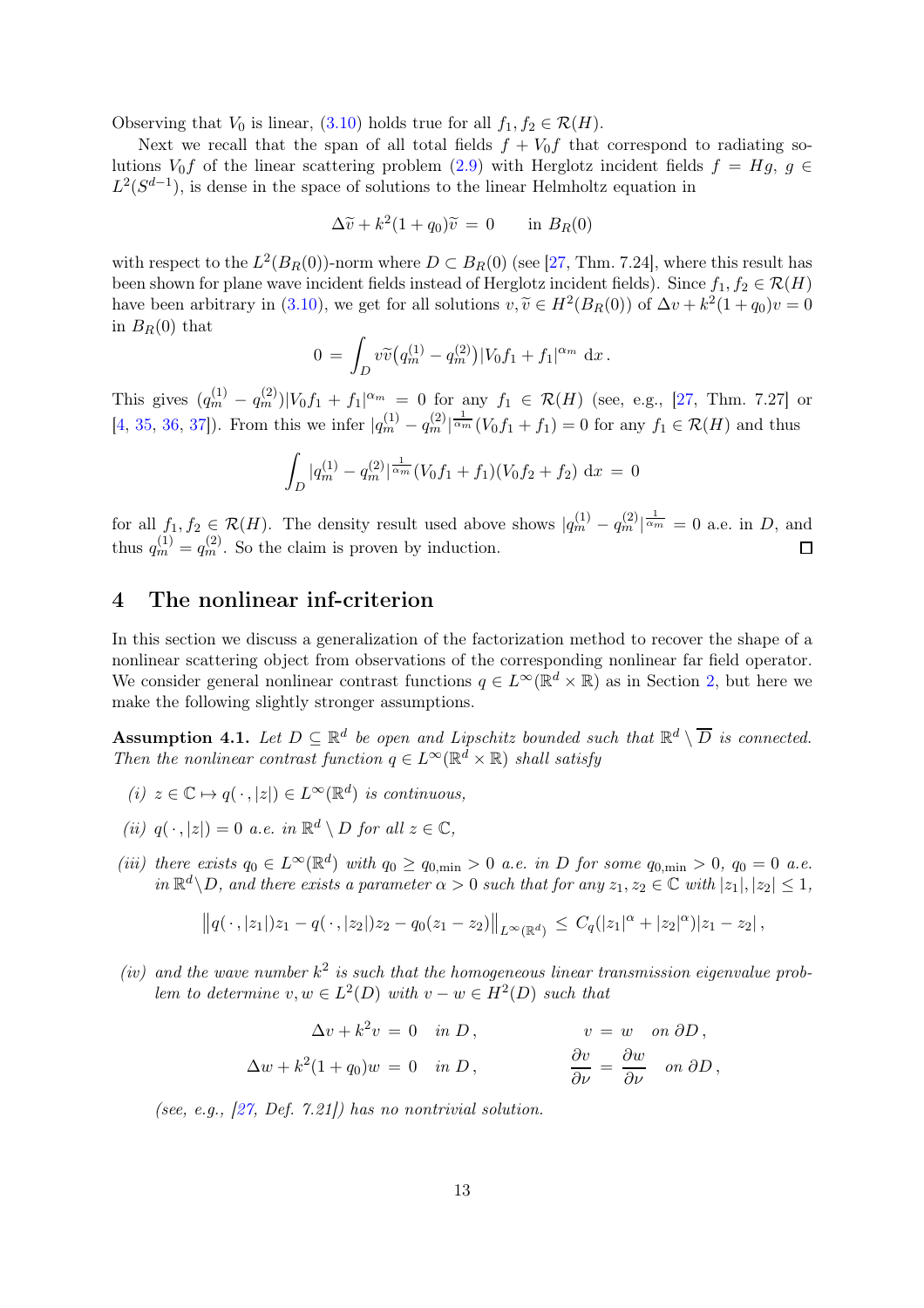A factorization method for nonlinear weakly scattering objects and for scattering objects with small nonlinearity of linear growth has already been discussed in  $[32]$ . In constrast to this work, we consider a larger class of nonlinear refractive indices without any smallness assumption on the a priori unknown nonlinearity, but we assume that the incident fields that are used for the reconstruction are small relative to the size of the nonlinearity.

Let  $\delta > 0$  be as in Proposition [2.6.](#page-5-1) We consider the nonlinear far field operator F from [\(2.21\)](#page-7-4) with the factorization  $F = H^*T(H)$  from Proposition [2.9.](#page-8-3) The next theorem is a nonlinear version of the abstract inf-criterion of the factorization method to describe the range of  $H^*$  in terms of F. A similar result has been established in [\[32,](#page-25-2) Thm. 2.1]. In contrast to [\[32,](#page-25-2) Thm. 2.1] we add a size constraint on the Herglotz densities to accommodate for the smallness of the incident fields relative to the size of the nonlinearity. The proof is essentially the same as in the linear case (see, e.g., [\[27,](#page-25-19) Lmm. 7.33]).

<span id="page-13-1"></span>**Theorem 4.2.** Let X and Y be Hilbert spaces,  $\rho > 0$ , and let

$$
\mathcal{F}: \mathcal{D}(\mathcal{F}) := \{ g \in X \mid ||g||_X \le \rho \} \subseteq X \to X
$$

be an operator (not necessarily linear). We assume that  $\mathcal{F} = \mathcal{H}^* \mathcal{T}(\mathcal{H})$ , where  $\mathcal{H} : X \to Y$  is a compact linear operator and  $\mathcal{T} : \mathcal{D}(\mathcal{T}) \subseteq Y \to Y$  with  $\mathcal{D}(\mathcal{T}) = \overline{\mathcal{H}(\mathcal{D}(\mathcal{F}))}$  satisfies

$$
\|\mathcal{T}(\mathcal{H}g)\|_{Y} \leq C_{*} \|\mathcal{H}g\|_{Y}
$$

and

$$
|\langle \mathcal{T}(\mathcal{H}g),\mathcal{H}g\rangle_Y|\,\geq\,c_*\|\mathcal{H}g\|_Y^2
$$

for all  $g \in \mathcal{D}(\mathcal{F})$  with  $||g||_X \leq \rho$  and some  $c_*, C_* > 0$ . Then, for any  $\phi \in X, \ \phi \neq 0$ , and any  $0 < \widetilde{\rho} \leq \rho$ ,

<span id="page-13-0"></span>
$$
\phi \in \mathcal{R}(\mathcal{H}^*) \quad \Longleftrightarrow \quad \inf \left\{ \frac{|\langle \mathcal{F}(g), g \rangle_X|}{|\langle g, \phi \rangle_X|^2} \; \middle| \; g \in \mathcal{D}(\mathcal{F}) \subseteq X \, , \, \|g\|_X = \widetilde{\rho} \, , \, \langle g, \phi \rangle_X \neq 0 \right\} \, > \, 0 \, . \tag{4.1}
$$

*Proof.* Let  $0 \neq \phi = \mathcal{H}^*\psi \in \mathcal{R}(\mathcal{H}^*)$  for some  $\psi \in Y$ . Then  $\psi \neq 0$ , and for any  $g \in \mathcal{D}(\mathcal{F}) \subseteq X$ with  $||g||_X = \tilde{\rho} \leq \rho$  and  $\langle g, \phi \rangle_X \neq 0$  we find that

$$
\begin{aligned} |\langle \mathcal{F}(g), g \rangle_X| &= |\langle \mathcal{H}^* \mathcal{T}(\mathcal{H}g), g \rangle_X| = |\langle \mathcal{T}(\mathcal{H}g), \mathcal{H}g \rangle_Y| \ge c_* \|\mathcal{H}g\|_Y^2 \\ &= \frac{c_*}{\|\psi\|_Y^2} \|\mathcal{H}g\|_Y^2 \|\psi\|_Y^2 \ge \frac{c_*}{\|\psi\|_Y^2} |\langle \mathcal{H}g, \psi \rangle_Y|^2 \\ &= \frac{c_*}{\|\psi\|_Y^2} |\langle g, \mathcal{H}^* \psi \rangle_X|^2 = \frac{c_*}{\|\psi\|_Y^2} |\langle g, \phi \rangle_X|^2 \end{aligned}
$$

Thus we have found a positive lower bound for the infimum in [\(4.1\)](#page-13-0).

Now let  $0 \neq \phi \notin \mathcal{R}(\mathcal{H}^*)$ . We first show that the subspace  $\{\mathcal{H}g \mid g \in X, \langle g, \phi \rangle_X = 0\}$ is dense in  $\mathcal{R}(\mathcal{H})$ . Let  $\psi \in \mathcal{R}(\mathcal{H})$  such that  $0 = \langle \mathcal{H}g, \psi \rangle_Y = \langle g, \mathcal{H}^*\psi \rangle_X$  for all  $g \in X$  with  $\langle g, \phi \rangle_X = 0$ . That means  $\mathcal{H}^* \psi \in \text{span}\{\phi\}$ , and because  $\phi \notin \mathcal{R}(\mathcal{H}^*)$ , we conclude that  $\mathcal{H}^* \psi = 0$ . Therefore  $\psi \in \mathcal{R}(\mathcal{H}) \cap \mathcal{N}(\mathcal{H}^*)$ , i.e.,  $\psi = 0$ , and using the Hahn-Banach theorem (see [\[46,](#page-26-1) p. 109]) we obtain that  $\{\mathcal{H}g \mid g \in X, \langle g, \phi \rangle_X = 0\}$  is dense in  $\mathcal{R}(\mathcal{H})$ . Since  $\mathcal{H}\phi/\|\phi\|_Y^2 \in \mathcal{R}(\mathcal{H})$ , we can find a sequence  $(\widetilde{g}_n)_n \subseteq \{g \in X \mid \langle g, \phi \rangle_X = 0\}$  such that  $\mathcal{H}\widetilde{g}_n \to -\mathcal{H}\phi/\|\phi\|_X^2$ . Setting  $\widehat{g}_n := \widetilde{g}_n + \phi/\|\phi\|_X^2$  this yields  $\langle \widehat{g}_n, \phi \rangle_X = 1$  and  $\mathcal{H}\widehat{g}_n \to 0$  as  $n \to \infty$ . Thus, we define  $g_n := \widetilde{\rho} \widehat{g}_n / ||\widehat{g}_n||_X \in \mathcal{D}(\mathcal{F})$  to obtain

$$
\frac{|\langle \mathcal{F}(g_n), g_n \rangle_X|}{|\langle g_n, \phi \rangle_X|^2} = \frac{|\langle \mathcal{T}(\mathcal{H}g_n), \mathcal{H}g_n \rangle_Y|}{|\langle g_n, \phi \rangle_X|^2} \le \frac{C_* \|\mathcal{H}g_n\|_Y^2}{|\langle g_n, \phi \rangle_X|^2} = \frac{C_* \|\mathcal{H}\widehat{g}_n\|_Y^2}{|\langle \widehat{g}_n, \phi \rangle_X|^2} \to 0 \quad \text{as } n \to \infty,
$$

i.e., the infimum in [\(4.1\)](#page-13-0) is zero.

 $\Box$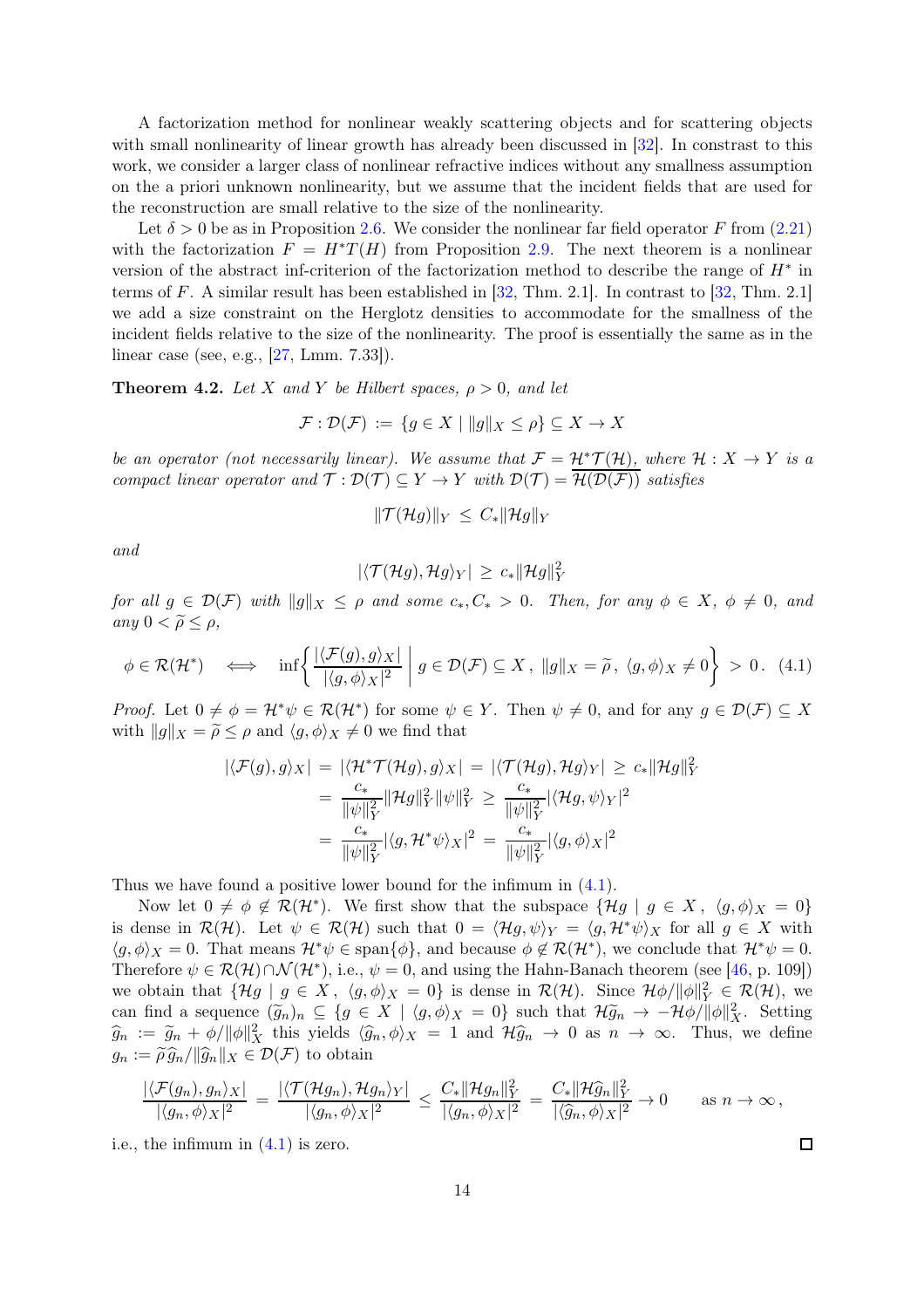Next we show that the operator  $T$  from Proposition [2.9](#page-8-3) satisfies the assumptions in Theorem [4.2.](#page-13-1)

**Proposition 4.3.** Suppose that Assumption [4.1](#page-12-1) holds, and let  $\delta > 0$  be as in Proposition [2.6.](#page-5-1) Then there are constants  $c_*, C_*, C > 0$  such that

<span id="page-14-0"></span>
$$
||T(f)||_{L^{2}(D)} \leq C_{*}\left(1 + ||f||_{L^{\infty}(D)}^{\alpha}\right) ||f||_{L^{2}(D)}, \tag{4.2a}
$$

$$
|\langle T(f), f \rangle_{L^2(D)}| \ge c_* \left(1 - C \|f\|_{L^\infty(D)}^\alpha\right) \|f\|_{L^2(D)}^2 \tag{4.2b}
$$

for all  $f \in \mathcal{D}(T)$ .

*Proof.* Let  $f \in \mathcal{D}(T)$ . We first note that  $(2.24)$  and  $(2.13a)$  show that

$$
||T_0f||_{L^2(D)} \le k^2 ||q_0||_{L^{\infty}(D)} (1 + C_{V_0,2}) ||f||_{L^2(D)}.
$$

Combining this with [\(2.25\)](#page-8-7) gives

$$
||T(f)||_{L^{2}(D)} \le ||T_0f||_{L^{2}(D)} + ||T(f) - T_0f||_{L^{2}(D)}
$$
  
\n
$$
\le k^2 ||q_0||_{L^{\infty}(D)} (1 + C_{V_0,2}) ||f||_{L^{2}(D)} + C ||f||_{L^{\infty}(D)}^{\alpha} ||f||_{L^{2}(D)}
$$
  
\n
$$
\le C_* (1 + ||f||_{L^{\infty}(D)}^{\alpha} ) ||f||_{L^{2}(D)}
$$

for some  $C_* > 0$ .

Next let  $S_0: L^2(D) \to L^2(D)$  be defined by

$$
S_0\psi\,:=\,\frac{1}{k^2q_0}\psi-\Phi_k*\psi\,.
$$

It has been shown in [\[27,](#page-25-19) Thm. 7.32] that  $S_0$  is an isomorphism. Using  $(2.24)$  and  $(2.12)$  we find that, for any  $h \in L^2(D)$ ,

$$
S_0 T_0 h = \frac{1}{k^2 q_0} T_0 h - \Phi_k * (T_0 h) = (I + V_0) h - \Phi_k * (k^2 q_0 (h + V_0 h))
$$
  
=  $h + (I - k^2 \Phi_k * (q_0 \cdot))(V_0 h) - k^2 \Phi_k * (q_0 h) = h.$ 

Thus,  $T_0 = S_0^{-1}$ .

If  $k^2$  is not an interior transmission eigenvalue then it follows from [\[27,](#page-25-19) Lmm. 7.35] together with the identity relating  $H$  and  $S_0^*$  at the end of the proof of [\[27,](#page-25-19) Thm. 7.30] that there exists a constant  $c > 0$  such that

$$
|\langle S_0^{-1}f, f \rangle_{L^2(D)}| \ge c \|S_0^{-1}f\|_{L^2(D)}^2
$$
 for all  $f \in \overline{\mathcal{R}(H)}$ .

Using the continuity of  $S_0$  we obtain that there is a constant  $c_* > 0$  with

$$
|\langle T_0f, f\rangle_{L^2(D)}| = |\langle S_0^{-1}f, f\rangle_{L^2(D)}| \ge c_* \|f\|_{L^2(D)}^2 \quad \text{for all } f \in \overline{\mathcal{R}(H)}.
$$

Accordingly, combining this with [\(2.25\)](#page-8-7) gives

$$
\left| \langle T(f), f \rangle_{L^2(D)} \right| \geq \left| \langle T_0 f, f \rangle_{L^2(D)} \right| - \left| \langle T(f) - T_0 f, f \rangle_{L^2(D)} \right|
$$
  
 
$$
\geq (c_* - C \|f\|_{L^{\infty}(D)}^{\alpha}) \|f\|_{L^2(D)}^2 \geq c_* \left(1 - C \|f\|_{L^{\infty}(D)}^{\alpha}\right) \|f\|_{L^2(D)}^2
$$

for any  $f \in \mathcal{D}(T) = \overline{H(\mathcal{D}(F))}$ .

Combining [\(4.2\)](#page-14-0) with [\(2.18\)](#page-7-1) and applying Hölder's inequality gives the following corollary.

 $\Box$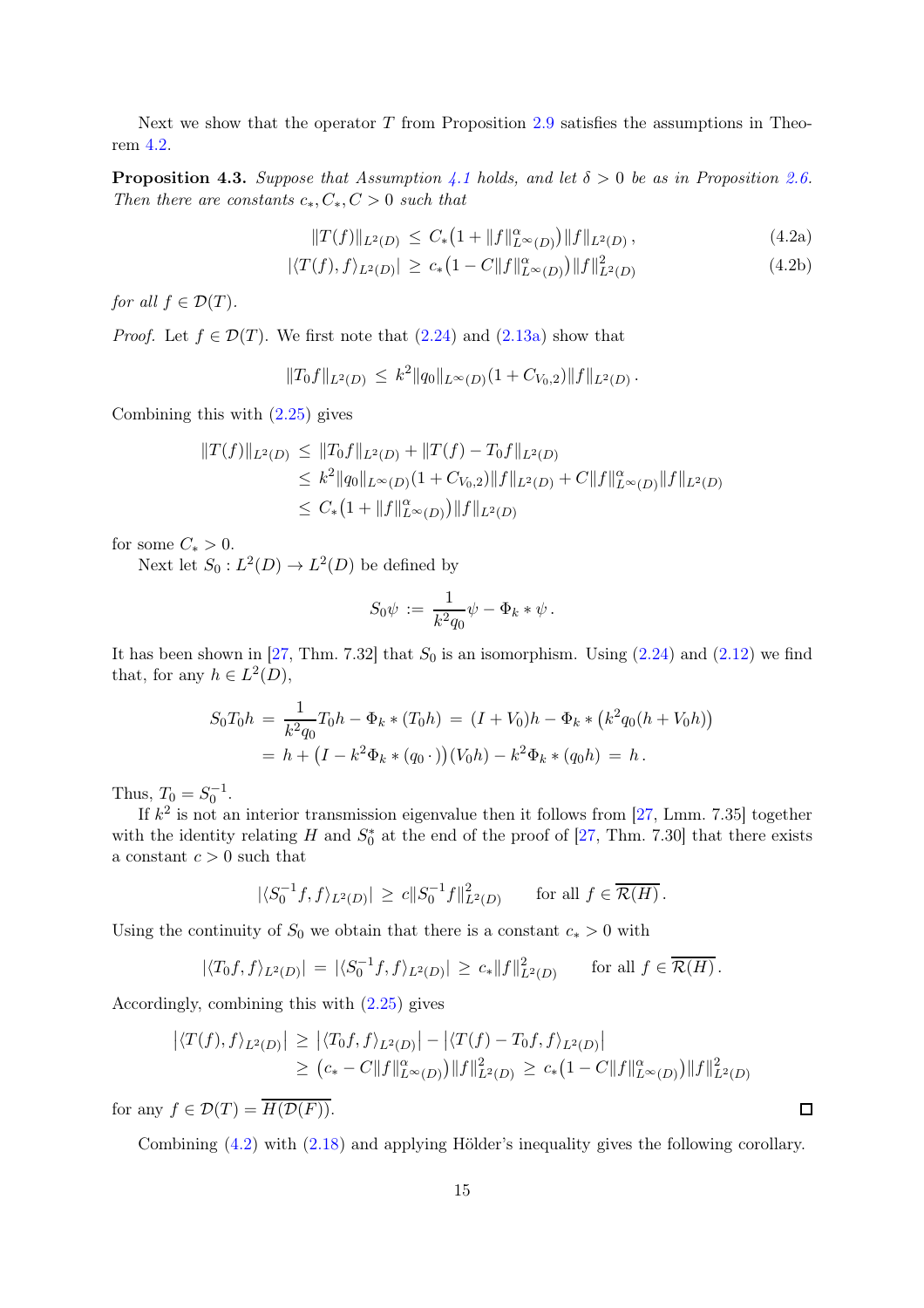<span id="page-15-3"></span>**Corollary 4.4.** Suppose that Assumption [4.1](#page-12-1) holds. Then there are constants  $c_*, C_*, C > 0$  such that

$$
||T(Hg)||_{L^{2}(D)} \leq C_{*}\left(1 + C\omega_{d-1}^{\alpha/2}||g||_{L^{2}(S^{d-1})}^{\alpha}\right) ||Hg||_{L^{2}(D)}, \tag{4.3a}
$$

$$
|\langle T(Hg), Hg \rangle_{L^2(D)}| \ge c_* \left(1 - C\omega_{d-1}^{\alpha/2} \|g\|_{L^2(S^{d-1})}^{\alpha}\right) \|Hg\|_{L^2(D)}^2 \tag{4.3b}
$$

for all  $g \in \mathcal{D}(F)$ .

The following result has been shown in [\[28,](#page-25-3) Thm. 4.6]. We write out the proof for the convenience of the reader. We note that the test function  $\phi_z$  in [\(4.4\)](#page-15-0) below coincides with the far field pattern of the fundamental solution  $\Phi_k(\cdot - z)$  with singularity at  $z \in \mathbb{R}^d$ .

<span id="page-15-2"></span>**Proposition 4.5.** Let  $D \subseteq \mathbb{R}^d$  be open and Lipschitz bounded such that  $\mathbb{R}^d \setminus \overline{D}$  is connected. For any  $z \in \mathbb{R}^d$  we define the test function  $\phi_z \in L^2(S^{d-1})$  by

<span id="page-15-1"></span><span id="page-15-0"></span>
$$
\phi_z(\widehat{x}) := e^{-ikz \cdot \widehat{x}}, \qquad \widehat{x} \in S^{d-1}.
$$
\n(4.4)

Then  $z \in D$  if and only if  $\phi_z \in \mathcal{R}(H^*)$ .

*Proof.* Let  $z \in D$ , and let  $\varepsilon > 0$  such that  $B_{\varepsilon}(z) \subseteq D$ . Choose  $\eta \in C^{\infty}(\mathbb{R})$  with  $0 \leq \eta \leq 1$ ,  $\eta(t) = 0$  for  $|t| \leq \frac{\varepsilon}{2}$ , and  $\eta(t) = 1$  for  $|t| \geq \varepsilon$ . We define  $v \in C^{\infty}(\mathbb{R}^d)$  by

$$
v(x) := \eta(|x-z|)\Phi_k(x-z), \qquad x \in \mathbb{R}^d.
$$

Then v satisfies  $v = \Phi_k(\cdot - z)$  in  $\mathbb{R}^d \setminus \overline{D}$ , and  $\Delta v + k^2 v = 0$  for  $|x - z| \ge \varepsilon$ . Accordingly, Green's representation theorem in the interior (see, e.g., [\[29,](#page-25-21) Thm. 3.3]) gives for any  $x \in D$  that

$$
v(x) = \int_{\partial D} \left( \Phi_k(x - y) \frac{\partial v(y)}{\partial \nu} - v(y) \frac{\partial \Phi_k(x - y)}{\partial \nu(y)} \right) ds(y)
$$

$$
- \int_D \left( \Delta v(y) + k^2 v(y) \right) \Phi_k(x - y) dy
$$

$$
= - \int_{B_{\varepsilon}(z)} \left( \Delta v(y) + k^2 v(y) \right) \Phi_k(x - y) dy.
$$

The boundary integral is zero by Green's representation theorem in the exterior (see, e.g., [\[29,](#page-25-21) Thm. 3.6]). Since  $v = \Phi_k(\cdot - z)$  in  $\mathbb{R}^d \setminus \overline{D}$ , we find that

$$
\phi_z(\widehat{x}) = v^{\infty}(\widehat{x}) = -\int_{B_{\varepsilon}(z)} \left(\Delta v(y) + k^2 v(y)\right) e^{-ik\widehat{x}\cdot y} dy, \quad \widehat{x} \in S^{d-1}.
$$

Defining  $\psi \in L^2(D)$  by

$$
\psi(x) := \begin{cases}\n-\Delta v(x) - k^2 v(x), & x \in B_{\varepsilon}(z), \\
0, & x \in D \setminus B_{\varepsilon}(z),\n\end{cases}
$$

we obtain that  $\phi_z = H^* \psi$ .

Let now  $z \notin D$  and assume to the contrary that  $H^*\psi = \phi_z$  for some  $\psi \in L^2(D)$ . Then by Rellich's lemma (see, e.g., [\[9,](#page-24-0) Lmm. 2.12]) and the analyticity of solutions to the Helmholtz equation with constant coefficient,

$$
\int_D \psi(y)\Phi_k(x-z) \, dy = \Phi_k(x-z) \quad \text{for all } x \in \mathbb{R}^d \setminus (\overline{D} \cup \{z\})
$$

.

However, the left hand side is in  $H_{\text{loc}}^2(\mathbb{R}^d)$  (see, e.g., [\[27,](#page-25-19) Thm. 7.11]), while  $\Phi_k(\cdot - z) \notin H^2(B)$ for any bounded set containing z in its interior (for  $z \in \partial D$  one considers a bounded subset B of an open cone with vertex at z and  $B \cap D = \emptyset$  and shows that  $\Phi_k(\cdot - z) \notin H^2(B)$ ). of an open cone with vertex at z and  $B \cap D = \emptyset$  and shows that  $\Phi_k(\cdot - z) \notin H^2(B)$ .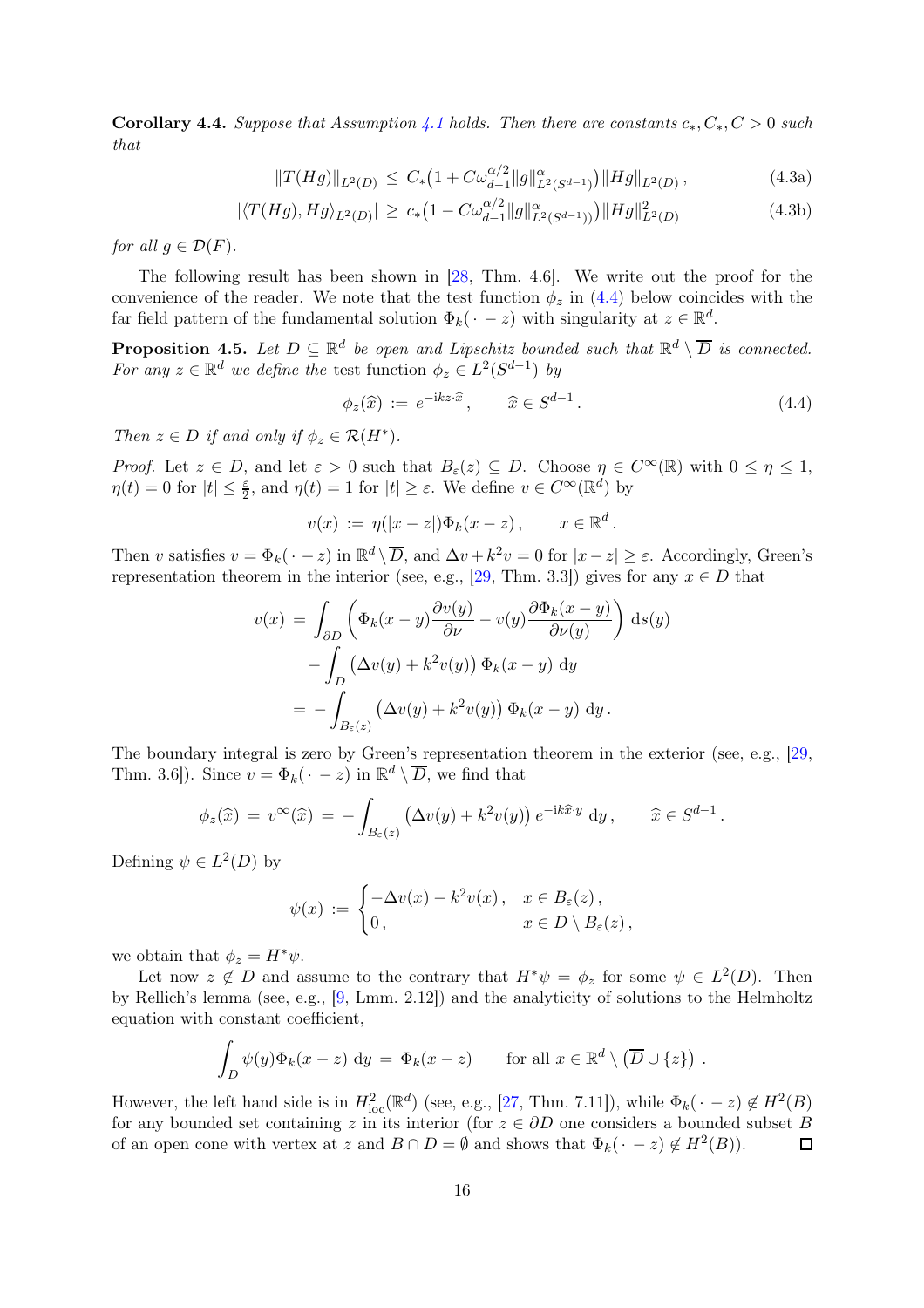Combining the results above, we obtain the main result of this section.

<span id="page-16-4"></span>**Theorem 4.6.** Suppose that Assumption [4.1](#page-12-1) holds, and let  $\delta > 0$  be as in Proposition [2.6.](#page-5-1) Let  $C > 0$  be the constant in  $(4.3b)$ , and let

$$
\rho := \min \left\{ \frac{\delta}{\omega_{d-1}^{1/2}}, \frac{1}{\omega_{d-1}^{1/2}} \left( \frac{1}{2C} \right)^{1/\alpha} \right\}
$$

Then, for any  $0 < \widetilde{\rho} \le \rho$  and  $z \in \mathbb{R}^d$ ,

<span id="page-16-1"></span>
$$
z \in D \iff \inf \left\{ \frac{|\langle F(g), g \rangle_{L^2(S^{d-1})}|}{|\langle g, \phi_z \rangle_{L^2(S^{d-1})}|^2} \; \middle| \; g \in L^2(S^{d-1}), \, \|g\|_{L^2(S^{d-1})} = \widetilde{\rho}, \, \langle g, \phi_z \rangle_{L^2(S^{d-1})} \neq 0 \right\} > 0. \tag{4.5}
$$

*Proof.* By Proposition [4.5](#page-15-2) we know that  $z \in D$  is equivalent to  $\phi_z \in \mathcal{R}(H^*)$ , which, by Theorem [4.2,](#page-13-1) is in turn equivalent to the condition on the right hand side of [\(4.5\)](#page-16-1) provided that the nonlinear far field operator F admits the factorization  $F = H^*T(H)$  for an operator T satisfying estimates as in Theorem [4.2.](#page-13-1) This has been shown in Corollary [4.4.](#page-15-3) Note that our choice of  $\rho$ guarantees the existence of the far field operator (see Proposition [2.6\)](#page-5-1) as well as the coercivity estimate in Corollary [4.4.](#page-15-3) П

We will comment on a numerical implementation of this criterion in Section [6](#page-19-0) below. For numerical implementations in the linear case we refer, e.g., to [\[25,](#page-25-17) [28\]](#page-25-3).

#### <span id="page-16-0"></span>5 The nonlinear monotonicity method

In this section we consider general nonlinear contrast functions  $q \in L^{\infty}(\mathbb{R}^d \times \mathbb{R})$  as in Section [4,](#page-12-0) but we waive the assumption on  $k^2$  not being a transmission eigenvalue.

<span id="page-16-2"></span>Assumption 5.1. Let  $D \subseteq \mathbb{R}^d$  be open and Lipschitz bounded such that  $\mathbb{R}^d \setminus \overline{D}$  is connected. Then the nonlinear contrast function  $q \in L^{\infty}(\mathbb{R}^d \times \mathbb{R})$  shall satisfy

- (i)  $z \in \mathbb{C} \mapsto q(\cdot, |z|) \in L^{\infty}(\mathbb{R}^d)$  is continuous,
- (ii)  $q(\cdot, |z|) = 0$  a.e. in  $\mathbb{R}^d \setminus D$  for all  $z \in \mathbb{C}$ ,
- (iii) there exists  $q_0 \in L^{\infty}(\mathbb{R}^d)$  with  $0 \le q_{0,\text{min}} \le q_0 \le q_{0,\text{max}} < \infty$  a.e. in D for some  $q_{0,\min}, q_{0,\max} > 0$ ,  $q_0 = 0$  a.e. in  $\mathbb{R}^d \setminus D$ , and there exists a parameter  $\alpha > 0$  such that for any  $z_1, z_2 \in \mathbb{C}$  with  $|z_1|, |z_2| \leq 1$ ,

$$
||q(\,\cdot\,,|z_1|)z_1-q(\,\cdot\,,|z_2|)z_2-q_0(z_1-z_2)||_{L^{\infty}(\mathbb{R}^d)} \leq C_q(|z_1|^{\alpha}+|z_2|^{\alpha})|z_1-z_2|.
$$

Given any open and bounded subset  $B \subseteq \mathbb{R}^d$ , we define the associated probing operator  $P_B: L^2(S^{d-1}) \to L^2(S^{d-1})$  by

$$
P_B g := k^2 H_B^* H_B g,
$$

where  $H_B: L^2(S^{d-1}) \to L^2(B)$  and  $H_B^*: L^2(B) \to L^2(S^{d-1})$  are given as in [\(2.18\)](#page-7-1) and [\(2.19\)](#page-7-2) with D replaced by B. Accordingly, we find that for all  $g \in L^2(S^{d-1})$ ,

<span id="page-16-3"></span>
$$
\langle P_B g, g \rangle_{L^2(S^{d-1})} = k^2 \int_B |Hg|^2 \, \mathrm{d}x = k^2 \int_B \left| \int_{S^{d-1}} e^{ik\theta \cdot x} g(\theta) \, \mathrm{d}s(\theta) \right|^2 \, \mathrm{d}x. \tag{5.1}
$$

The operator  $P_B$  is bounded, compact, and self-adjoint.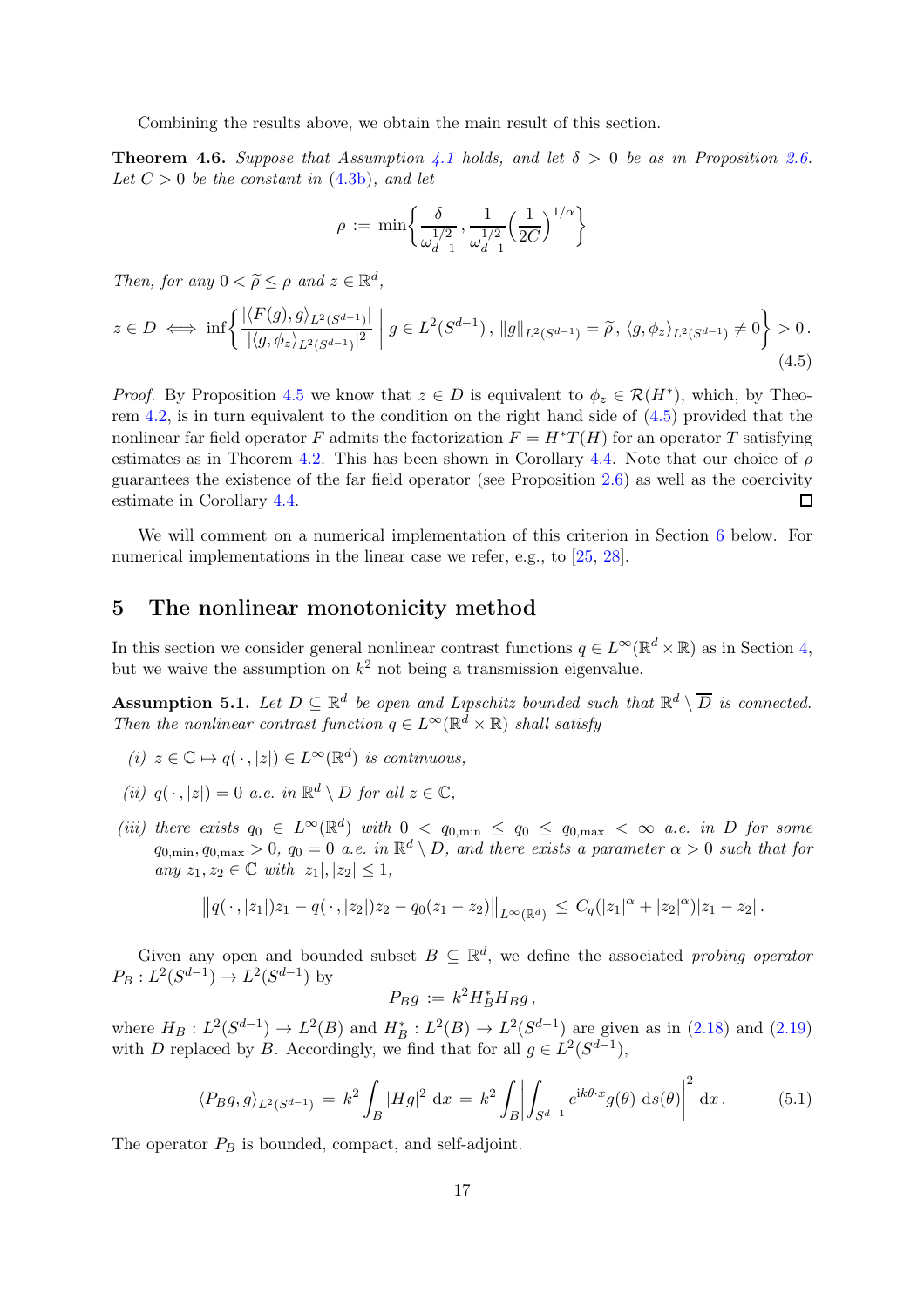<span id="page-17-2"></span>**Theorem 5.2.** Suppose that Assumption [5.1](#page-16-2) holds, and let  $\delta > 0$  be as in Proposition [2.6.](#page-5-1) Let  $B \subseteq \mathbb{R}^d$  be open and bounded, and let

$$
\rho := \min \left\{ \frac{\delta}{\omega_{d-1}^{1/2}}, \frac{1}{\omega_{d-1}^{1/2}} \left( \frac{k^2 q_{0,\min}}{2 C} \right)^{\frac{1}{\alpha}} \right\},\,
$$

where  $C > 0$  is the constant from [\(2.25\)](#page-8-7). For any  $0 < \widetilde{\rho} \le \rho$  the following characterization of D holds.

(a) If  $B \subseteq D$ , then there exists a finite dimensional subspace  $V \subseteq L^2(S^{d-1})$  such that, for all  $\beta \leq \frac{q_{0,\min}}{2}$  $\frac{\min}{2}$ ,

<span id="page-17-0"></span>
$$
\beta \langle P_B g, g \rangle_{L^2(S^{d-1})} \le \text{Re}\big(\langle F(g), g \rangle_{L^2(S^{d-1})}\big) \quad \text{for all } g \in \mathcal{D}(F) \cap \mathcal{V}^{\perp} \text{ with } \|g\|_{L^2(S^{d-1})} = \widetilde{\rho}.
$$
\n(5.2)

(b) If  $B \not\subseteq D$ , then there is no finite dimensional subspace  $V \subseteq L^2(S^{d-1})$  and no  $\beta > 0$  such that  $(5.2)$  holds.

*Proof.* We consider the factorization of the far field operator  $F = H^*T(H)$  as in [\(2.22\)](#page-8-1). Accordingly, the linear far field operator corresponding to the contrast function  $q_0$  satisfies  $F_0 = H^*T_0H$ , and we obtain from [\(2.25\)](#page-8-7) that, for all  $g \in \mathcal{D}(F)$ ,

$$
\operatorname{Re}\left(\int_{S^{d-1}} g \,\overline{F(g)} \, \mathrm{d}s\right) = \operatorname{Re}\left(\int_{S^{d-1}} g \,\overline{F_0g} \, \mathrm{d}s\right) + \operatorname{Re}\left(\int_{S^{d-1}} g \,\overline{(F - F_0)(g)} \, \mathrm{d}s\right)
$$

$$
\geq \operatorname{Re}\left(\int_{S^{d-1}} g \,\overline{F_0g} \, \mathrm{d}s\right) - C \|Hg\|_{L^{\infty}(D)}^{\alpha} \|Hg\|_{L^2(D)}^2.
$$

Applying [\[13,](#page-24-16) Thm. 3.2] with  $q_1 = 0$  and  $q_2 = q_0$  we find that there exists a finite dimensional subspace  $\mathcal{V} \subseteq L^2(S^{d-1})$  such that, for all  $g \in \mathcal{D}(F) \cap \mathcal{V}^{\perp}$ ,

$$
\begin{aligned} \operatorname{Re} \biggl( \int_{S^{d-1}} g \, \overline{F(g)} \, \, \mathrm{d} s \biggr) &\geq k^2 \int_{D} q_0 |Hg|^2 \, \, \mathrm{d} x - C \|Hg\|_{L^\infty(D)}^\alpha \int_{D} |Hg|^2 \, \, \mathrm{d} x \\ &\geq k^2 \Big( q_{0,\min} - \frac{C \omega_{d-1}^{\alpha/2}}{k^2} \|g\|_{L^2(S^{d-1})}^\alpha \Big) \int_{D} |Hg|^2 \, \, \mathrm{d} x \, . \end{aligned}
$$

Assuming that  $||g||_{L^2(S^{d-1})} = \widetilde{\rho}$  we obtain that

$$
\mathrm{Re}\biggl(\int_{S^{d-1}}g\,\overline{F(g)}\;\mathrm{d} s\biggr)\,\geq\,k^2\frac{q_{0,\min}}{2}\int_D|Hg|^2\;\mathrm{d} x\,.
$$

Moreover, if  $B \subseteq D$  and  $\beta \leq \frac{q_{0,\min}}{2}$  $\frac{\min}{2}$ , then

$$
\beta \int_{S^{d-1}} g \overline{P_B g} \, ds = k^2 \beta \int_B |Hg|^2 \, dx \leq k^2 \frac{q_{0,\min}}{2} \int_D |Hg|^2 \, dx \, ,
$$

which shows part (a).

We prove part (b) by contradiction. Let  $B \nsubseteq D$ ,  $\beta > 0$ , and assume that

<span id="page-17-1"></span>
$$
\beta \langle P_B g, g \rangle_{L^2(S^{d-1})} \le \text{Re}\big(\langle F(g), g \rangle_{L^2(S^{d-1})}\big) \qquad \text{for all } g \in \mathcal{V}_1^{\perp} \text{ with } \|g\|_{L^2(S^{d-1})} = \widetilde{\rho} \tag{5.3}
$$

for some  $0 < \tilde{\rho} \le \rho$  and a finite dimensional subspace  $\mathcal{V}_1 \subseteq L^2(S^{d-1})$ . Using  $(2.25)$  we find that

$$
\operatorname{Re}\left(\int_{S^{d-1}} g \overline{F(g)} ds\right) = \operatorname{Re}\left(\int_{S^{d-1}} g \overline{F_0 g} ds\right) + \operatorname{Re}\left(\int_{S^{d-1}} g \overline{(F - F_0)(g)} ds\right)
$$
  

$$
\leq \operatorname{Re}\left(\int_{S^{d-1}} g \overline{F_0 g} ds\right) + C \|Hg\|_{L^{\infty}(D)}^{\alpha} \|Hg\|_{L^2(D)}^2.
$$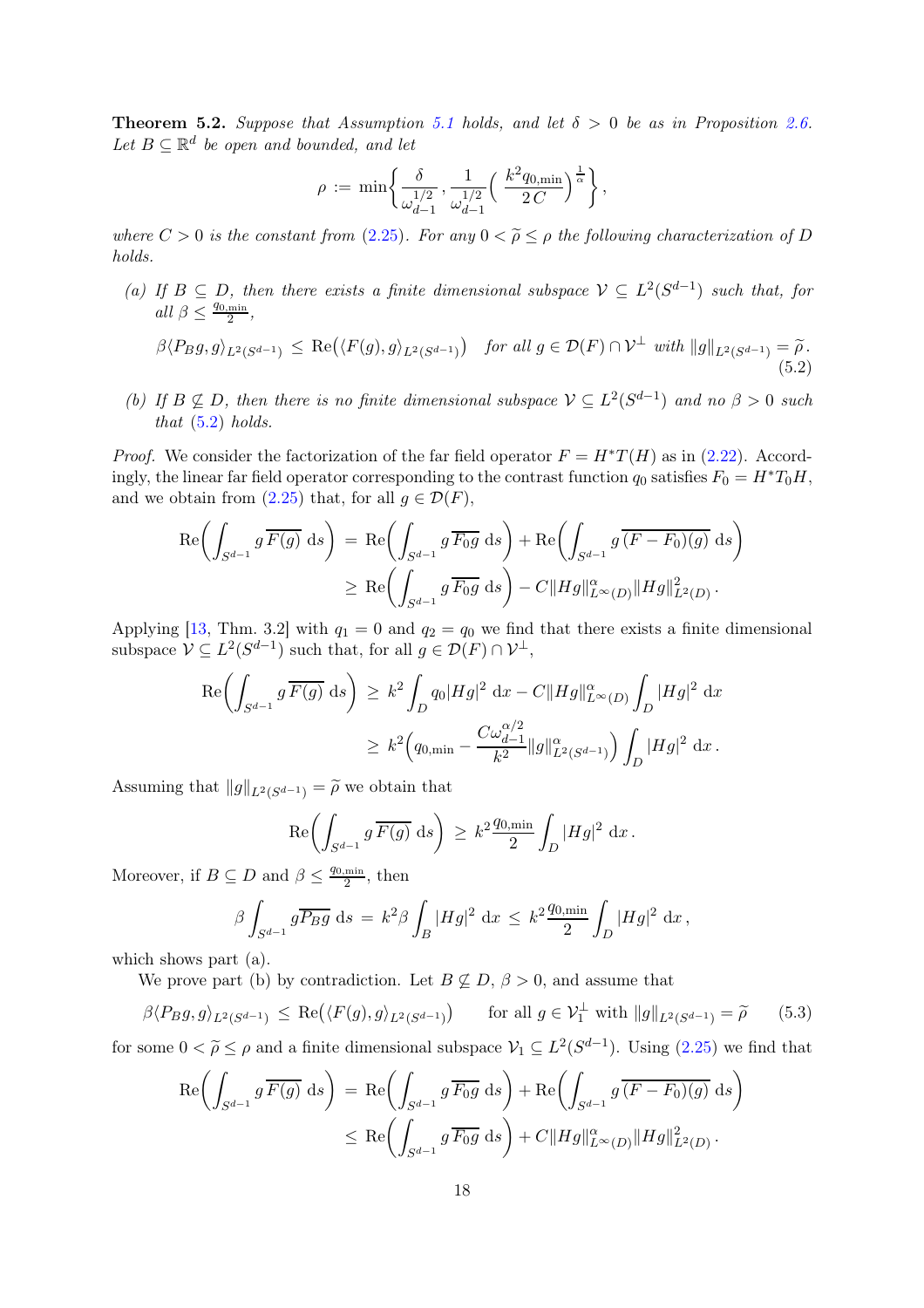Applying the monotonicity relation (3.3) in [\[13,](#page-24-16) Cor. 3.4] with  $q_1 = 0$  and  $q_2 = q_0$ , shows that there exists a finite dimensional subspace  $\mathcal{V}_2 \subseteq L^2(S^{d-1})$  such that

<span id="page-18-0"></span>
$$
\operatorname{Re}\left(\int_{S^{d-1}} g \,\overline{F_0 g} \, \mathrm{d}s\right) \le k^2 \int_D q_0 |V_0 H g|^2 \, \mathrm{d}x \qquad \text{for all } g \in \mathcal{V}_2^{\perp} \,. \tag{5.4}
$$

Combining [\(5.3\)](#page-17-1)–[\(5.4\)](#page-18-0), we obtain for  $\tilde{\mathcal{V}} := \mathcal{V}_1 + \mathcal{V}_2$  that, for all  $g \in \tilde{\mathcal{V}}^{\perp}$  with  $||g||_{L^2(S^{d-1})} = \tilde{\rho}$ ,

$$
\begin{array}{l} k^2\beta\|Hg\|_{L^2(B)}^2\,\leq\,k^2\displaystyle\int_D q_0|V_0Hg|^2\;\mathrm{d} x+C\|Hg\|_{L^\infty(D)}^{\alpha}\|Hg\|_{L^2(D)}^2\\ \leq\,k^2q_{0,\max}\displaystyle\int_D |V_0Hg|^2\;\mathrm{d} x+C\|Hg\|_{L^\infty(D)}^{\alpha}\|Hg\|_{L^2(D)}^2\,.\end{array}
$$

Applying [\[13,](#page-24-16) Thm. 4.5] with  $q_1 = 0$  and  $q_2 = q_0$ , this implies that there exists a constant  $C > 0$ such that, for all  $g \in \mathcal{V}^{\perp}$  with  $||g||_{L^2(S^{d-1})} = \widetilde{\rho}$ ,

$$
k^2 \beta ||Hg||_{L^2(B)}^2 \leq (\widetilde{C}k^2 q_{0,\max} + C ||Hg||_{L^{\infty}(D)}^{\alpha}) ||Hg||_{L^2(D)}^2
$$
  
 
$$
\leq (\widetilde{C}k^2 q_{0,\max} + C\omega_{d-1}^{\alpha/2} ||g||_{L^2(D)}^{\alpha}) ||Hg||_{L^2(D)}^2.
$$
 (5.5)

<span id="page-18-1"></span>In the following we denote by  $\mathcal{P}_{\mathcal{V}}: L^2(S^{d-1}) \to L^2(S^{d-1})$  the orthogonal projection onto  $\mathcal{V}$ . Using [\[13,](#page-24-16) Lmm. 4.4] we obtain as in the proof of [13, Thm. 4.1] a sequence  $(\widetilde{g}_m)_{m\in\mathbb{N}} \subseteq L^2(S^{d-1})$ such that  $\|\widetilde{g}_m\|_{L^2(S^{d-1})} = \rho/2$ , and

$$
||H\widetilde{g}_m||_{L^2(B)} \ge m(||H\widetilde{g}_m||_{L^2(D)} + ||\mathcal{P}_V \widetilde{g}_m||_{L^2(S^{d-1})}), \qquad m \in \mathbb{N}.
$$

Therefore,  $g_m := \tilde{g}_m - \mathcal{P}_V \tilde{g}_m \in \mathcal{V}^\perp$  and by rescaling  $\tilde{g}_m$  we can assume without loss of generality that  $||g_m||_{L^2(S^{d-1})} = \tilde{\rho} \leq \rho$ . Accordingly, if  $||H|| < 1$ , then

$$
||Hg_m||_{L^2(B)} \ge ||H\widetilde{g}_m||_{L^2(B)} - ||H_B||||\mathcal{P}_V\widetilde{g}_m||_{L^2(S^{d-1})}
$$
  
\n
$$
\ge m||H\widetilde{g}_m||_{L^2(D)} + m||\mathcal{P}_V\widetilde{g}_m||_{L^2(S^{d-1})} - ||H_B||||\mathcal{P}_V\widetilde{g}_m||_{L^2(S^{d-1})}
$$
  
\n
$$
\ge m||Hg_m||_{L^2(D)} + (m(1 - ||H||) - ||H_B||)||\mathcal{P}_V\widetilde{g}_m||_{L^2(S^{d-1})}
$$
  
\n
$$
\ge m||Hg_m||_{L^2(D)}
$$

for all  $m \in \mathbb{N}$  such that  $m \geq ||H_B||/(1 - ||H||)$ . On the other hand, if  $||H|| \geq 1$ , then

$$
||Hg_m||_{L^2(B)} \ge ||H\widetilde{g}_m||_{L^2(B)} - ||H_B||||\mathcal{P}_V\widetilde{g}_m||_{L^2(S^{d-1})}
$$
  
\n
$$
\ge m||H\widetilde{g}_m||_{L^2(D)} + m||\mathcal{P}_V\widetilde{g}_m||_{L^2(S^{d-1})} - ||H_B||||\mathcal{P}_V\widetilde{g}_m||_{L^2(S^{d-1})}
$$
  
\n
$$
\ge \frac{m}{2||H||}||H\widetilde{g}_m||_{L^2(D)} + m||\mathcal{P}_V\widetilde{g}_m||_{L^2(S^{d-1})} - ||H_B||||\mathcal{P}_V\widetilde{g}_m||_{L^2(S^{d-1})}
$$
  
\n
$$
\ge \frac{m}{2||H||}||Hg_m||_{L^2(D)} + \left(\frac{m}{2} - ||H_B||\right)||\mathcal{P}_V\widetilde{g}_m||_{L^2(S^{d-1})}
$$
  
\n
$$
\ge \frac{m}{2||H||}||Hg_m||_{L^2(D)}.
$$

for all  $m \in \mathbb{N}$  with  $m \geq 2||H_B||$ . This contradicts [\(5.5\)](#page-18-1), and we have shown part (b).

<span id="page-18-2"></span>Remark 5.3 (Numerical implementation of Theorem [5.2\)](#page-17-2). Considering for any  $z \in \mathbb{R}^d$  a probing domain  $B = B_{\varepsilon}(z)$  that is a ball of radius  $\varepsilon > 0$  around z, the identity [\(5.1\)](#page-16-3) gives

 $\Box$ 

$$
\langle P_B g, g \rangle_{L^2(S^{d-1})} = k^2 \int_{B_{\varepsilon}(z)} \left| \int_{S^{d-1}} e^{ik\theta \cdot z} e^{ik\theta \cdot (x-z)} g(\theta) \, ds(\theta) \right|^2 dx
$$
  
=  $k^2 |B_{\varepsilon}(z)| \left| \int_{S^{d-1}} e^{ik\theta \cdot z} g(\theta) \, ds(\theta) \right|^2 + O\left(k^3 \varepsilon |B_{\varepsilon}(z)| \|g\|_{L^2(S^{d-1})}^2\right)$   
=  $k^2 |B_{\varepsilon}(z)| |\langle g, \phi_z \rangle_{L^2(S^{d-1})}|^2 + O\left(k^3 \varepsilon |B_{\varepsilon}(z)| \|g\|_{L^2(S^{d-1})}^2\right),$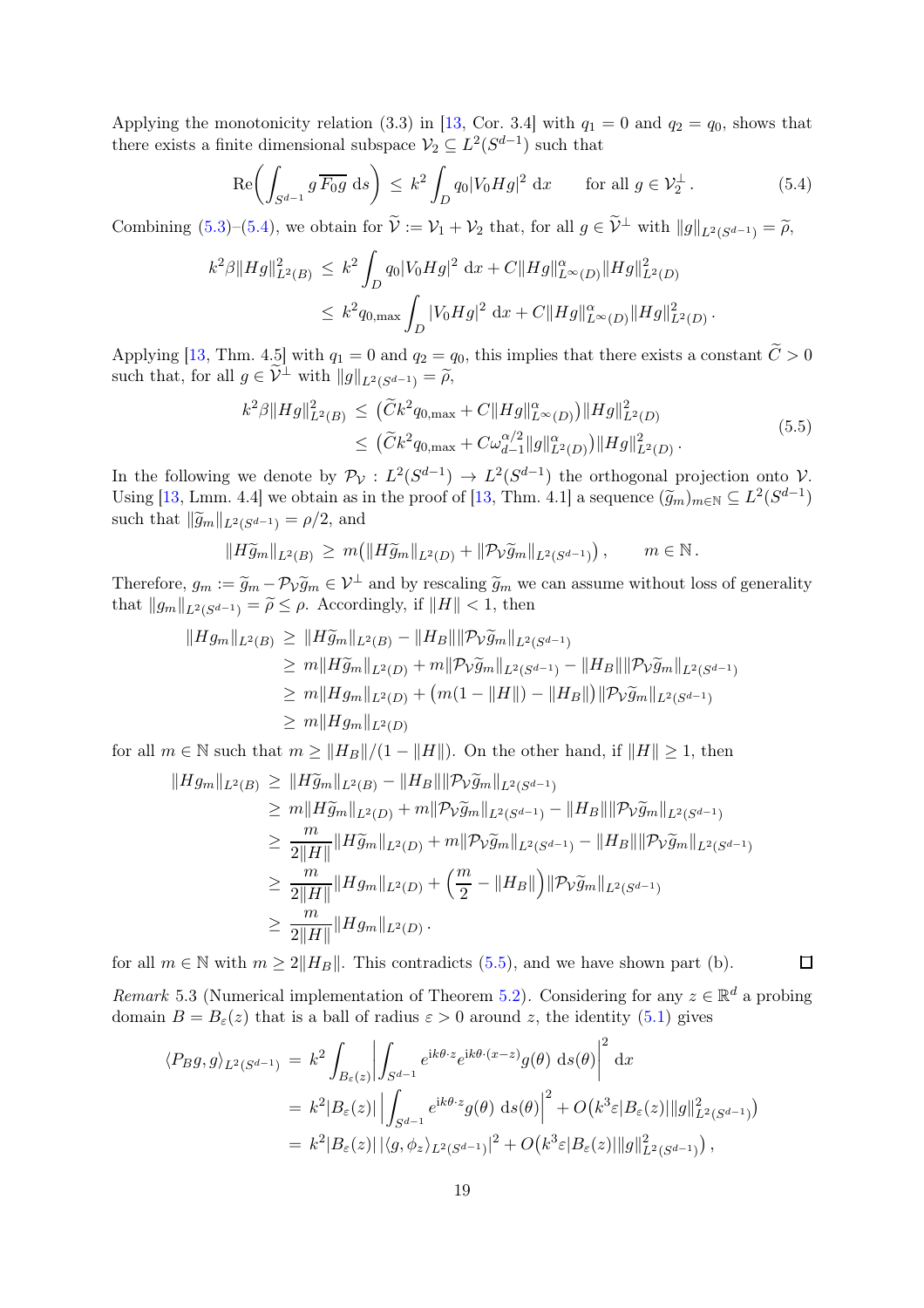uniformly with respect to  $z \in \mathbb{R}^d$ . Here we used that  $|e^{it} - 1| \leq |t|$  for  $t \in \mathbb{R}$ .

If  $z \in D$ , then part (a) of Theorem [5.2](#page-17-2) implies that there is a finite dimensional subspace  $\mathcal{V} \subseteq L^2(S^{d-1})$  such that for all  $\beta \leq \frac{q_{0,\min}}{2}$  $\frac{\min}{2}$  and for all  $g \in \mathcal{V}^{\perp}$  with  $||g||_{L^2(S^{d-1})} = \widetilde{\rho},$ 

<span id="page-19-1"></span>
$$
\frac{\text{Re}(\langle F(g), g \rangle_{L^2(S^{d-1})})}{\beta \langle P_B g, g \rangle_{L^2(S^{d-1})}} = \frac{\text{Re}(\langle F(g), g \rangle_{L^2(S^{d-1})})}{\beta k^2 |B_{\varepsilon}(z)| |\langle \phi_z, g \rangle_{L^2(S^{d-1})}|^2 + O\big(k^3 \varepsilon |B_{\varepsilon}(z)| \|g\|_{L^2(S^{d-1})}^2\big)} \ge 1, (5.6)
$$

i.e.,

<span id="page-19-2"></span>
$$
\frac{\text{Re}(\langle F(g), g \rangle_{L^2(S^{d-1})})}{|\langle \phi_z, g \rangle_{L^2(S^{d-1})}|^2 + O\big(k\varepsilon \|g\|_{L^2(S^{d-1})}^2\big)} \ge k^2 \beta |B_\varepsilon| \,, \tag{5.7}
$$

as  $\varepsilon \to 0$ . This shows that for any fixed  $g \in \mathcal{V}^{\perp}$  with  $||g||_{L^2(S^{d-1})} = \widetilde{\rho}$  and  $\langle g, \phi_z \rangle_{L^2(S^{d-1})} \neq 0$  we can choose  $\varepsilon > 0$  sufficiently small such that

$$
\frac{\operatorname{Re}(\langle F(g), g \rangle_{L^2(S^{d-1})})}{|\langle \phi_z, g \rangle_{L^2(S^{d-1})}|^2} \geq \frac{k^2 \beta |B_{\varepsilon}|}{2}.
$$

Similarly, if  $z \notin D$ , then part (b) of Theorem [5.2](#page-17-2) says that there is no finite dimensional subspace  $\mathcal{W} \subseteq L^2(S^{d-1})$  and no  $\beta > 0$  such that  $(5.6)$ – $(5.7)$  hold for all  $g \in \mathcal{W}^{\perp}$  with  $||g||_{L^2(S^{d-1})} = \widetilde{\rho}$ as  $\varepsilon \to 0$ .

Assuming that  $\phi_z \notin \mathcal{V}$ , this says that

<span id="page-19-3"></span>
$$
z \in D \iff \inf \left\{ \frac{\text{Re}\left(\langle F(g), g \rangle_{L^2(S^{d-1})}\right)}{|\langle \phi_z, g \rangle_{L^2(S^{d-1})}|^2} \; \middle| \; g \in \mathcal{V}^\perp \, , \, \|g\|_{L^2(S^{d-1})} = \widetilde{\rho} \, , \, \langle g, \phi_z \rangle_{L^2(S^{d-1})} \neq 0 \right\} \, > \, 0 \, .
$$
\n
$$
(5.8)
$$

This is closely related to the inf-criterion from the nonlinear factorization method in  $(4.5)$ . For the monotonicity criterion we have to exclude the finite dimensional subspace  $\mathcal{V}^{\perp}$ , and we assumed that  $\phi_z \notin V$  in the derivation of [\(5.8\)](#page-19-3), while for the factorization method we had to assume that  $k^2$  is such that the homogeneous linear transmission eigenvalue problem has no nontrivial solution.  $\Diamond$ 

In Section [6,](#page-19-0) we will use [\(5.8\)](#page-19-3) to implement the nonlinear monotonicity based reconstruction method. However, since the finite dimensional subspace  $\mathcal{V}^{\perp}$  that has to be excluded is a priori unknown, we will neglect this constraint. For a numerical implementation in the linear case we refer to  $[13]$ .

#### <span id="page-19-0"></span>6 Numerical examples

In this section we comment on a numerical implementation of the shape characterizations in Theorems [4.6](#page-16-4) and [5.2.](#page-17-2) We consider the two-dimensional case only, i.e.,  $d = 2$ .

Let  $D \subseteq \mathbb{R}^2$  be open and Lipschitz bounded such that  $D \subseteq B_R(0)$  for some  $R > 0$  sufficiently large and  $\mathbb{R}^2 \setminus \overline{D}$  is connected. We consider at third-order Kerr-type nonlinear material law that is given by

<span id="page-19-4"></span>
$$
q(x,|z|) := q_0(x) + q_1(x)|z|^2, \qquad x \in \mathbb{R}^2, \ z \in \mathbb{C}, \tag{6.1}
$$

,

where  $q_0, q_1 \in L^{\infty}(\mathbb{R}^2)$  with support in  $\overline{D}$  and essinf  $q_0 > -1$ . Accordingly, the scattering problem [\(2.4\)](#page-3-2) consists in determining  $u = u^i + u^s$  such that

$$
\Delta u + k^2 (1 + q_0 + q_1 |u|^2) u = 0 \quad \text{in } \mathbb{R}^2
$$

and  $u^s$  satisfies the Sommerfeld radiation condition. This fits into the framework of the previous sections.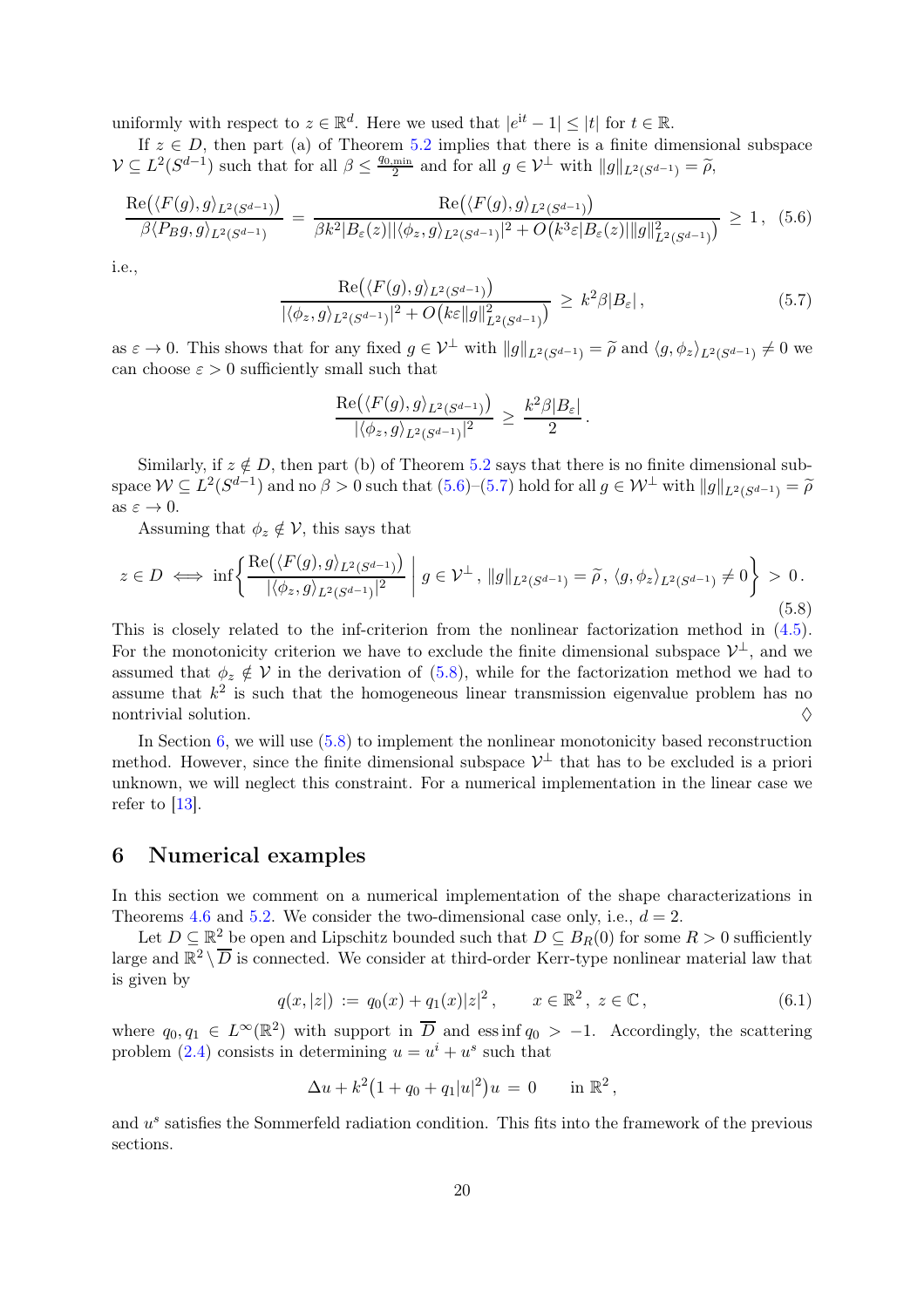We evaluate approximate solutions of this nonlinear scattering problem using a fixed point iteration for the nonlinear Lippmann-Schwinger equation

$$
u^{s}(x) = k^{2} \int_{D} \Phi_{k}(x - y) q(x, |u^{i}(y) + u^{s}(y)|)(u^{i}(y) + u^{s}(y)) dy, \qquad x \in [-R, R]^{2},
$$

as in the proof of Proposition [2.6.](#page-5-1) Denoting the solution to the linear problem by

<span id="page-20-0"></span>
$$
u_0^s := (I - k^2 \Phi_k * (q_0 \cdot))^{-1} (k^2 \Phi_k * (q_0 u^i)) \qquad \text{on } [-R, R]^2,
$$
 (6.2)

the fixed point iteration determines the difference  $w := u^s - u_0^s$ . Starting with the initial guess  $w_0 = 0$  on  $[-R, R]^2$  we evaluate, for  $\ell = 0, 1, 2, \ldots$ ,

<span id="page-20-1"></span>
$$
w_{\ell+1} := \left(I - k^2 \Phi_k * (q_0 \cdot)\right)^{-1} \left(k^2 \Phi_k * (q_1 | w_{\ell} + u_0^s + u^i|^2 (w_{\ell} + u_0^s + u^i))\right) \qquad \text{on } [-R, R]^2. \tag{6.3}
$$

We have seen in the proof of Proposition [2.6](#page-5-1) that this fixed point iteration converges whenever the product  $||q_1||_{L^{\infty}(D)} ||u^i||_{L^{\infty}(D)}$  is sufficiently small (see Remark [2.7\)](#page-5-12). In our numerical example below we stop the fixed point iteration when

<span id="page-20-7"></span>
$$
\frac{\|w_{\ell+1} - w_{\ell}\|_{L^{\infty}([-R,R]^2)}}{\|w_{\ell+1}\|_{L^{\infty}([-R,R]^2)}} < \varepsilon \tag{6.4}
$$

for some tolerance  $\varepsilon > 0$ , and we denote the final iterate by  $w_{\varepsilon} \approx w$ . Accordingly, an approximation for the far field pattern  $u^{\infty}$  can be evaluated using Proposition [2.8](#page-7-5) by

$$
u_{\varepsilon}^{\infty}(\widehat{x}) = k^2 \int_D \left( q_0(y) + q_1(y) |w_{\varepsilon}(y) + u_0^s(y) + u^i(y)|^2 \right) \left( w_{\varepsilon}(y) + u_0^s(y) + u^i(y) \right) e^{-ik\widehat{x}\cdot y} dy, \quad \widehat{x} \in S^1.
$$

In  $(6.2)$  and in each step of the fixed point iteration  $(6.3)$  we have to solve a linear Lippmann-Schwinger integral equation. For this purpose we use the simple cubature method from [\[45,](#page-26-2) Sec. 2].

Next we turn to the inverse scattering problem. We consider an equidistant grid of points

<span id="page-20-4"></span>
$$
\triangle = \{ z_{ij} = (ih, jh) \mid -J \le i, j \le J \} \subseteq [-R, R]^2
$$
\n(6.5)

with step size  $h = R/J$  in the region of interest  $[-R, R]^2$ . For each  $z_{ij} \in \Delta$  we approximate a solution to the minimization problem

<span id="page-20-2"></span>Minimize 
$$
\frac{|\langle F(g), g \rangle_{L^2(S^1)}|}{|\langle g, \phi_{z_{ij}} \rangle_{L^2(S^1)}|^2}
$$
 subject to  $||g||_{L^2(S^1)} = \tilde{\rho}$  and  $\langle g, \phi_{z_{ij}} \rangle_{L^2(S^1)} \neq 0$  (6.6)

for the nonlinear factorization method (see Theorem [4.6\)](#page-16-4), and

<span id="page-20-3"></span>Minimize 
$$
\frac{\text{Re}(\langle F(g), g \rangle_{L^2(S^1)})}{|\langle \phi_{z_{ij}}, g \rangle_{L^2(S^1)}|^2}
$$
 subject to  $||g||_{L^2(S^1)} = \tilde{\rho}$  and  $\langle g, \phi_{z_{ij}} \rangle_{L^2(S^1)} \neq 0$  (6.7)

for the nonlinear monotonicity method (see Theorems [5.2](#page-17-2) and Remark [5.3\)](#page-18-2).

We use a composite trapezoid rule on an equidistant grid of points

<span id="page-20-5"></span>
$$
\{(\cos \phi_m, \sin \phi_m) \mid \phi_m = 2\pi m/M, \ m = 0, \dots, M - 1\} \subseteq S^1, \qquad M \in \mathbb{N}, \tag{6.8}
$$

to approximate the inner products in [\(6.6\)](#page-20-2) and [\(6.7\)](#page-20-3), and we discretize the densities  $g \in L^2(S^1)$ using a truncated Fourier series expansion

<span id="page-20-6"></span>
$$
g(\cos(t), \sin(t)) = \sum_{n=-N/2}^{N/2-1} \hat{g}_n \frac{1}{\sqrt{2\pi}} e^{\text{i}nt}, \qquad t \in [0, 2\pi), \ N/2 \in \mathbb{N}. \tag{6.9}
$$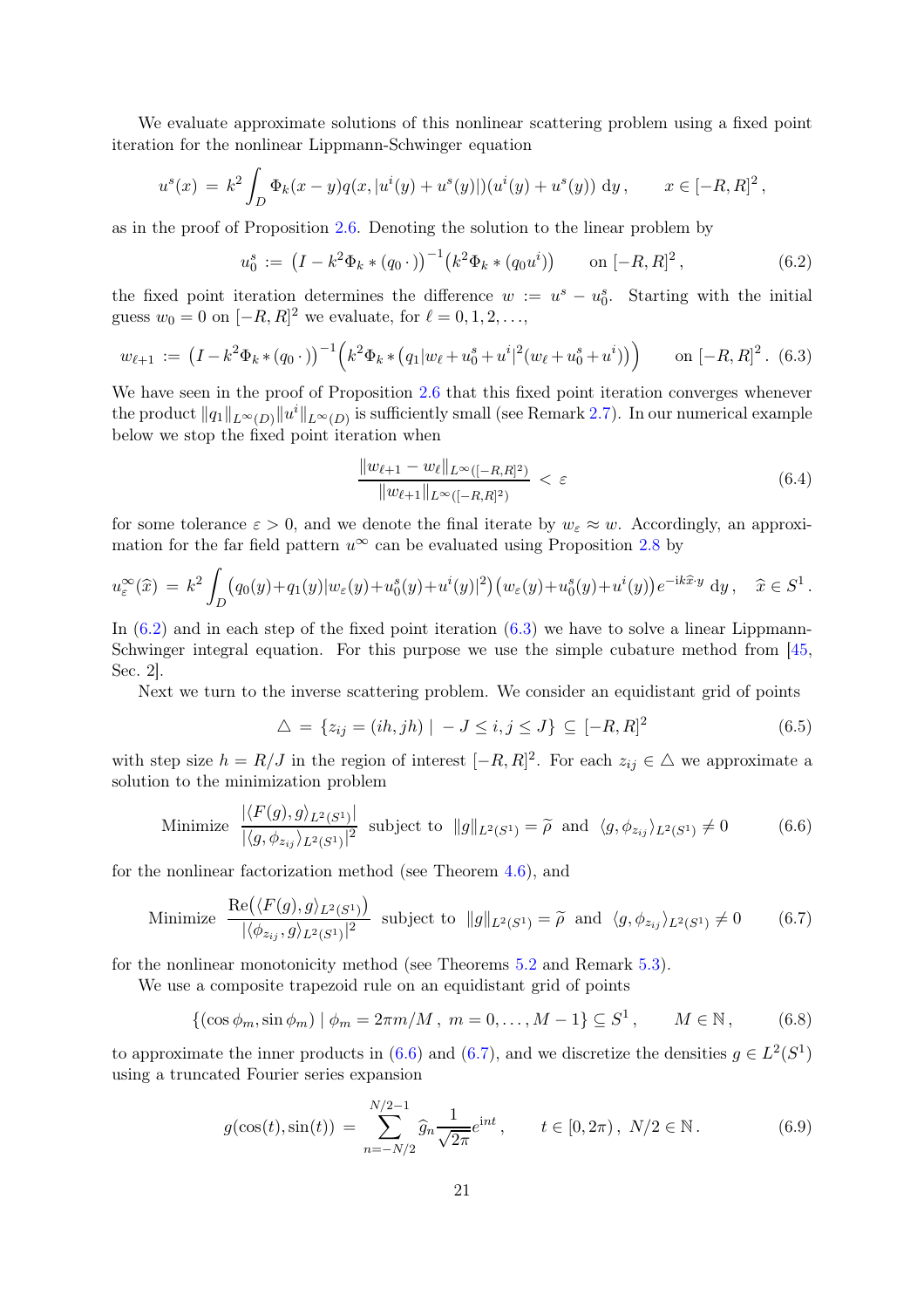<span id="page-21-2"></span>

Figure 6.1: Nonlinear factorization method: Exact shape of the scattering object (left), initial guess  $I_{\text{fac}}^{(0)}$  (center), final result  $I_{\text{fac}}$  (right).

Accordingly, we minimize [\(6.6\)](#page-20-2) and [\(6.7\)](#page-20-3) with respect to the finite dimensional vector of Fourier coefficients  $[\hat{g}_{-N/2}, \ldots, \hat{g}_{N/2-1}]^{\top} \in \mathbb{C}^{N}$ . From our theoretical results in Theorems [4.6](#page-16-4) and [5.2](#page-17-2) (see also Remark [5.3\)](#page-18-2), we expect the values of the minima in  $(6.6)$  and  $(6.7)$  to be close to zero when  $z \in \mathbb{R}^2 \setminus D$ , and significantly larger than zero when  $z \in D$ .

In each grid point  $z_{ij} \in \Delta$  we approximate solutions of [\(6.6\)](#page-20-2) and [\(6.7\)](#page-20-3) using the interior point method provided by Matlab's finincon. To find an appropriate initial guess  $g_{ij}^{(0)}$  at each sampling point  $z_{ij} \in \Delta$ , we first perform a preliminary global search and evaluate

<span id="page-21-0"></span>
$$
g_{ij}^{(0)} := \operatorname{argmin}_{p,\ell,z} \frac{|\langle F(g_{p,\ell,z}), g_{p,\ell,z} \rangle_{L^2(S^1)}|}{|\langle g_{p,\ell,z}, \phi_{z_{ij}} \rangle_{L^2(S^1)}|^2}
$$
(6.10)

for the optimization problem [\(6.6\)](#page-20-2) and

<span id="page-21-1"></span>
$$
g_{ij}^{(0)} := \operatorname{argmin}_{p,\ell,z} \frac{\operatorname{Re}(\langle F(g_{p,\ell,z}), g_{p,\ell,z} \rangle_{L^2(S^1)})}{|\langle \phi_{z_{ij}}, g_{p,\ell,z} \rangle_{L^2(S^1)}|^2}
$$
(6.11)

for the optimization problem [\(6.7\)](#page-20-3). Here,  $g_{p,\ell,z} \in L^2(S^1)$  is given by

$$
g_{p,\ell,z}(\cos(t),\sin(t)) = \tilde{\rho}i^p \frac{1}{\sqrt{2\pi}} e^{i\ell t} e^{-ik(z_1\cos(t)+z_2\sin(t))},
$$

and the minimization in [\(6.10\)](#page-21-0) and [\(6.11\)](#page-21-1) is over  $p = 0, 1, \ell = -N/2, ..., N/2 - 1$ , and  $z = (z_1, z_2) \in \triangle$ . The densities  $g_{p,\ell,z}$  generate shifted Herglotz incident fields  $(Hg_{\ell})(x - z)$ , where  $g_{\ell}$  has just one active Fourier mode.

For each  $z_{ij} \in \Delta$  we denote the values of the final result of the optimization by  $I_{\text{fac}}(z_{ij})$ for  $(6.6)$  and  $I_{\text{mon}}(z_{ii})$  for  $(6.7)$ . Color coded plots of these indicator functions should give a reconstruction of the support D of the scattering object.

**Example 6.1.** We consider a kite shaped scattering object  $D$  as shown in the left plot in Figure [6.1](#page-21-2) and in the left plot in Figure [6.2.](#page-22-0) The coefficients in the Kerr-type nonlinear material law in  $(6.1)$  are determined to be

$$
q_0 = \begin{cases} 1.16 & \text{in } D, \\ 0 & \text{in } \mathbb{R}^2 \setminus \overline{D}, \end{cases} \quad \text{and} \quad q_1 = \begin{cases} 2.5 \cdot 10^{-22} & \text{in } D, \\ 0 & \text{in } \mathbb{R}^2 \setminus \overline{D}. \end{cases}
$$

These coefficients correspond to fused silica (see table 4.1.2 on p. 212 in [\[3\]](#page-24-1) with  $q_0 = n_0^2 - 1$ and  $q_1 = \chi^{(3)}$ ). For the wave number in the exterior we choose  $k = 1$ , and the norm constraint in [\(6.6\)](#page-20-2) and [\(6.7\)](#page-20-3) is set to  $\tilde{\rho} = 3.0 \times 10^{10}$ .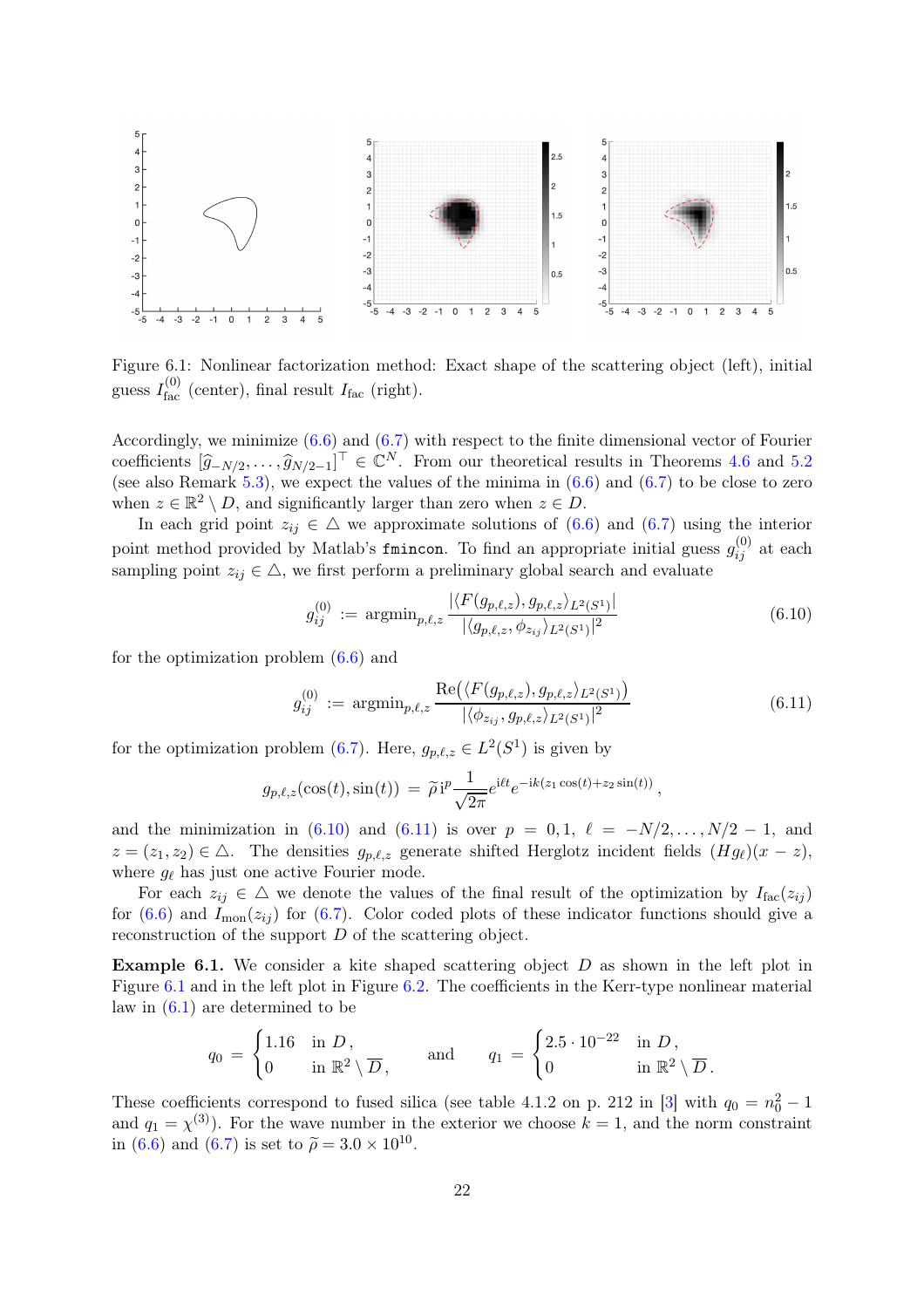<span id="page-22-0"></span>

Figure 6.2: Nonlinear monotonicity method: Exact shape of the scattering object (left), initial guess  $I_{\text{mon}}^{(0)}$  (center), final result  $I_{\text{mon}}$  (right).

A simple rescaling argument shows that we can equivalently work with

$$
u_{\text{resc}} := u/\tau
$$
,  $q_{1,\text{resc}} := \tau^2 q_1$ , and  $\tilde{\rho}_{\text{resc}} := \tilde{\rho}/\tau$  for any  $\tau > 0$ .

In the numerical implementation we choose  $\tau = 3.0 \times 10^{10}$ , i.e.,  $q_{1,\text{resc}} = 0.26 \mathbf{1}_D$  and  $\tilde{\rho}_{\text{resc}} = 1$ . We use a sampling grid  $\triangle$  as in [\(6.5\)](#page-20-4) with  $R = 5$  and  $J = 20$ , i.e., the step size in each direction is  $h = 0.25$ . Furthermore, we choose  $M = 256$  quadrature nodes in  $(6.8)$ ,  $N = 16$  Fourier modes in [\(6.9\)](#page-20-6), and for the tolerance in [\(6.4\)](#page-20-7) we choose  $\varepsilon = 10^{-5}$ . We compute the starting guess for the optimization [\(6.6\)](#page-20-2) and [\(6.7\)](#page-20-3) for each sampling point  $z_{ij} \in \Delta$  as in [\(6.10\)](#page-21-0) or [\(6.11\)](#page-21-1). The corresponding values of the cost functional in [\(6.6\)](#page-20-2) and [\(6.7\)](#page-20-3) for each grid point  $z_{ij} \in \Delta$  are denoted by  $I_{\text{fac}}^{(0)}(z_{ij})$  and  $I_{\text{fac}}^{(0)}(z_{ij})$ , respectively. Color coded plots of  $I_{\text{fac}}^{(0)}$  and  $I_{\text{mon}}^{(0)}$  are shown in Figure [6.1](#page-21-2) (center) and Figure [6.2](#page-22-0) (center), respectively. These give already a reasonable reconstruction of the location of the nonlinear scattering object. The dashed lines indicate the exact geometry of the scatterer.

Then we approximate solutions to the optimization problems  $(6.6)$  and  $(6.7)$  for each sampling point  $z_{ij} \in \Delta$  using Matlab's finincon algorithm. These approximations are denoted by  $I_{\text{fac}}(z_{ij})$  and  $I_{\text{mon}}(z_{ij})$ , respectively. Color coded plots of the indicator functions  $I_{\text{fac}}$  and  $I_{\text{mon}}$ for the nonlinear factorization method and for the nonlinear monotonicity method are shown in Figure [6.1](#page-21-2) (right) and Figure [6.2](#page-22-0) (right), respectively. Again the dashed lines indicate the exact geometry of the scatterer. The results obtained by the two methods are of similar quality. A significant improvement of the reconstruction is observed when compared to the initial guesses. The shape of the support of the scattering object is nicely recovered.  $\diamond$ 

#### Conclusions

We have discussed a direct and inverse scattering problem for a class of nonlinear Helmholtz equations in unbounded free space. Assuming that the intensities of the incident waves are sufficiently small relative to the size of the nonlinearity, we have established existence and uniqueness of solutions to the direct and inverse scattering problem. Our analysis relies on linearization techniques and estimates for the linearization error. We have also considered extensions of two shape reconstruction techniques for the inverse scattering problem, and we have provided numerical examples.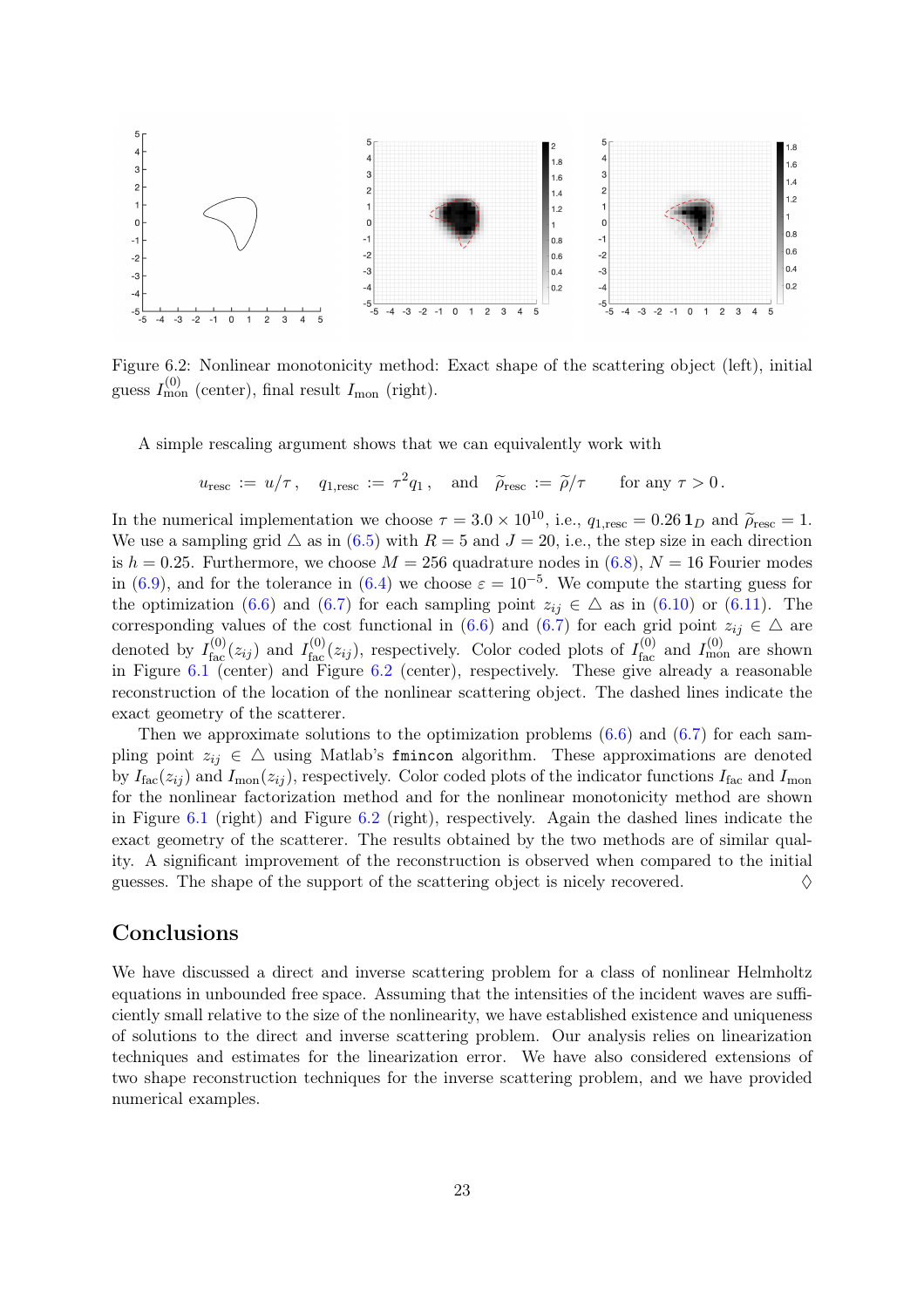#### Acknowledgments

Funded by the Deutsche Forschungsgemeinschaft (DFG, German Research Foundation) – Project-ID 258734477 – SFB 1173.

# A Appendix: A useful estimate

In Lemma [A.1](#page-23-0) below we show a simple estimate that is used in the proof of Theorem [3.1,](#page-8-8) but that we have not been able to find in the literature.

<span id="page-23-0"></span>**Lemma A.1.** Let  $a, b \in \mathbb{C}$  and  $\alpha > 0$ . Then,

$$
||a|^\alpha a - |b|^\alpha b| \leq 2(|a| + |b|)^\alpha |a - b|.
$$

*Proof.* Without loss of generality we can assume that  $|a| > |b| > 0$ . Then  $t := b/a \in \mathbb{C}$ satisfies  $0 < |t| < 1$ , and we are left to show that

$$
\left|1 - |t|^{\alpha} t\right| \le 2(1 + |t|)^{\alpha} |1 - t|.
$$
\n(A.1)

Defining

$$
f(\theta) := \frac{1 - 2|t|^{\alpha} \theta + |t|^{2\alpha + 2}}{1 - 2\theta + |t|^2}, \qquad \theta \in \mathbb{R}, \ \theta \neq \frac{1}{2}(1 + |t|^2),
$$

we have

$$
f'(\theta) := 2\frac{(1-|t|^{\alpha+2})(1-|t|^{\alpha})}{(1-2\theta+|t|^2)^2} > 0, \qquad \theta \in \mathbb{R}, \ \theta \neq \frac{1}{2}(1+|t|^2).
$$

Accordingly, f is monotonically increasing on  $(-\infty, \frac{1}{2})$  $\frac{1}{2}(1+|t|^2)$ ). Since  $0 < (1-|t|)^2 = 1-2|t|+|t|^2$ implies that

$$
\text{Re}(t) \, \leq \, |t| \, < \, \frac{1}{2} (1 + |t|^2) \, ,
$$

we find that  $f(\text{Re}(t)) \leq f(|t|)$ . This yields

$$
\frac{\left|1-|t|^\alpha t\right|^2}{|1-t|^2} = \frac{1-2|t|^\alpha \operatorname{Re}(t)+|t|^{2\alpha+2}}{1-2\operatorname{Re}(t)+|t|^2} \le \frac{1-2|t|^{\alpha+1}+|t|^{2\alpha+2}}{1-2|t|+|t|^2} = \frac{\left(1-|t|^{\alpha+1}\right)^2}{(1-|t|)^2}.
$$

Therefore, it suffices to show that

$$
\frac{1-|t|^{1+\alpha}}{1-|t|} \, \leq \, 2(1+|t|)^{\alpha} \, .
$$

Let  $n := |\alpha|$  and  $\beta := \alpha - n$ . Then,

$$
(1+|t|)^n = \sum_{\ell=0}^n \binom{n}{\ell} |t|^{\ell} \ge \sum_{\ell=0}^n |t|^{\ell} = \frac{1-|t|^{n+1}}{1-|t|},
$$

and  $2(1+|t|)^{\beta} \geq 1+|t|^{\beta}$ . Accordingly,

$$
2(1+|t|)^{\alpha} \geq \frac{1+|t|^{\beta}-|t|^{n+1}-|t|^{n+\beta+1}}{1-|t|} \geq \frac{1-|t|^{\alpha+1}}{1-|t|}.
$$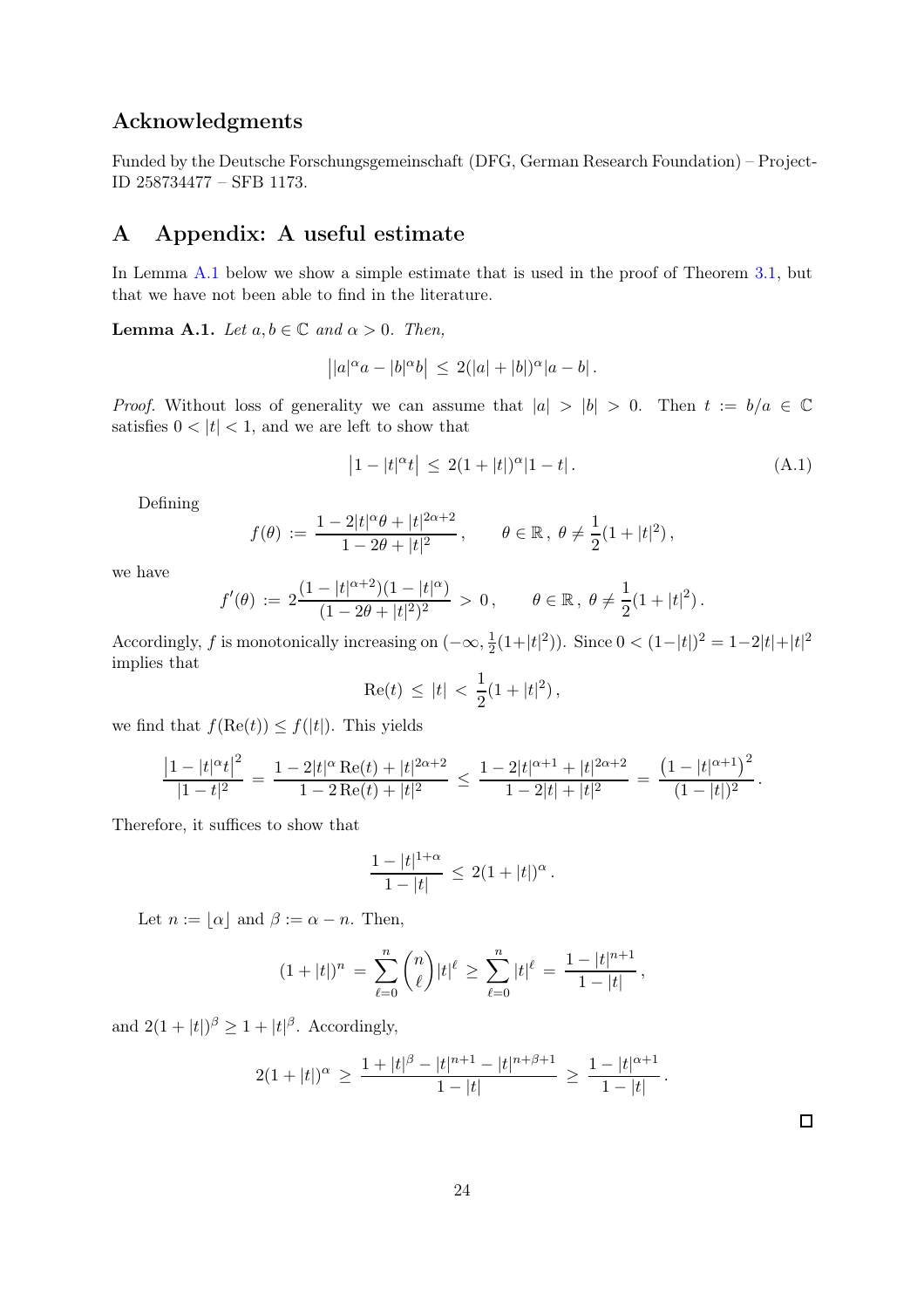#### <span id="page-24-2"></span>References

- <span id="page-24-15"></span>[1] R. Adair, L. Chase, and S. A. Payne. Nonlinear refractive index of optical crystals. Physical Review B, 39(5):3337, 1989.
- <span id="page-24-1"></span>[2] A. Albicker and R. Griesmaier. Monotonicity in inverse obstacle scattering on unbounded domains. Inverse Problems, 36(8):085014, 27, 2020.
- <span id="page-24-7"></span>[3] R. W. Boyd. Nonlinear optics. Elsevier/Academic Press, Amsterdam, third edition, 2008.
- [4] A. L. Bukhgeim. Recovering a potential from Cauchy data in the two-dimensional case. J. Inverse Ill-Posed Probl., 16(1):19–33, 2008.
- <span id="page-24-14"></span><span id="page-24-3"></span>[5] F. Cakoni and D. Colton. A qualitative approach to inverse scattering theory, volume 188 of Applied Mathematical Sciences. Springer, New York, 2014.
- [6] Y. K. Chembo. Kerr optical frequency combs: theory, applications and perspectives. Nanophotonics, 5(2):214–230, 2016.
- <span id="page-24-4"></span>[7] H. Chen, G. Evéquoz, and T. Weth. Complex solutions and stationary scattering for the nonlinear Helmholtz equation. SIAM J. Math. Anal., 53(2):2349–2372, 2021.
- <span id="page-24-13"></span><span id="page-24-0"></span>[8] D. Colton and A. Kirsch. A simple method for solving inverse scattering problems in the resonance region. Inverse Problems, 12(4):383–393, 1996.
- [9] D. Colton and R. Kress. Inverse acoustic and electromagnetic scattering theory, volume 93 of Applied Mathematical Sciences. Springer, Cham, fourth edition, 2019.
- <span id="page-24-8"></span>[10] A. Feizmohammadi and L. Oksanen. An inverse problem for a semi-linear elliptic equation in Riemannian geometries. J. Differential Equations, 269(6):4683–4719, 2020.
- <span id="page-24-6"></span>[11] T. Furuya. The direct and inverse scattering problem for the semilinear Schrödinger equation. NoDEA Nonlinear Differential Equations Appl., 27(3):Paper No. 24, 17, 2020.
- <span id="page-24-20"></span>[12] D. Gilbarg and N. S. Trudinger. Elliptic partial differential equations of second order. Classics in Mathematics. Springer-Verlag, Berlin, 2001. Reprint of the 1998 edition.
- <span id="page-24-16"></span>[13] R. Griesmaier and B. Harrach. Monotonicity in inverse medium scattering on unbounded domains. SIAM J. Appl. Math., 78(5):2533–2557, 2018.
- <span id="page-24-12"></span><span id="page-24-5"></span>[14] S. Gutiérrez. Non trivial  $L^q$  solutions to the Ginzburg-Landau equation. Math. Ann., 328(1-2):1-25, 2004.
- [15] M. Harju and V. Serov. Three-dimensional direct and inverse scattering for the Schrödinger equation with a general nonlinearity. In *Concrete operators*, *spectral theory*, *operators in harmonic analysis* and approximation, volume 236 of Oper. Theory Adv. Appl., pages 257–273. Birkhäuser/Springer, Basel, 2014.
- <span id="page-24-9"></span>[16] B. Harrach and Y.-H. Lin. Simultaneous recovery of piecewise analytic coefficients in a semilinear elliptic equation. arXiv preprint arXiv:2201.04594, 2022.
- <span id="page-24-17"></span>[17] B. Harrach, V. Pohjola, and M. Salo. Dimension Bounds in Monotonicity Methods for the Helmholtz Equation. SIAM J. Math. Anal., 51(4):2995–3019, 2019.
- <span id="page-24-18"></span>[18] B. Harrach, V. Pohjola, and M. Salo. Monotonicity and local uniqueness for the Helmholtz equation. Anal. PDE, 12(7):1741–1771, 2019.
- <span id="page-24-19"></span>[19] B. Harrach and M. Ullrich. Monotonicity-based shape reconstruction in electrical impedance tomography. SIAM J. Math. Anal., 45(6):3382–3403, 2013.
- <span id="page-24-10"></span>[20] O. Imanuvilov and M. Yamamoto. Unique determination of potentials and semilinear terms of semilinear elliptic equations from partial Cauchy data. J. Inverse Ill-Posed Probl., 21(1):85–108, 2013.
- <span id="page-24-11"></span>[21] V. Isakov and A. I. Nachman. Global uniqueness for a two-dimensional semilinear elliptic inverse problem. Trans. Amer. Math. Soc., 347(9):3375–3390, 1995.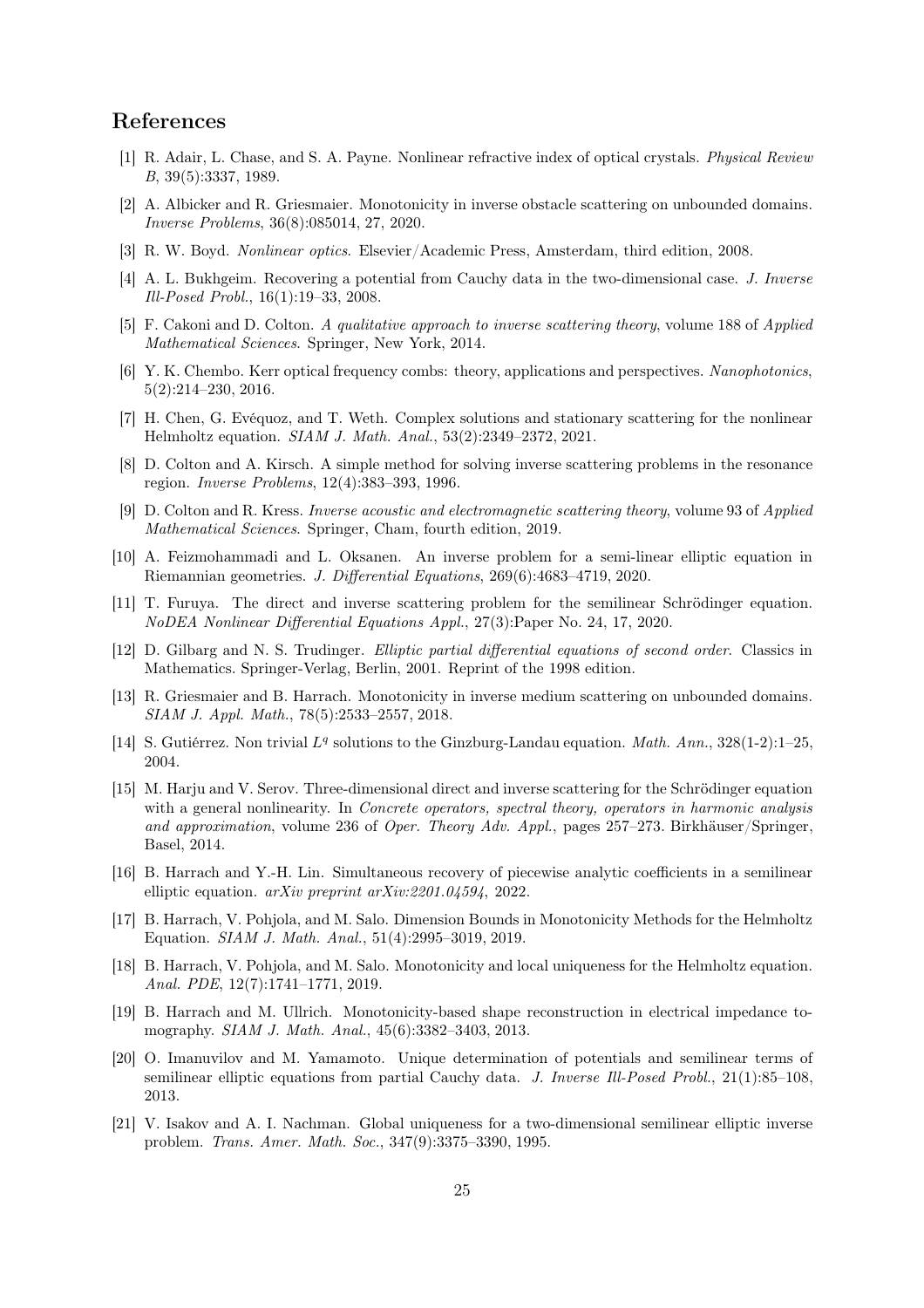- <span id="page-25-9"></span><span id="page-25-4"></span>[22] V. Isakov and J. Sylvester. Global uniqueness for a semilinear elliptic inverse problem. Comm. Pure Appl. Math., 47(10):1403–1410, 1994.
- [23] E. Jalade. Inverse problem for a nonlinear Helmholtz equation. Ann. Inst. H. Poincaré Anal. Non Linéaire, 21(4):517–531, 2004.
- <span id="page-25-16"></span>[24] A. Kirsch. Characterization of the shape of a scattering obstacle using the spectral data of the far field operator. Inverse Problems, 14(6):1489–1512, 1998.
- <span id="page-25-17"></span>[25] A. Kirsch. Factorization of the far-field operator for the inhomogeneous medium case and an application in inverse scattering theory. Inverse Problems, 15(2):413–429, 1999.
- <span id="page-25-19"></span><span id="page-25-18"></span>[26] A. Kirsch. New characterizations of solutions in inverse scattering theory. Appl. Anal., 76(3-4):319– 350, 2000.
- <span id="page-25-3"></span>[27] A. Kirsch. An introduction to the mathematical theory of inverse problems, volume 120 of Applied Mathematical Sciences. Springer, Cham, third edition, 2021.
- <span id="page-25-21"></span>[28] A. Kirsch and N. Grinberg. The factorization method for inverse problems, volume 36 of Oxford Lecture Series in Mathematics and its Applications. Oxford University Press, Oxford, 2008.
- [29] A. Kirsch and F. Hettlich. The mathematical theory of time-harmonic Maxwell's equations, volume 190 of Applied Mathematical Sciences. Springer, Cham, 2015. Expansion-, integral-, and variational methods.
- <span id="page-25-20"></span><span id="page-25-8"></span>[30] R. Kress. Linear integral equations, volume 82 of Applied Mathematical Sciences. Springer, New York, third edition, 2014.
- [31] M. Lassas, T. Liimatainen, Y.-H. Lin, and M. Salo. Inverse problems for elliptic equations with power type nonlinearities. J. Math. Pures Appl. (9), 145:44–82, 2021.
- <span id="page-25-2"></span>[32] A. Lechleiter. Explicit characterization of the support of non-linear inclusions. Inverse Probl. Imaging, 5(3):675–694, 2011.
- <span id="page-25-1"></span>[33] R. Mandel. Uncountably many solutions for nonlinear Helmholtz and curl-curl equations. Adv. Nonlinear Stud., 19(3):569–593, 2019.
- <span id="page-25-5"></span><span id="page-25-0"></span>[34] J. Moloney and A. Newell. Nonlinear optics. Westview Press. Advanced Book Program, Boulder, CO, 2004.
- <span id="page-25-6"></span>[35] A. I. Nachman. Reconstructions from boundary measurements. Ann. of Math. (2), 128(3):531–576, 1988.
- [36] R. G. Novikov. A multidimensional inverse spectral problem for the equation  $-\Delta\psi + (v(x) Eu(x))\psi = 0$ . Funktsional. Anal. i Prilozhen., 22(4):11–22, 96, 1988.
- <span id="page-25-7"></span>[37] A. G. Ramm. Recovery of the potential from fixed-energy scattering data. Inverse Problems, 4(3):877–886, 1988.
- <span id="page-25-11"></span>[38] V. Serov. Inverse Born approximation for the nonlinear two-dimensional Schrödinger operator. Inverse Problems, 23(3):1259–1270, 2007.
- <span id="page-25-12"></span>[39] V. Serov. Inverse fixed energy scattering problem for the generalized nonlinear Schrödinger operator. Inverse Problems, 28(2):025002, 11, 2012.
- <span id="page-25-13"></span>[40] V. Serov and M. Harju. A uniqueness theorem and reconstruction of singularities for a twodimensional nonlinear Schrödinger equation. Nonlinearity, 21(6):1323–1337, 2008.
- <span id="page-25-14"></span>[41] V. Serov, M. Harju, and G. Fotopoulos. Direct and inverse scattering for nonlinear Schrödinger equation in 2D. J. Math. Phys., 53(12):123522, 16, 2012.
- <span id="page-25-15"></span>[42] V. Serov and J. Sandhu. Inverse backscattering problem for the generalized nonlinear Schrödinger operator in two dimensions. J. Phys. A, 43(32):325206, 15, 2010.
- <span id="page-25-10"></span>[43] Z. Sun. An inverse boundary-value problem for semilinear elliptic equations. Electron. J. Differential Equations, pages No. 37, 5, 2010.